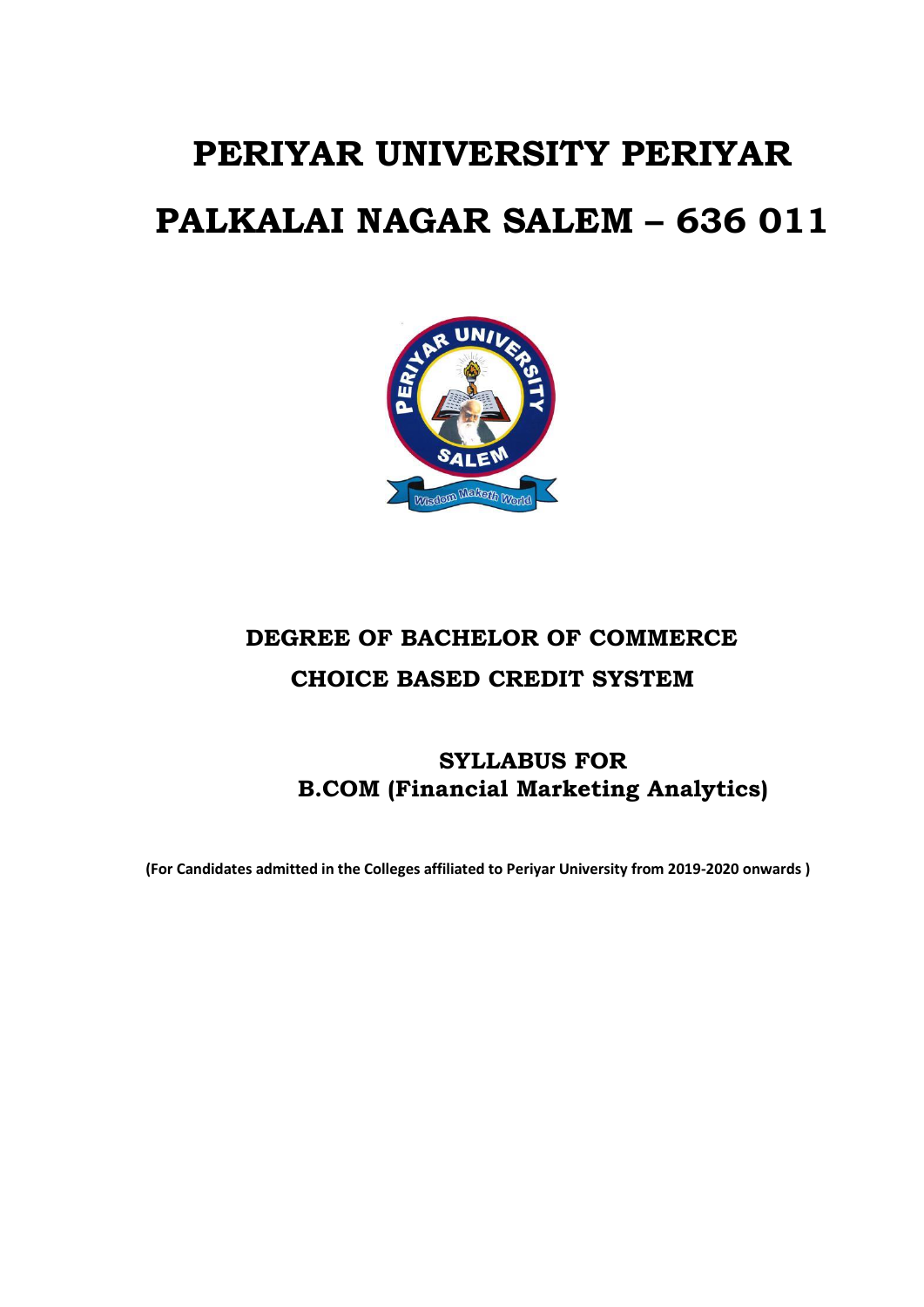#### **PERIYAR UNIVERSITY: SALEM – 636 011**

## REGULATIONS FOR UNDERGRADUATE DEGREE COURSES **IN SCIENCES, HUMANITIES, SOCIAL SCIENCES AND COMMERCE CBCS PATTERN with effect from 2010-2011**

#### **Definitions:**

**Programme** : "Programme" means a course of study leading to the award of a degree in a discipline. **Course** : "Course" refers to a subject offered under the degree programme. **Part I** – Tamil / Other languages : means "Tamil/other languages" offered under Part I of the programme. **Part II** –English : means "English" language offered under Part II of the programme. **Part III** : means "the core courses" related to the programme concerned including (Core Courses) practicals offered under Part III of the programme. **Part III** : means "Allied courses" offered under part-III of the programme, which is (Allied Courses) in nature but related to the programme concerned. **Part III** : means "Elective courses" related to the core courses of the programme concerned. (Elective Courses) offered under Part III of the programme. **Part IV** : means basic orientation in Tamil language offered under Part IV(i) of the **i) Tamil** : programme(as name of the course) for those students who have not studied Tamil upto  $12^{th}$ standard. **ii) Advanced Tamil**: means, Advanced level Tamil offered under Part IV of the programme to students who

have studied Tamil language upto 12th standard and chosen other languages under part I of the programme but would like to advance their Tamil language skills.

**(iii) Non-Major Electives** - means elective subjects offered under Part IV (iii) option is being given not concerned with major but are to be selected by students who have not opted for (either) Advance Tamil or Tamil (as mandated).

**(iv) "Skill based Courses"** - means the courses offered as skill based courses under Part IV (iv) of the programme aimed at imparting Advanced Skill.

**(v) "Foundation Course"** : means courses such as

1) Value Education ( 1st year I Semester)

2) Environmental Studies ( $1<sup>st</sup>$  year II Semester)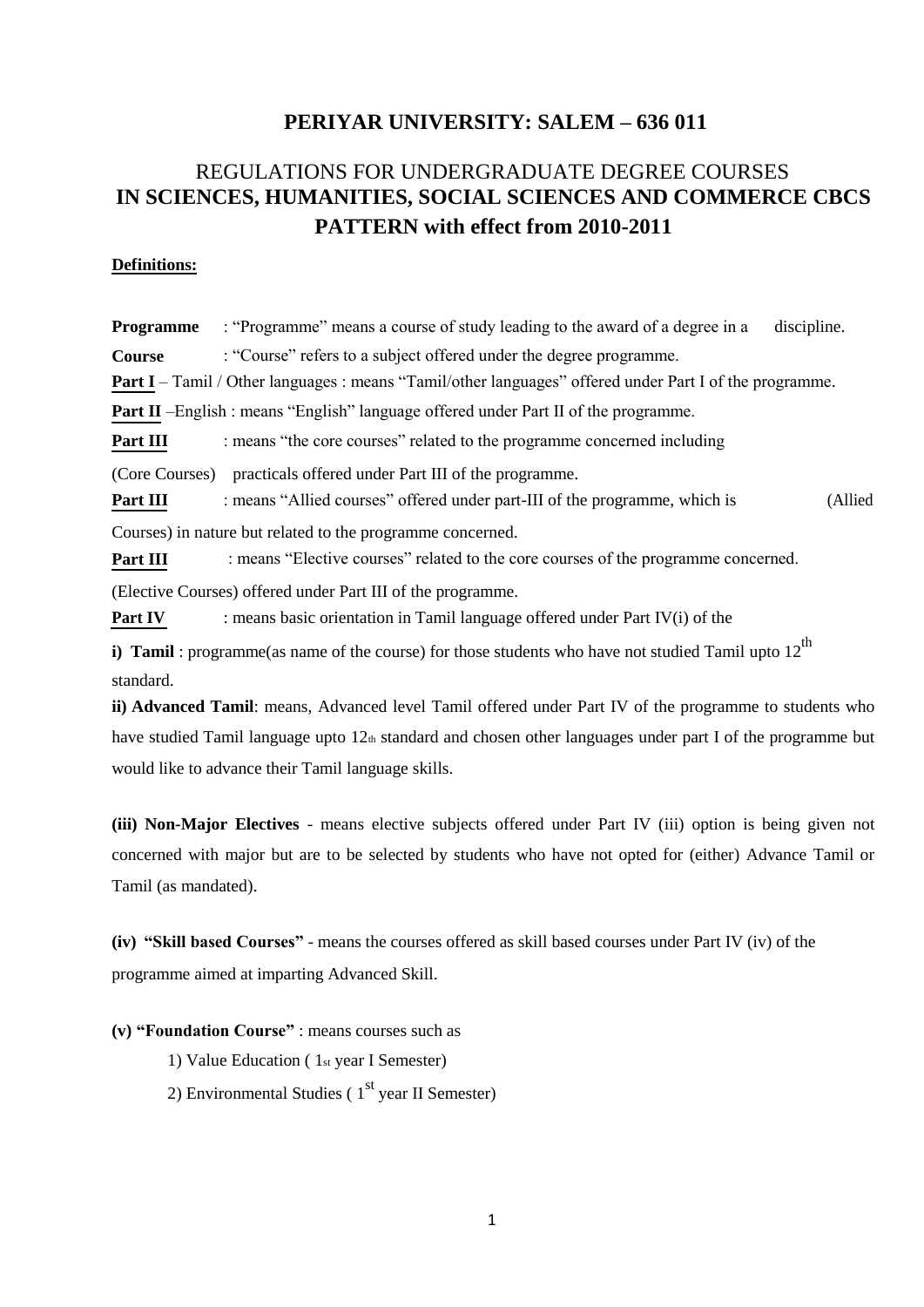#### **Part V**

**―Extension Activities‖** : means all those activities under NSS/NCC/Sports/YRC programme and other co and extra curricular activities offered under part V of the programme.

A detailed explanation of the above with relevant credits are given under "Scheme of Examination" along with Distribution of Marks and Credits"

**Duration:** Means the stipulated years of study to complete a programme as prescribed by the University from time to time. Currently for the undergraduate programme the duration of study is THREE years. These regulations shall apply to the regular course of study in approved institutions of the University.

**Credits:** Means the weightage given to each course of study (subject) by the experts of the Board of Studies concerned.

**Credit System:** Means, the course of study under this regulations, where weightage of credits are spread over to different semesters during the period of study and the Cumulative Grade Point Average shall be awarded based on the credits earned by the students. A total of 140 credits are prescribed for the Undergraduate Programme (Three years).

**Choice Based Credit System:** All Undergraduate Programmes offered by the University shall be under Choice Based Credit System (CBCS). This is to enhance the quality and mobility of the students within and between the Universities in the country and abroad.

#### **1. Eligibility**

Refer this office circular No: PU/R/AD-1/UG/PG/Programmes Eligibility/2019 Dated: 16-04-2019.

#### **2. Duration of the Course**

The course shall extend over a period of **three years comprising** of six semesters with two semesters in one academic year. There shall not be less than 90 working days for each semester. Examination shall be conducted at the end of every semester for the respective subjects.

Each semester have 90 working days consists of 5 teaching hours per working day. Thus, each semester has 450 teaching hours and the whole programme has 2600 teaching hours.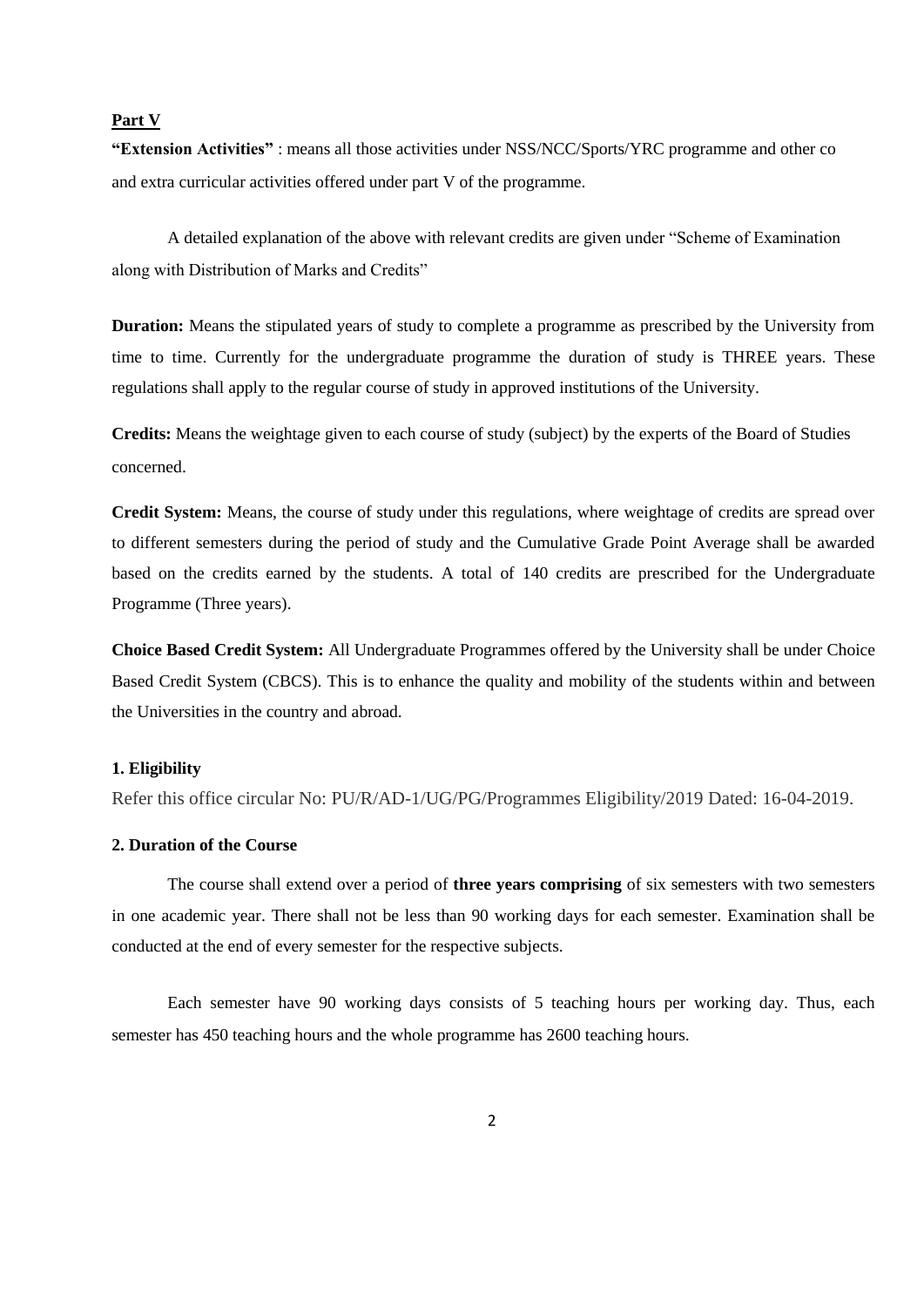#### **3. Course of Study**

The course of study for the UG degree courses of all branches shall consist of the following:

#### Part - I : Tamil

Tamil or any one of the following modern/classical languages i.e. Telugu, Kannada, Malayalam, Hindi, Sanskrit, French, German, Arabic & Urdu.

The subject shall be offered during the **first two semesters** with one examination at the end of each semester (2 courses – 6 credits).

#### **Part – II : English**

The subject shall be offered during the **first two semesters** with one examination at the end of each semester (2 courses – 6 credits).

#### **Part – III:**

#### **Core subject**

As prescribed in the scheme of examination. Examination shall be conducted in the core subjects at the end of every semester. For the programmes with 2 semester languages, 18 core courses with 81 credits are to be offered.

#### **Allied Subjects**

As prescribed in the scheme of Examination, four subjects, **one each** in I, II, III and IV semester for a total of 16 credits are to be offered.

#### **Electives courses**

Two elective courses with 10 credits are to be offered one in the V semester and one in the VI Semester. Elective subjects are to the selected from the list of electives prescribed by the Board of Studies concerned. Any one group can be selected.

#### **Part – IV**

1(a) Those who have not studied Tamil upto X std / XII std and taken a non-Tamil language under Part-I shall take Tamil comprising of two courses with 2 credits each (4 credits). The course content of which shall be equivalent to that prescribed for the 6th standard by the Board of Secondary Education and they shall be offered in the **third and fourth semesters**.

### **There shall be no external (University) examinations and the students shall be assured as per the scheme of continuous internal assessment (CIA) for the total marks prescribed.**

(OR)

(b) Those who have studied Tamil upto XII std and taken a non-Tamil language under Part-I shall take Advanced Tamil comprising of two courses with 2 credits each (4 credits) in the **third and fourth semesters**.

(OR)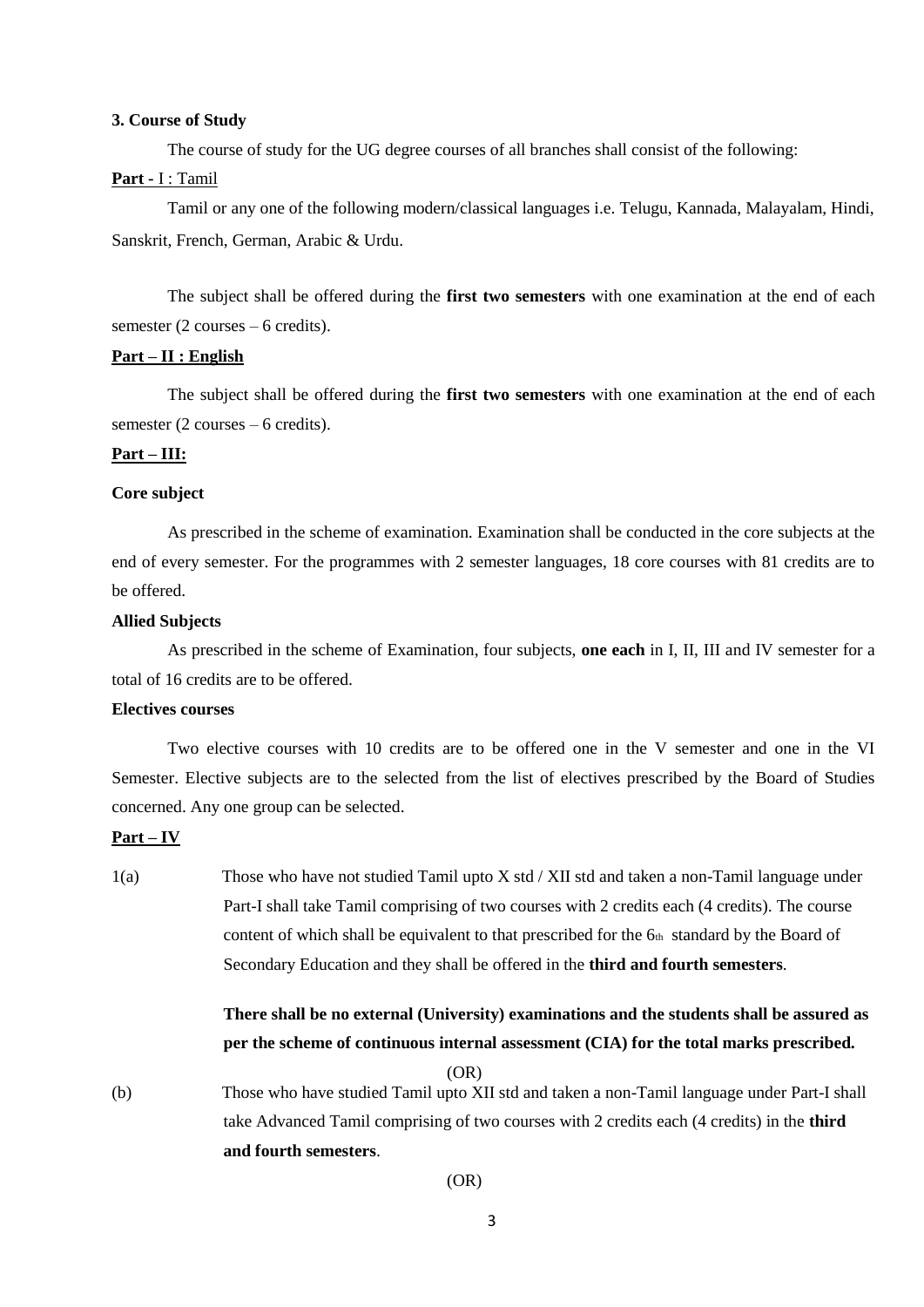(c) Others who do not come under the above a+b categories can choose the following non-major electives comprising of two courses with 2 credits each (4 credits) in the **third and fourth semesters**.

#### 2. **Skill Based Subjects:**

All the UG programmes shall offer four courses of **skill based subjects two each** in III, & IV semesters with 3 credits each (12 credits) for which examination shall be conducted at the end of the respective semesters.

#### 3. **Environmental Studies:**

All the UG programmes shall offer a course in Environmental Studies subjects and it shall be offered in the **second semester**. Examination shall be conducted at the end of the semester (one course with 2 credits).

#### 4. **Value Education :**

.

All the UG programmes shall offer a course in "Value Education – Human Rights" subjects and it shall be offered in the **first semester**. Examination shall be conducted at the end of the semester (one course with 2 credits).

#### **Part V: Extension Activities (One Credit)**

Every student shall participate compulsorily for period of not less than two years (4 semesters) in any one of the following programmes.

**NSS NCC** Sports YRC Other Extra curricular activities.

The student's performance shall be examined by the staff in-charge of extension activities along with the Head of the respective department and a senior member of the Department on the following parameters. The marks shall be sent to the Controller of Examinations before the commencement of the final semester examinations.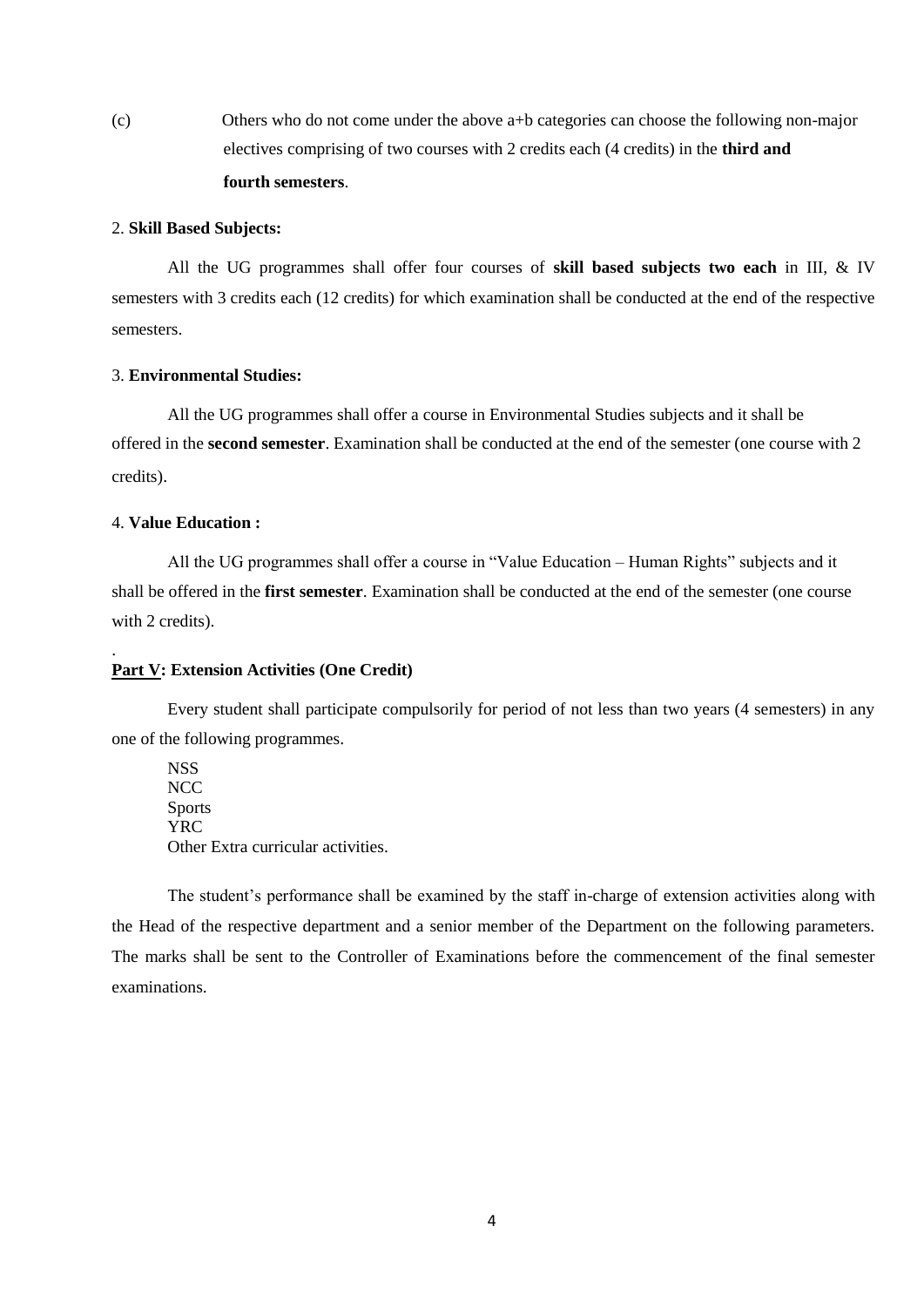20% of marks for Regularity of attendance.

60% of marks for Active Participation in classes/camps/games/special Camps/programmes in the college/ District/ State/ University activities.

10% of marks for Exemplary awards/Certificates/Prizes.

10% of marks for Other Social components such as Blood Donations, Fine Arts, etc.

The above activities shall be conducted outside the regular working hours of the college. The mark sheet shall carry the gradation relevant to the marks awarded to the candidates.

| A-Exemplary    |   | 80 and above |
|----------------|---|--------------|
| B-very good    |   | 70-79        |
| C-good         | - | 60-69        |
| D-fair         |   | 50-59        |
| E-Satisfactory |   | $40-49.$     |

This grading shall be incorporated in the mark sheet to be issued at the end of the semester. (Handicapped students who are unable to participate in any of the above activities shall be required to take a test in the theoretical aspects of any one of the above fields and be graded and certified accordingly).

#### **4. Requirement to appear for the examinations**

- a) A Candidate shall be permitted to appear for the university examinations for any semester (practical/theory) if he/she secures **not less than 75%** of attendance in the number of working days during the semester.
- b) A candidate who has secured **less than 75% but 65%** and above attendance in any semester has to pay fine of Rs.500/- and a candidate shall be permitted to appear for the university examination in that semester itself.
- c) A candidate who has secured **less than 65% but 50%** and above attendance in any semester has to pay fine of Rs.500/- and can appear for both semester papers together at the end of the later semester.
- d) A candidate who has secured **less than 50%** of attendance in any semester shall not be permitted to appear for the regular examinations and to continue the study in the subsequent semester. He/she has to rejoin the semester in which the attendance is less than 50%.

#### **5. Scheme of examination**

As given in the annexure.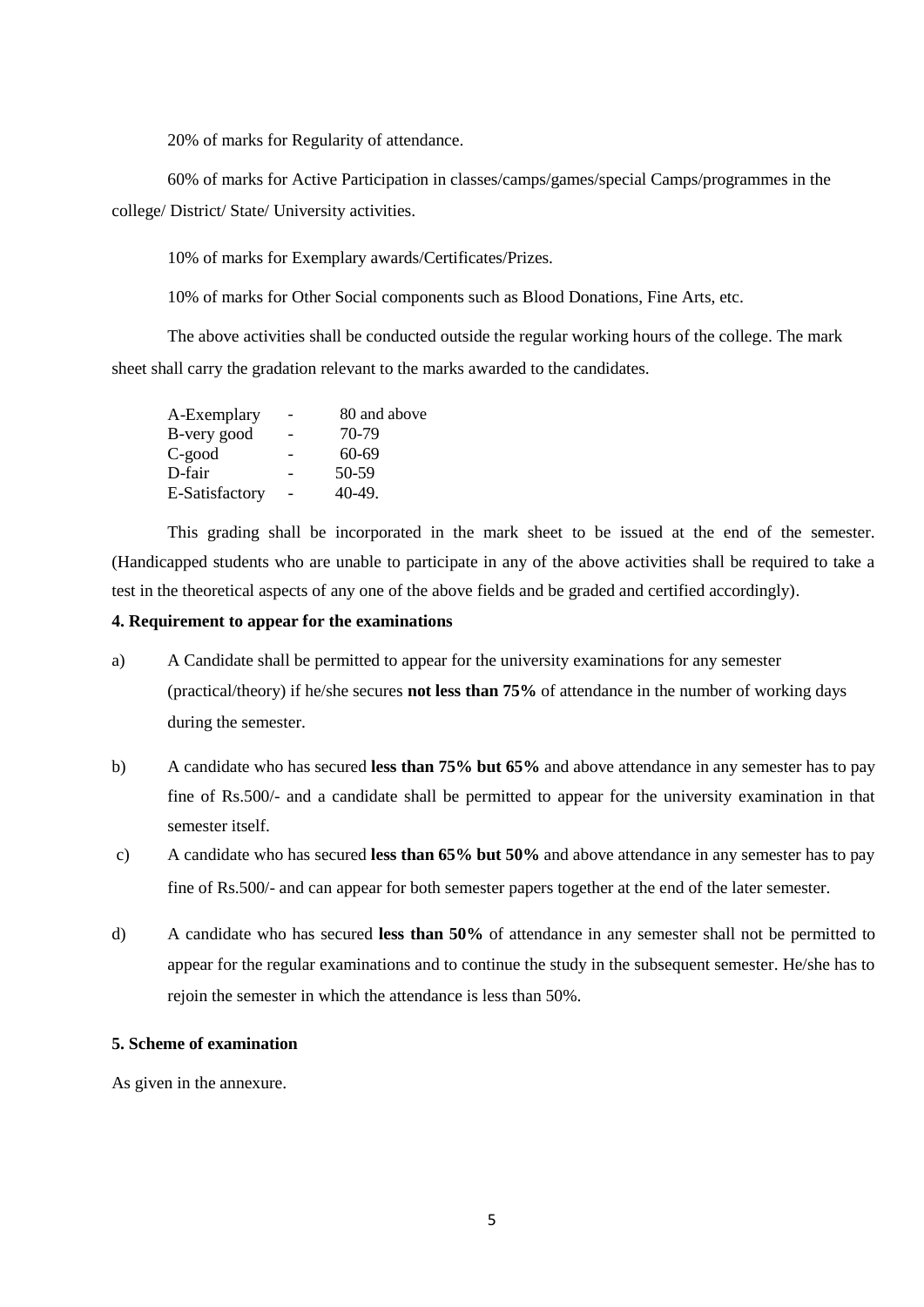#### **6. Restrictions to appear for the examinations**

- a) Any candidate having arrear paper(s) shall have the option to appear in any arrear paper along with the regular semester papers.
- b) 
"Candidates who fail in any of the course of Part I, II, III, IV & V of UG degree examinations shall complete the course concerned **within 5 years** from the date of admission to the said programme, and should they fail to do so, they shall take the examination in the texts/ revised syllabus prescribed for the immediate next batch of candidates. If there is no change in the texts/syllabus they shall appear for the examination in that course with the syllabus in vogue until there is a change in the texts or syllabus. In the event of removal of that course consequent to change of regulation and / or curriculum after 5 year period, the candidates shall have to take up an equivalent course in the revised syllabus as suggested by the Chairman and fulfill the requirements as per the regulation curriculum for the award of the degree.

#### **7. Medium of Instruction and examinations**

The medium of instruction and examinations for the courses of Part I, II  $&$  IV shall be the language concerned. For part III courses other than modern languages, the medium of instruction shall be either Tamil or English and the medium of examinations is English/Tamil irrespective of the medium of instructions. For modern languages, the medium of instruction and examination shall be the language concerned.

#### **8. Submission of Record Note Books for practical examinations**

Candidates appearing for practical examinations should submit bonafide Record Note Books prescribed for practical examinations, otherwise the candidates shall not be permitted to appear for the practical examinations.

#### **9. Passing Minimum**

- a) A candidate who secures **not less than 40% in the University (external)** Examination and 40% marks in the external examination and continuous internal assessment put together in any course of Part I, II, III & IV shall be declared to have passed the examination in the subject (theory or Practical).
- b) A candidate who secures not less than 40% of the total marks prescribed for the subject under part IV degree programme irrespective of whether the performance is assessed at the end semester examination or by continuous internal assessment shall be declared to have passed in that subject.
- c) A candidate who passes the examination in all the courses of Part I, II, III, IV & V shall be declared to have passed, the whole examination.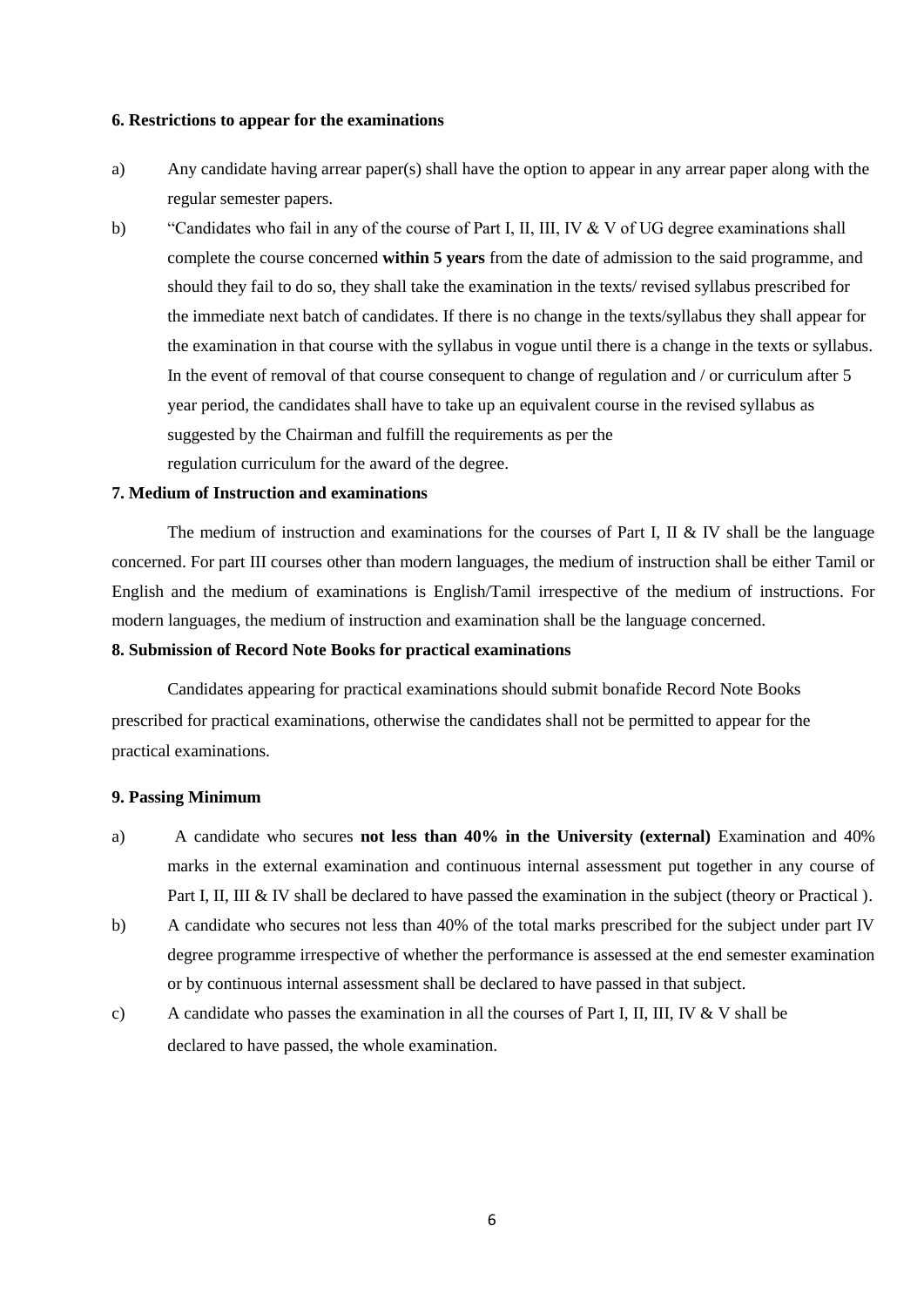#### **10. Distribution**

Table – 1(A): The following are the distribution of marks for external and internal for University (external) examination and continuous internal assessment and passing minimum marks for **theory papers of**

#### **UG programmes**.

|           |                | <b>INTERNAL</b>                |                | <b>Overall Passing</b><br><b>Minimum</b><br>for total marks |  |
|-----------|----------------|--------------------------------|----------------|-------------------------------------------------------------|--|
| Max.marks | Passing        | Max.marks                      | Passing        |                                                             |  |
|           |                |                                |                | $(Internal + External)$                                     |  |
|           | external alone |                                | internal alone |                                                             |  |
| 75        | 30             | 25                             | 10             | 40                                                          |  |
|           |                | <b>EXTERNAL</b><br>Minimum for |                | Minimum for                                                 |  |

| Table $-1(A)$ |  |  |  |
|---------------|--|--|--|
|---------------|--|--|--|

Table – 1(B): The following are the Distribution of marks for the continuous Internal assessment in the theory papers of UG programmes:

| S.No. | For Theory - UG courses | <b>Distribution of Marks</b> |
|-------|-------------------------|------------------------------|
| 1.    | <b>Tests</b>            |                              |
| 2.    | Assignment (2 Nos.)     |                              |
| 3.    | Attendance              |                              |
|       | <b>Total Marks</b>      | 25                           |

**Table – 1(B)**

Table – 2(A): The following are the distribution of marks for University (external) examinations and continuous internal assessments and passing minimum marks for the **practical courses of UG programmes**.

#### $Table - 2(A)$

| <b>TOTAL</b><br><b>MARKS</b> | <b>EXTERNAL</b> |                | <b>INTERNAL</b> |                | <b>Overall Passing</b><br><b>Minimum</b><br>for total marks |
|------------------------------|-----------------|----------------|-----------------|----------------|-------------------------------------------------------------|
|                              | Max.marks       | Passing        | Max.marks       | Passing        | (Internal + External)                                       |
|                              |                 | Minimum for    |                 | Minimum for    |                                                             |
|                              |                 | external alone |                 | internal alone |                                                             |
| 100                          | 75              | 30             | 25              | 10             | 40                                                          |

Table – 2(B): The following are the distribution of marks for the continuous Internal assessment in UG practical courses: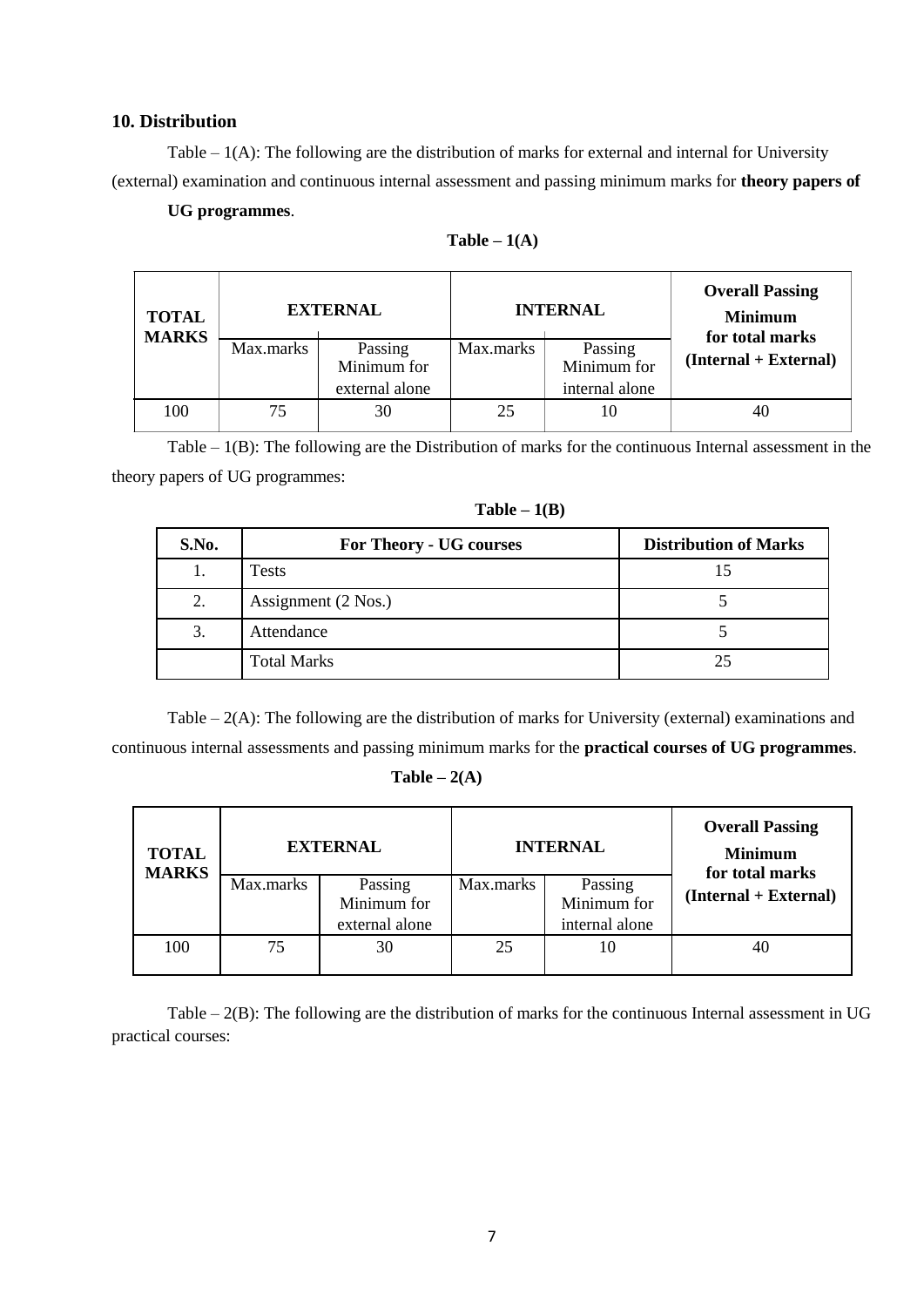| $Table - 2(B)$ |  |
|----------------|--|
|----------------|--|

| S.No. | For Theory - UG courses | <b>Distribution of Marks</b> |
|-------|-------------------------|------------------------------|
|       | Tests                   |                              |
| 2.    | Attendance              |                              |
| 3.    | <b>Observation Note</b> |                              |
|       | <b>Total Marks</b>      | 25                           |

The following courses shall have end semester examinations and Continuous Internal Assessment:

| 'able |  |
|-------|--|
|-------|--|

| S.No. | <b>Subject</b>                                                                                                                                                           | <b>Internal</b> | <b>External</b> | <b>Total</b> |
|-------|--------------------------------------------------------------------------------------------------------------------------------------------------------------------------|-----------------|-----------------|--------------|
|       | Value Education                                                                                                                                                          | 25              | 75              | 100          |
|       | <b>Environmental Studies</b>                                                                                                                                             | 25              |                 | 100          |
|       | Non – Major Electives – $3^{rd}$ semester                                                                                                                                | 25              | 75              | 100          |
| 4.    | Non – Major Electives – $4^{\text{th}}$ semester<br>the contract of the contract of the contract of the contract of the contract of the contract of the contract of<br>. | 25<br>.         | 75<br>.         | 100          |

However, for those students who select "Tamil" under Part IV, the examinations shall be only on a

**Continuous Internal Assessment (CIA)** as furnished in the syllabus. The marks shall be furnished to the COE by the respective colleges.

#### **11. Grading**

Once the marks of the CIA and end-semester examinations for each of the course are available, they shall be added. The mark thus obtained shall then be converted to the relevant letter grade, grade point as per the details given below:

#### **Table – 4**

#### **Conversion of Marks to Grade Points and Letter Grade (Performance in a Course/Paper)**

| <b>RANGE OF MARKS</b> | <b>GRADE POINTS</b> | <b>LETTER GRADE</b> | <b>DESCRIPTION</b> |
|-----------------------|---------------------|---------------------|--------------------|
| 90-100                | $9.0 - 10.0$        |                     | Outstanding        |
| 80-89                 | 8.0-8.9             | D+                  | Excellent          |
| 75-79                 | $7.5 - 7.9$         |                     | Distinction        |
| 70-74                 | $7.0 - 7.4$         | $A+$                | Very Good          |
| 60-69                 | $6.0 - 6.9$         | $\mathsf{A}$        | Good               |
| 50-59                 | 5.0-5.9             | B                   | Average            |
| 40-49                 | $4.0 - 4.9$         |                     | Satisfactory       |
| $00-39$               | 0.0                 |                     | Re-appear          |
| <b>ABSENT</b>         | 0.0                 | AAA                 | <b>ABSENT</b>      |

 $Ci = C$  redits earned for course i in any semester.

 $Gi = Grade Point obtained for course i in any semester.$ 

 $n =$  refers to the semester in which such course were credited.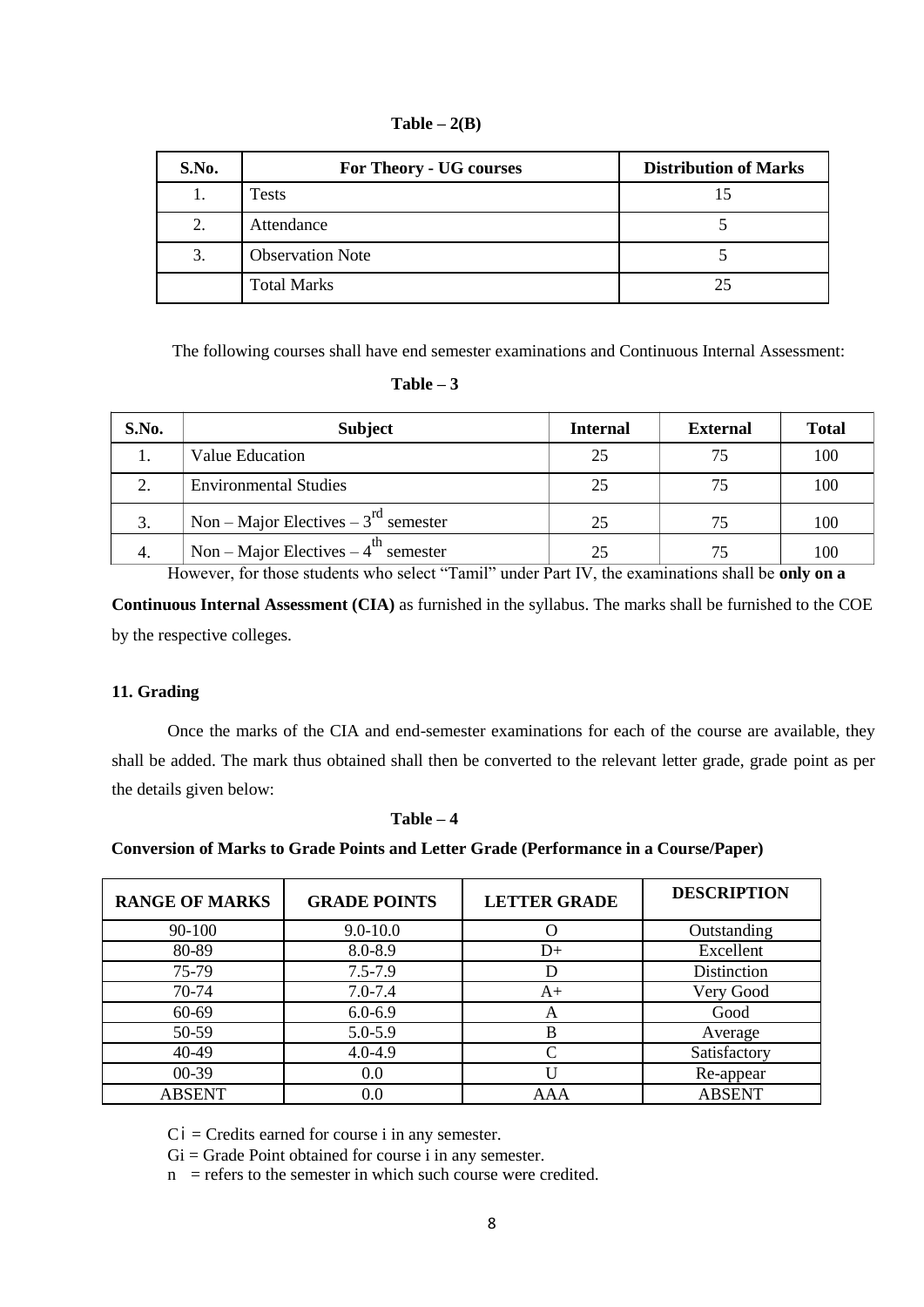#### **Grade point average (for a Semester):**

#### **Calculation of grade point average semester-wise and part-wise is as follows:**

#### GRADE POINT AVERAGE [GPA] = Σi Ci Gi / Σi Ci

Sum of the multiplication of grade points by the credits of the courses offered under each part

GPA = -----------------------------------------------------------------------------------------------------------------

Sum of the credits of the courses under each part in a semester

#### **Calculation of Grade Point Average (CGPA) (for the entire programme):**

A candidate who has passed all the examinations under different parts (Part-I to V) is eligible for the

following part-wise computed final grades based on the range of CGPA:

#### **CUMULATIVE GRADE POINT AVERAGE [CGPA] =** Σ**n**Σ**i Cni Gni /** Σ**n** Σ**i Cni**

Sum of the multiplication of grade points by the credits of the entire programme under each part

CGPA = --------------------------------------------------------------------------------------------------------------- Sum of the credits of the courses of the entire programme under each part

| <b>CGPA</b>                   | <b>GRADE</b>      |
|-------------------------------|-------------------|
| $9.5 - 10.0$                  | $O+$              |
| 9.0 and above but below 9.5   | $\mathbf{\Omega}$ |
| 8.5 and above but below 9.0   | $D_{++}$          |
| 8.0 and above but below 8.5   | $D+$              |
| 7.5 and above but below 8.0   | D                 |
| 7.0 and above but below 7.5   | $A++$             |
| 6.5 and above but below 7.0   | $A+$              |
| 6.0 and above but below 6.5   | A                 |
| 5.5 and above but below 6.0   | $B+$              |
| 5.0 and above but below 5.5   | B                 |
| 4.5 and above but below 5.0   | $C+$              |
| 4.0 and above but below 4.5   | $\mathbf C$       |
| 0.0 and above but below $4.0$ | Н                 |

**Table – 5**

#### **12. Improvement of Marks in the subjects already passed**

Candidates desirous of improving the marks awarded in a passed subject in their first attempt shall reappear once within a period of subsequent two semesters. The improved marks shall be considered for classification but not for ranking. When there is no improvement, there shall not be any change in the original marks already awarded.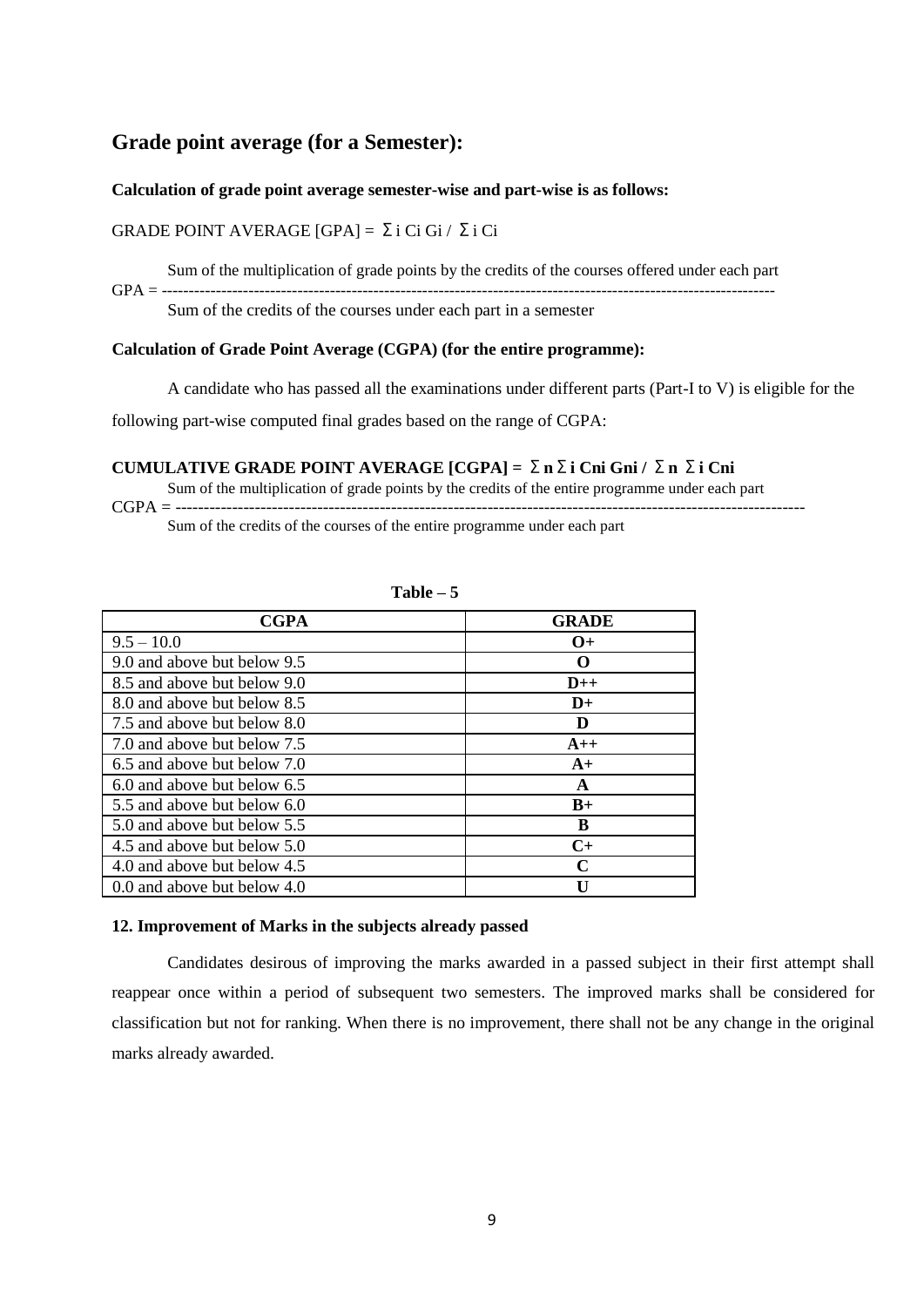#### **13. Classification of Successful candidates**

A candidate who passes all the examinations in Part I to Part V securing following CGPA and Grades shall be declared as follows **for Part I or Part II or Part III**:

**Table – 6**

| <b>CGPA</b>                             | <b>GRADE</b> | <b>CLASSIFICATION OF</b><br><b>FINAL RESULT</b> |
|-----------------------------------------|--------------|-------------------------------------------------|
| $9.5 - 10.0$                            | $O+$         | First Class – Exemplary $*$                     |
| 9.0 and above but below 9.5             | O            |                                                 |
| 8.5 and above but below 9.0             | $D++$        |                                                 |
| First Class 8.0 and above but below 8.5 | $D+$         | First Class with Distinction*                   |
| 7.5 and above but below 8.0             | D            |                                                 |
| 7.0 and above but below 7.5             | $A++$        |                                                 |
| 6.5 and above but below 7.0             | $A+$         | <b>First Class</b>                              |
| 6.0 and above but below 6.5             | A            |                                                 |
| 5.5 and above but below 6.0             | $B+$         | <b>Second Class</b>                             |
| 5.0 and above but below 5.5             | B            |                                                 |
| 4.5 and above but below 5.0             | $C+$         | <b>Third Class</b>                              |
| 4.0 and above but below 4.5             | C            |                                                 |

**a.** A candidate who has passed all the Part-III subjects examination in the first appearance within the prescribed duration of the UG programmes and secured a CGPA of 9 to 10 and equivalent grades "O" or "O+" in part III comprising Core, Electives and Allied subjects shall be placed in the category of ―**First Class – Exemplary**‖.

- **b.** A candidate who has passed all the Part-III subjects examination in the first appearance within the prescribed duration of the UG programmes and secured a CGPA of 7.5 to 9 and equivalent grades "D" or "D+" or "D++" in part III comprising Core, Electives and Allied subjects shall be placed in the category of "First Class with Distinction".
- **c.** A candidate who has passed all the Part-I or Part-II or Part-III subjects examination of the UG programmes and secured a CGPA of 6 to 7.5 and equivalent grades "A" or " $A$ +" or " $A$ ++" shall be declared to have passed that parts in "**First Class**".
- **d.** A candidate who has passed all the Part-I or Part-II or Part-III subjects examination of the UG programmes and secured a CGPA of 5.5 to 6 and equivalent grades "B" or "B+" shall be declared to have passed that parts in "**Second Class**".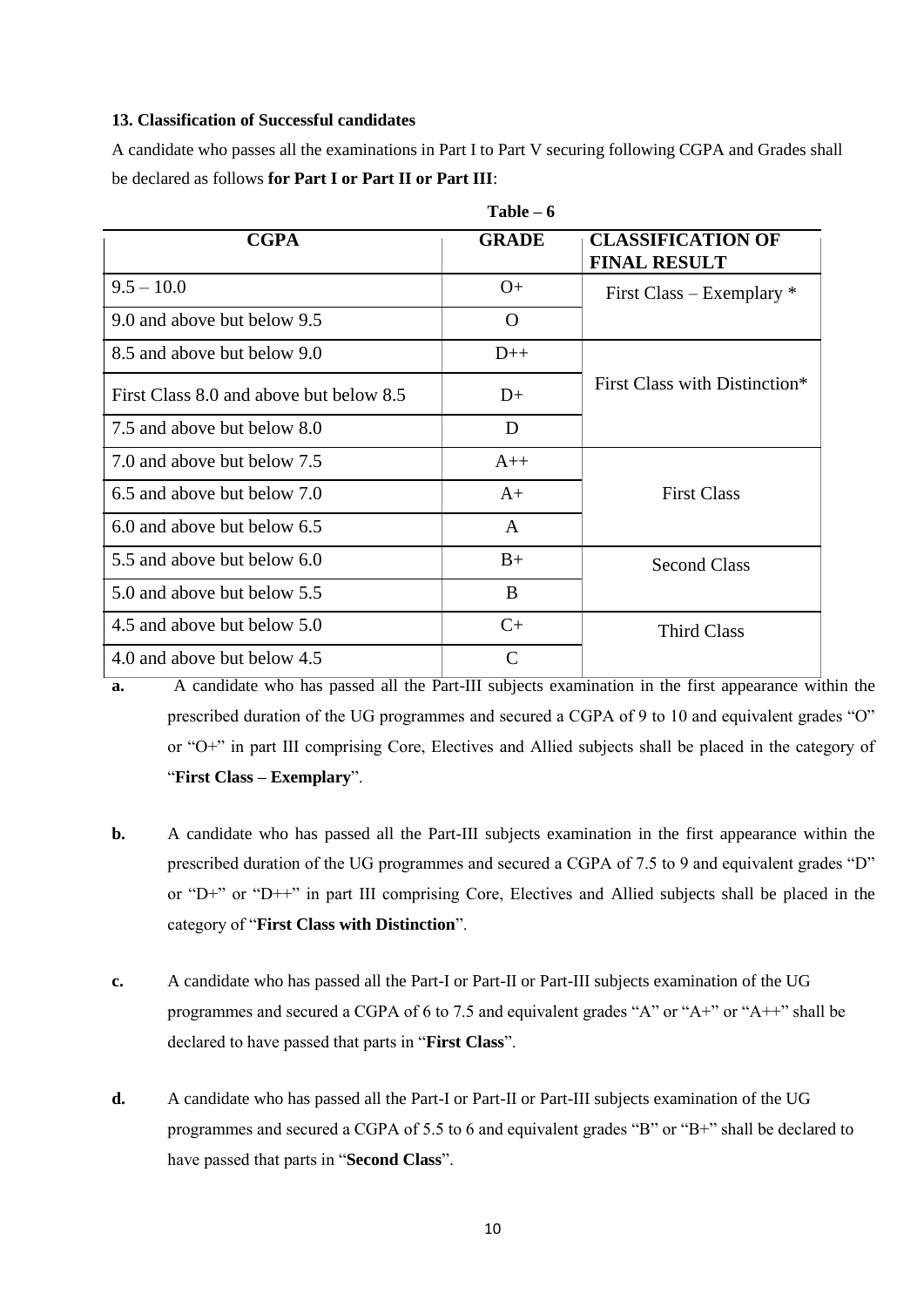- **e.** A candidate who has passed all the Part-I or Part-II or Part-III subjects examination of the UG programmes and secured a CGPA of 4.5 to 5 and equivalent grades  $°C$  or  $°C +$  shall be declared to have passed that parts in "**Third Class**".
- **f.** There shall be no classifications of final results, therefore, award of class for Part IV and Part V, however, those parts shall be awarded with final grades in the end semester statements of marks and in the consolidated statement of marks.

#### **14. Conferment of the Degree :**

No candidate shall be eligible for conferment of the Degree unless he / she

- i. has undergone the prescribed course of study for a period of not less than six semesters in an institution approved by/affiliated to the University or has been exempted from in the manner prescribed and has passed the examinations as have been prescribed thereof.
- ii. Has completed all the components prescribed under Parts I to Part V in the CBCS pattern to earn 140 credits.
- iii. Has successfully completed the prescribed Field Work/ Institutional Training as evidenced by certificate issued by the Principal of the College.

#### **15. Ranking**

A candidate who qualifies for the UG degree course passing all the examinations in the first attempt, within the minimum period prescribed for the course of study from the date of admission to the course and secures I class shall be eligible for ranking and such ranking shall be confined to 10 % of the total number of candidates qualified in that particular branch of study, subject to a maximum of 10 ranks. The improved marks shall not be taken into consideration for ranking.

#### **16. Additional Degree**

a) The following is the norms prescribed for students admitted from 2010-11 onwards.

Any candidate who wishes to obtain an additional UG degree not involving any practical shall be permitted to do so and such a candidate shall join a college in the III year of the course and he/she shall be permitted to appear for part III alone by granting exemption from appearing Part I, Part II, Part IV and Part V and common allied subjects (if any), already passed by the candidate. And a candidate desirous to obtain an additional UG degree involving practical shall be [permitted to do so and such candidate shall join a college in the II year of the course and he/she be permitted to appear for Part III alone by granting exemption from appearing for Part I, Part II, Part IV and Part V and the common allied subjects. If any, already passed. Such candidates should obtain exemption from the university by paying a fee of Rs.500/-.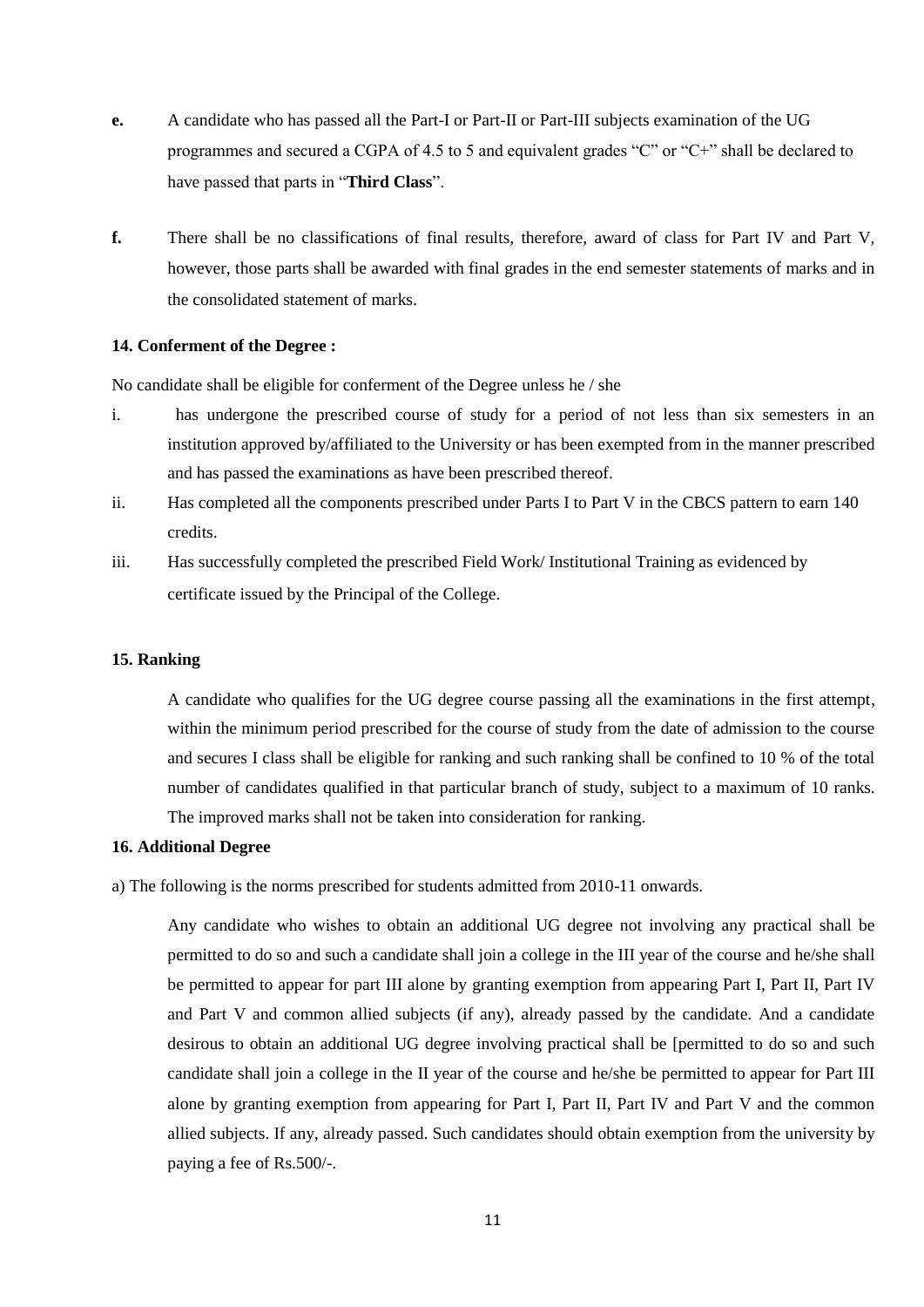b) The following is for students admitted prior to 2008-09 :

Any candidate who wishes to obtain an additional UG degree not involving any practical shall be permitted to do so and such a candidate shall join a college in the III year of the course and he/she shall be permitted to appear for part III alone by granting exemption from appearing Part I, Part II, Part IV and Part V and common allied subjects (if any), **already passed by the candidate**. And a candidate desirous to obtain an additional UG degree involving practical shall be [permitted to do so and such candidate shall join a college in the II year of the course and he/she be permitted to appear for Part III alone by granting exemption from appearing for Part I, Part II, Part IV and Part V and the common allied subjects. If any, already passed. Such candidates should obtain exemption from the university by paying a fee of Rs.500/-.

#### 17. **Evening College**

The above regulations shall be applicable for candidates undergoing the respective courses in Evening Colleges also.

**Table 1** 

|                  | 1 apie - /                                    |           |                                        |  |  |  |  |  |  |  |  |
|------------------|-----------------------------------------------|-----------|----------------------------------------|--|--|--|--|--|--|--|--|
|                  | <b>Maximum 75 Marks – wherever applicable</b> |           |                                        |  |  |  |  |  |  |  |  |
| <b>Section A</b> | <b>Short answer questions</b>                 | $10*2=20$ | 10 questions $-2$ each from            |  |  |  |  |  |  |  |  |
|                  |                                               |           | every unit                             |  |  |  |  |  |  |  |  |
| <b>Section B</b> | Short answer questions of either / or type    | $5*5=25$  | $\overline{5}$ questions – 2 each from |  |  |  |  |  |  |  |  |
|                  | (like $1.a$ (or) $b$                          |           | every unit                             |  |  |  |  |  |  |  |  |
| <b>Section C</b> | Essay-type questions of any three out of      | $3*10=30$ | $5$ questions $-1$ each from           |  |  |  |  |  |  |  |  |
|                  | five questions.                               |           | every unit                             |  |  |  |  |  |  |  |  |
|                  |                                               |           |                                        |  |  |  |  |  |  |  |  |

#### **18. Question Paper Pattern**

**19. Syllabus**

The syllabus for various courses shall be clearly demarcated into five viable units in each paper/subject.

#### **20. Revision of Regulations and Curriculum**

The above Regulation and Scheme of Examinations shall be in vogue without any change for a minimum period of three years from the date of approval of their approval. The University may revise / amend/ change the Regulations and Scheme of Examinations, if found necessary.

#### **21. Transitory Provision**

Candidates who have undergone the Course of Study prior to the Academic Year 2008-2009 shall be permitted to take the Examinations under those Regulations for a period of four years i.e. upto and inclusive of the Examination of April 2013 thereafter they shall be permitted to take the Examination only under the Regulations in force at that time.

\*\*\*\*\*

#### **PERIYAR UNIVERSITY, SALEM-636 011**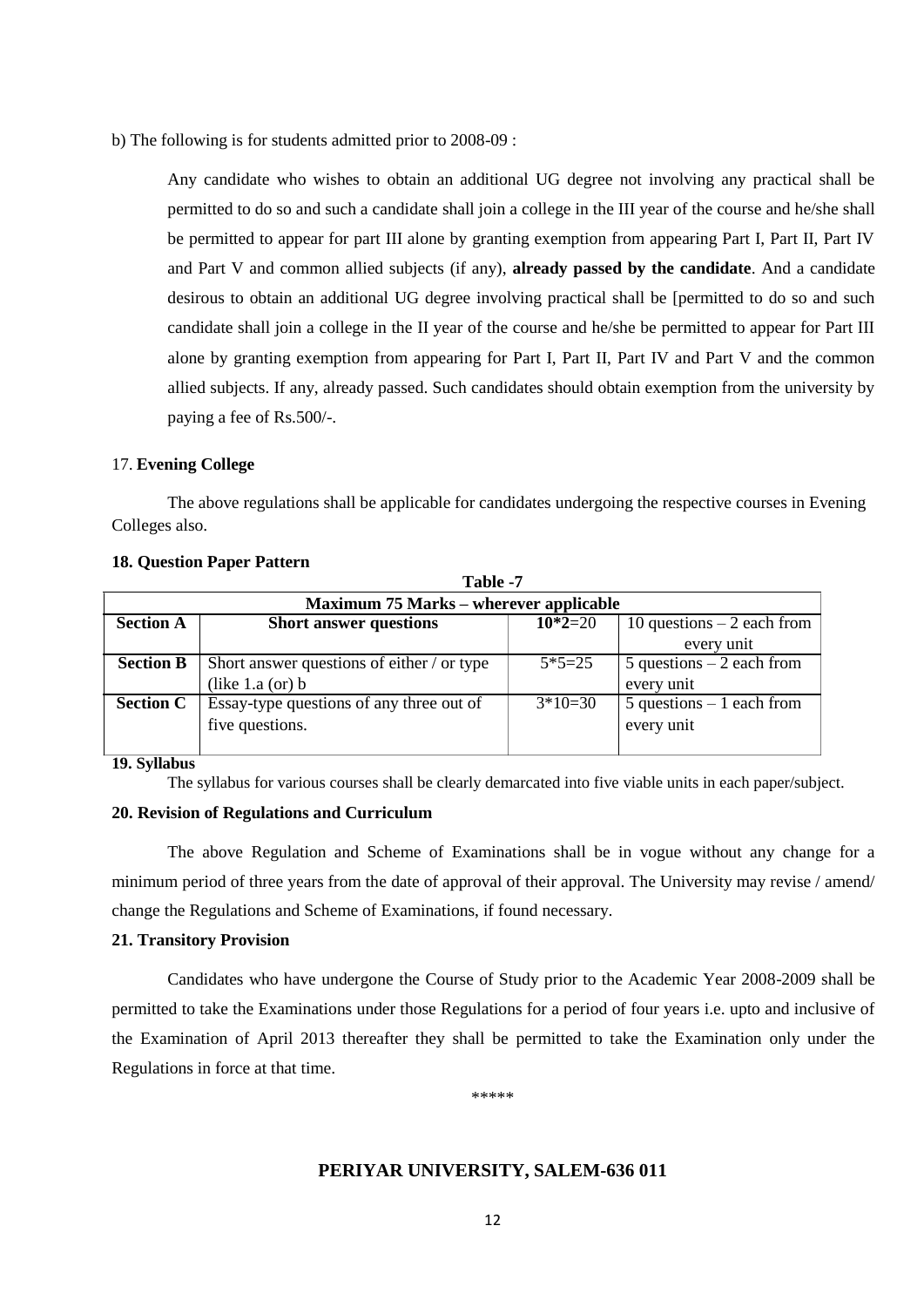## **B.Com (Financial Analytics) Degree Course**

#### (For the students admitted during the academic year 2019-2020 and onwards) MODEL SCHEME OF EXAMINATIONS : **CBCS PATTERN (WITH 2 SEM LANGUAGE PAPERS)**

|              |                              |              | Ins.           |                    |      |      |       |                |
|--------------|------------------------------|--------------|----------------|--------------------|------|------|-------|----------------|
| Part         | Study                        | Course Title | hrs/           |                    |      | Uni. | Total | Credit         |
|              | Components                   |              | week           | Dur.<br><b>Hrs</b> | CIA- | exam |       |                |
|              |                              |              |                |                    |      |      |       |                |
|              | <b>Semester I</b>            |              |                |                    |      |      |       |                |
| $\mathbf I$  | Language - I                 |              | 6              | 3                  | 25   | 75   | 100   | 3              |
| $\mathbf{I}$ | English-I                    |              | 6              | 3                  | 25   | 75   | 100   | 3              |
| III          | CORE I-                      |              | 5              | 3                  | 25   | 75   | 100   | $\overline{4}$ |
| III          | CORE II -                    |              | 5              | $\overline{3}$     | 25   | 75   | 100   | $\overline{4}$ |
| III          | <b>ALLIED PAPER I</b>        |              | 6              | 3                  | 25   | 75   | 100   | $\overline{4}$ |
| IV           | Value Education              |              | $\overline{2}$ | 3                  | 25   | 75   | 100   | $\overline{2}$ |
|              | <b>Semester II</b>           |              |                |                    |      |      |       |                |
| $\mathbf I$  | Language $-$ II              |              | 6              | 3                  | 25   | 75   | 100   | $\overline{3}$ |
| $\mathbf{I}$ | English - II                 |              | 6              | 3                  | 25   | 75   | 100   | $\overline{3}$ |
| III          | <b>CORE III -</b>            |              | 5              | 3                  | 25   | 75   | 100   | $\overline{4}$ |
| III          | <b>CORE IV -</b>             |              | 5              | 3                  | 25   | 75   | 100   | $\overline{4}$ |
| III          | <b>ALLIED PAPER II</b>       |              | 6              | 3                  | 25   | 75   | 100   | $\overline{4}$ |
| IV           | <b>Environmental Studies</b> |              | $\overline{2}$ | 3                  | 25   | 75   | 100   | $\overline{2}$ |
|              | <b>Semester III</b>          |              |                |                    |      |      |       |                |
| III          | CORE V -                     |              | 5              | 3                  | 25   | 75   | 100   | $\overline{4}$ |
| III          | <b>CORE VI-</b>              |              | 6              | 3                  | 25   | 75   | 100   | $\overline{4}$ |
| III          | <b>CORE VII -</b>            |              | 5              | 3                  | 25   | 75   | 100   | $\overline{4}$ |
| III          | <b>ALLIED PAPER III</b>      |              | 6              | 3                  | 25   | 75   | 100   | $\overline{4}$ |
| IV           | Skill Based Subject - I      |              | 3              | 3                  | 25   | 75   | 100   | 3              |
| IV           | Skill Based Subject - II     |              | 3              | 3                  | 25   | 75   | 100   | 3              |
| IV           | Non-major Elective - I       |              | $\overline{2}$ | 3                  | 25   | 75   | 100   | $\overline{2}$ |
|              | <b>Semester IV</b>           |              |                |                    |      |      |       |                |
| III          | <b>CORE VIII -</b>           |              | 5              | 3                  | 25   | 75   | 100   | 5              |
| III          | <b>CORE IX -</b>             |              | 6              | 3                  | 25   | 75   | 100   | 5              |
| III          | CORE X-                      |              | 5              | 3                  | 25   | 75   | 100   | $\overline{4}$ |
| III          | <b>ALLIED PAPER IV</b>       |              | 6              | 3                  | 25   | 75   | 100   | $\overline{4}$ |
| IV           | Skill Based Subject - III    |              | 3              | $\overline{3}$     | 25   | 75   | 100   | 3              |
| IV           | Skill Based Subject - IV     |              | 3              | $\mathfrak{Z}$     | 25   | 75   | 100   | 3              |
| IV           | Non-major Elective - II      |              | $\overline{2}$ | 3                  | 25   | 75   | 100   | $\overline{2}$ |
|              | <b>Semester V</b>            |              |                |                    |      |      |       |                |
| III          | CORE XI -                    |              | 6              | $\mathfrak{Z}$     | 25   | 75   | 100   | 5              |
| III          | <b>CORE XII -</b>            |              | $\sqrt{6}$     | 3                  | 25   | 75   | 100   | 5              |
| III          | <b>CORE XIII -</b>           |              | 6              | 3                  | 25   | 75   | 100   | 5              |
| III          | <b>CORE XIV -</b>            |              | 6              | 3                  | 25   | 75   | 100   | $\overline{4}$ |
| III          | Elective - I                 |              | 6              | $\overline{3}$     | 25   | 75   | 100   | 5              |

| ---<br> |  |  |  |
|---------|--|--|--|
|         |  |  |  |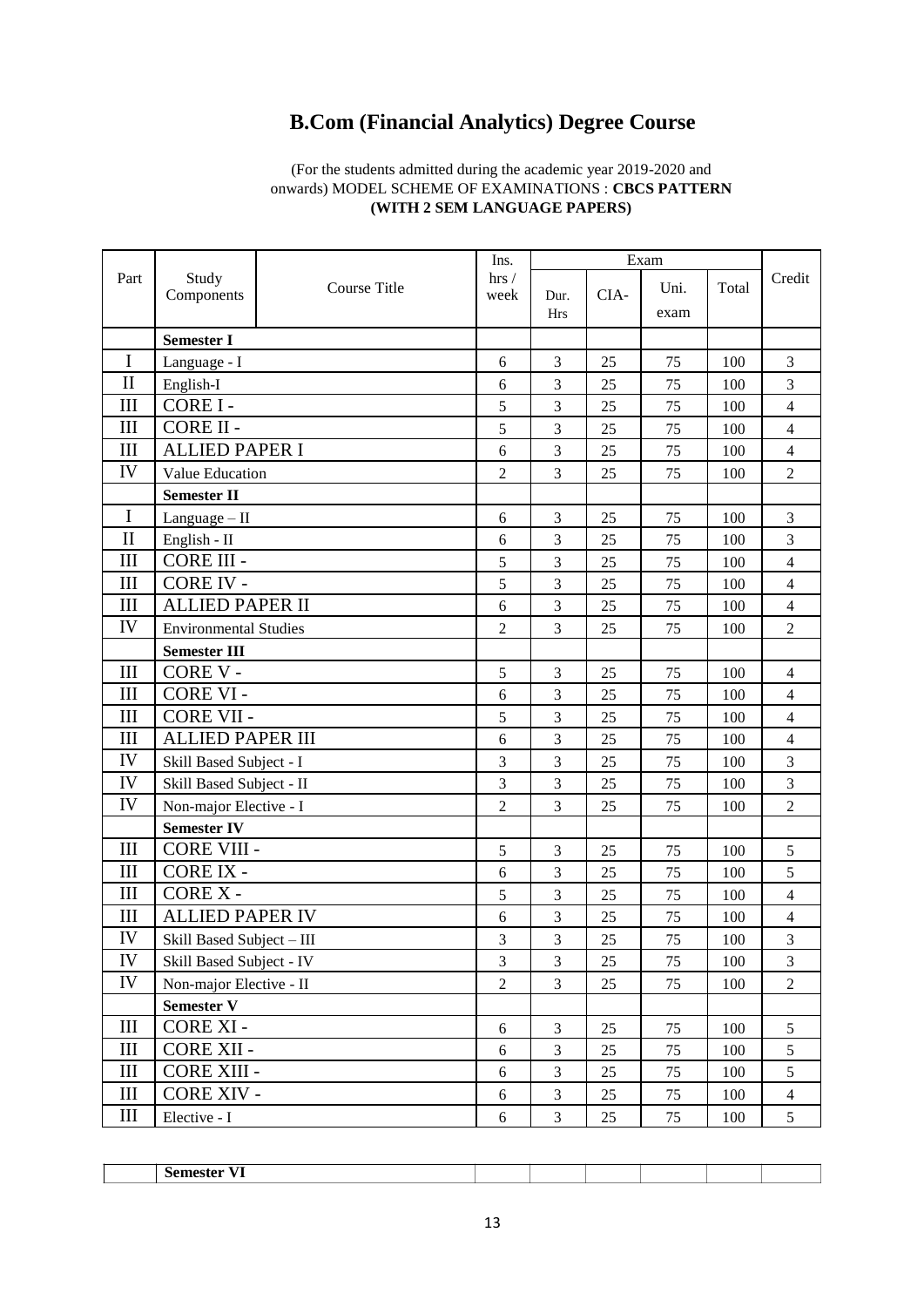| CORE XV -              | <sub>(</sub> |   | 25 | 75 | 100  |     |
|------------------------|--------------|---|----|----|------|-----|
| CORE XVI -             |              |   | 25 | 75 | 100  |     |
| CORE XVII -            | <sub>(</sub> |   | 25 | 75 | 100  |     |
| <b>CORE XVIII -</b>    | h            |   | 25 | 75 | 100  |     |
| Elective - II          | <sub>0</sub> | 3 | 25 | 75 | 100  |     |
| Extension Activities @ |              | - |    | -  |      |     |
| Total                  |              |   |    |    | 3600 | 140 |

**@ No University Examinations. Only credit is given.**

#### **Summary:**

| Part           | <b>Subject</b>              | <b>Papers</b> | <b>Credit</b> | <b>Total</b>   | <b>Papers</b> | <b>Marks</b> | <b>Total</b> |
|----------------|-----------------------------|---------------|---------------|----------------|---------------|--------------|--------------|
|                |                             |               |               | <b>Credits</b> |               |              | <b>Marks</b> |
| Part I         | Languages                   |               |               | 6              |               | 100          | <b>200</b>   |
| Part II        | <b>English</b>              |               | 2             | 6              |               | 100          | <b>200</b>   |
|                | Core                        | Q             |               | 36             | 10            | 100          | 1000         |
| Part III       | Core                        | Q             |               | 45             | 8             | 100          | 800          |
|                | <b>Allied</b>               |               |               | 16             |               | 100          | 400          |
|                | <b>Electives</b>            |               |               | 10             |               | 100          | 200          |
| Part IV        | <b>Others</b>               |               |               | 8              |               | 100          | 400          |
| <b>Part IV</b> | <b>Skill Based</b>          |               | ◠             | 12             |               | <b>100</b>   | 400          |
| Part V         | <b>Extension Activities</b> |               |               |                |               |              |              |
|                | <b>Total</b>                |               |               | <b>140</b>     |               |              | 3600         |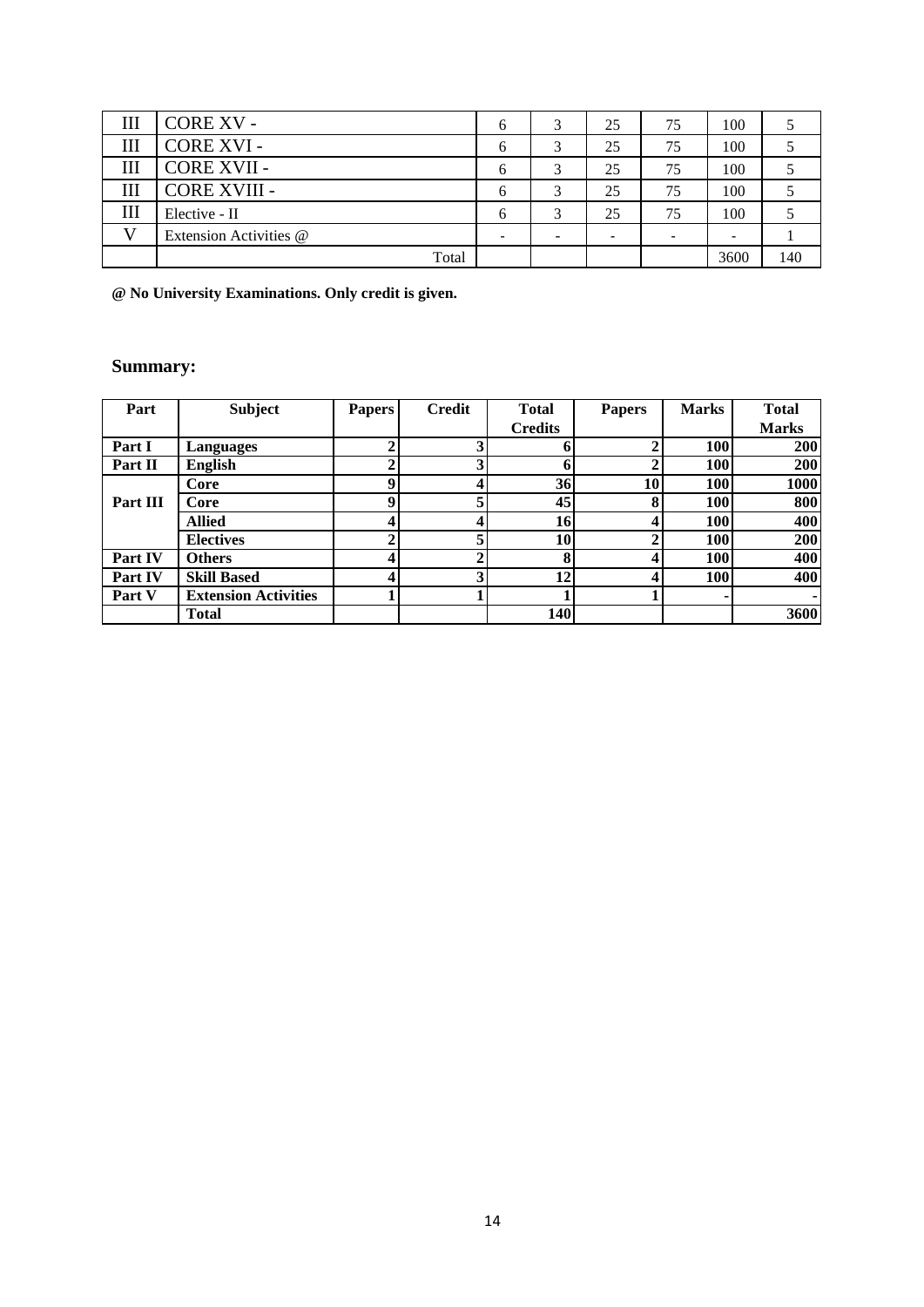## **PERIYAR UNIVERSITY, SALEM-636 011 B.Com. (Financial Analytics) Degree Course**

#### (For the students admitted during the academic year 2019-2020 and onwards) MODEL SCHEME OF EXAMINATIONS: **CBCS PATTERN (WITH 2 SEM LANGUAGE PAPERS)**

|              |                | Ins.<br>Exam                                  |                                                          |                |                |      |                 |                |                |
|--------------|----------------|-----------------------------------------------|----------------------------------------------------------|----------------|----------------|------|-----------------|----------------|----------------|
| Part         | Paper          | Study                                         |                                                          | hrs/           |                |      |                 | Tota           | Credit         |
|              |                |                                               | Course Title                                             | wee            | Dur.           |      | Uni.            |                |                |
|              |                | Components                                    |                                                          | $\bf k$        | <b>Hrs</b>     | CIA- | exam            |                |                |
|              |                | <b>SEMESTER I</b>                             |                                                          |                |                |      |                 |                |                |
| $\mathbf I$  | 1              | Language $- I$ - Tamil - I                    |                                                          | 6              | 3              | 25   | 75              | 100            | 3              |
| $\mathbf{I}$ | $\overline{c}$ | English-I                                     |                                                          | 6              | 3              | 25   | 75              | 100            | 3              |
| III          | 3              | <b>CORE I</b> – Principles of Accountancy     |                                                          | 5              | 3              | 25   | 75              | 100            | 4              |
| III          | $\overline{4}$ |                                               | CORE II - Fundamentals of Financial Analytics            | 5              | 3              | 25   | 75              | 100            | $\overline{4}$ |
| III          | 5              |                                               | <b>ALLIED PAPER I - Business Economics</b>               | 6              | 3              | 25   | 75              | 100            | $\overline{4}$ |
| IV           | 6              | Value Education                               |                                                          | $\overline{c}$ | 3              | 25   | 75              | 100            | $\overline{2}$ |
|              |                | <b>SEMESTER II</b>                            |                                                          |                |                |      |                 |                |                |
| $\mathbf I$  | 7              | Language - II - Tamil - II                    |                                                          | 6              | 3              | 25   | 75              | 100            | 3              |
| $\rm II$     | 8              | English - II                                  |                                                          | 6              | 3              | 25   | 75              | 100            | 3              |
| $\rm III$    | 9              | $CORE III - Financial According$              |                                                          | 5              | 3              | 25   | 75              | 100            | 4              |
| III          | 10             |                                               | CORE IV - Concepts and Techniques of Data                | 5              | 3              | 25   | 75              | 100            | $\overline{4}$ |
|              |                | Mining                                        |                                                          |                |                |      |                 |                |                |
| III          | 11             |                                               | ALLIED PAPER II - Indian Economy                         | 6              | 3              | 25   | 75              | 100            | $\overline{4}$ |
| IV           | 12             | <b>Environmental Studies</b>                  |                                                          | $\overline{c}$ | 3              | 25   | 75              | 100            | $\overline{2}$ |
|              |                | <b>SEMESTER III</b>                           |                                                          |                |                |      |                 |                |                |
| III          | 13             | $CORE V - Business Law$                       |                                                          | 5              | 3              | 25   | 75              | 100            | $\overline{4}$ |
| III          | 14             | CORE VI - Corporate Accounting - I            |                                                          | 6              | 3              | 25   | 75              | 100            | 4              |
| III          | 15             |                                               | CORE VII - Financial Analytics with R                    | 5              | 3              | 25   | 75              | 100            | 4              |
|              |                | Application-I                                 |                                                          |                |                |      |                 |                |                |
| $\rm III$    | 16             |                                               | <b>ALLIED PAPER III -Business Statistical</b><br>Methods | 6              | 3              | 25   | 75              | 100            | $\overline{4}$ |
| IV           | 17             |                                               | Skill Based Subject - I - Capital Market                 | 3              | 3              | 25   | 75              | 100            | 3              |
| IV           | 18             |                                               | Skill Based Subject - II - MS-Excel Practical - I        | 3              | 3              | 25   | 75              | 100            | 3              |
| IV           | 19             | Non-major Elective $-I-Marketing$             |                                                          | $\overline{c}$ | 3              | 25   | 75              | 100            | $\overline{2}$ |
|              |                | <b>SEMESTER IV</b>                            |                                                          |                |                |      |                 |                |                |
| III          | 20             | <b>CORE VIII - Company Law</b>                |                                                          | 5              | 3              | 25   | 75              | 100            | 5              |
| III          | 21             | CORE IX - Corporate Accounting - II           |                                                          | 6              | 3              | 25   | 75              | 100            | 5              |
| Ш            | 22             | CORE X-Financial Analytics with R             |                                                          | 5              | $\overline{3}$ | 25   | $\overline{75}$ | 100            | $\overline{4}$ |
|              |                | <b>Application II</b>                         |                                                          |                |                |      |                 |                |                |
| Ш            | 23             | <b>ALLIED PAPER IV - Business Statistical</b> | $\overline{6}$                                           | $\overline{3}$ | 25             | 75   | 100             | $\overline{4}$ |                |
|              |                |                                               | <b>Decision Techniques</b>                               |                |                |      |                 |                |                |
| IV           | 24             |                                               | Skill Based Subject - III - Project Methodology          | 3              | $\mathfrak{Z}$ | 25   | 75              | 100            | 3              |
| IV           | 25             |                                               | Skill Based Subject - IV - Tally Practical - II          | 3              | $\mathfrak{Z}$ | 25   | 75              | 100            | 3              |
| IV           | 26             |                                               | Non-major Elective - II - Human Resource                 | $\overline{c}$ | 3              | 25   | $\overline{75}$ | 100            | $\overline{2}$ |
|              |                |                                               | Management                                               |                |                |      |                 |                |                |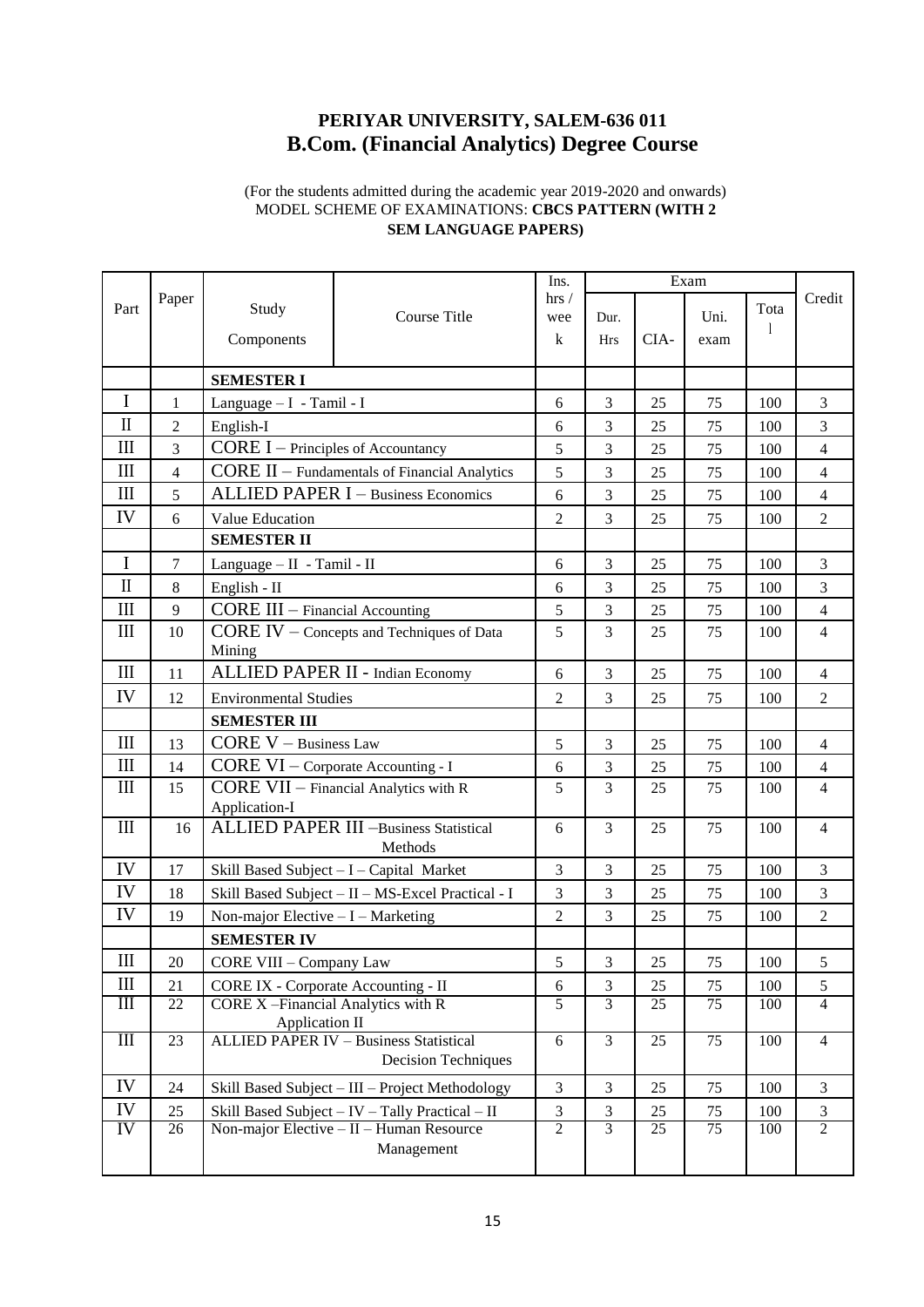|   |    | <b>SEMESTER V</b>                           |   |   |    |    |                          |                |
|---|----|---------------------------------------------|---|---|----|----|--------------------------|----------------|
| Ш | 27 | CORE XI - Cost Accounting                   | 6 | 3 | 25 | 75 | 100                      | 5              |
| Ш | 28 | <b>CORE XII - Auditing</b>                  | 6 | 3 | 25 | 75 | 100                      | 5              |
| Ш | 29 | CORE XIII - Income Tax Law and Practice - I | 6 | 3 | 25 | 75 | 100                      | 5              |
| Ш | 30 | CORE XIV - Financial Analytics with Python  | 6 | 3 | 25 | 75 | 100                      | $\overline{4}$ |
|   |    | Application                                 |   |   |    |    |                          |                |
| Ш | 31 | Elective $-I$                               | 6 | 3 | 25 | 75 | 100                      | 5              |
|   |    | <b>SEMESTER VI</b>                          |   |   |    |    |                          |                |
| Ш | 32 | CORE XV - Management Accounting             | 6 | 3 | 25 | 75 | 100                      | 5              |
| Ш | 33 | <b>CORE XVI</b> - Financial Management      | 6 | 3 | 25 | 75 | 100                      | 5              |
| Ш | 34 | <b>CORE XVII - Income Tax Law and</b>       | 6 | 3 | 25 | 75 | 100                      | 5              |
|   |    | Practice - II                               |   |   |    |    |                          |                |
| Ш | 35 | <b>CORE XVIII – Commerce Practicals</b>     | 6 | 3 | 25 | 75 | 100                      | 5              |
| Ш | 36 | Elective - II                               | 6 | 3 | 25 | 75 | 100                      | 5              |
| V |    | Extension Activities @                      | - | ۰ | ۰  |    | $\overline{\phantom{a}}$ |                |
|   |    | Total                                       |   |   |    |    | 3600                     | 140            |

**@ No University Examinations. Only credit is given.**

|                |   | List of Elective Papers (Colleges can choose any one group) |
|----------------|---|-------------------------------------------------------------|
| <b>Group A</b> |   | <b>Project Work</b>                                         |
|                | 2 | <b>Fundamentals of Insurance</b>                            |
| <b>Group B</b> |   | <b>Office Organisation</b>                                  |
|                | 2 | <b>Secretarial Practice</b>                                 |
| Group C        |   | <b>Industrial Law - I</b>                                   |
|                | 2 | <b>Industrial Law - II</b>                                  |
| <b>Group D</b> |   | <b>Campus to Corporate</b>                                  |
|                | 2 | <b>Customer Relationship Management</b>                     |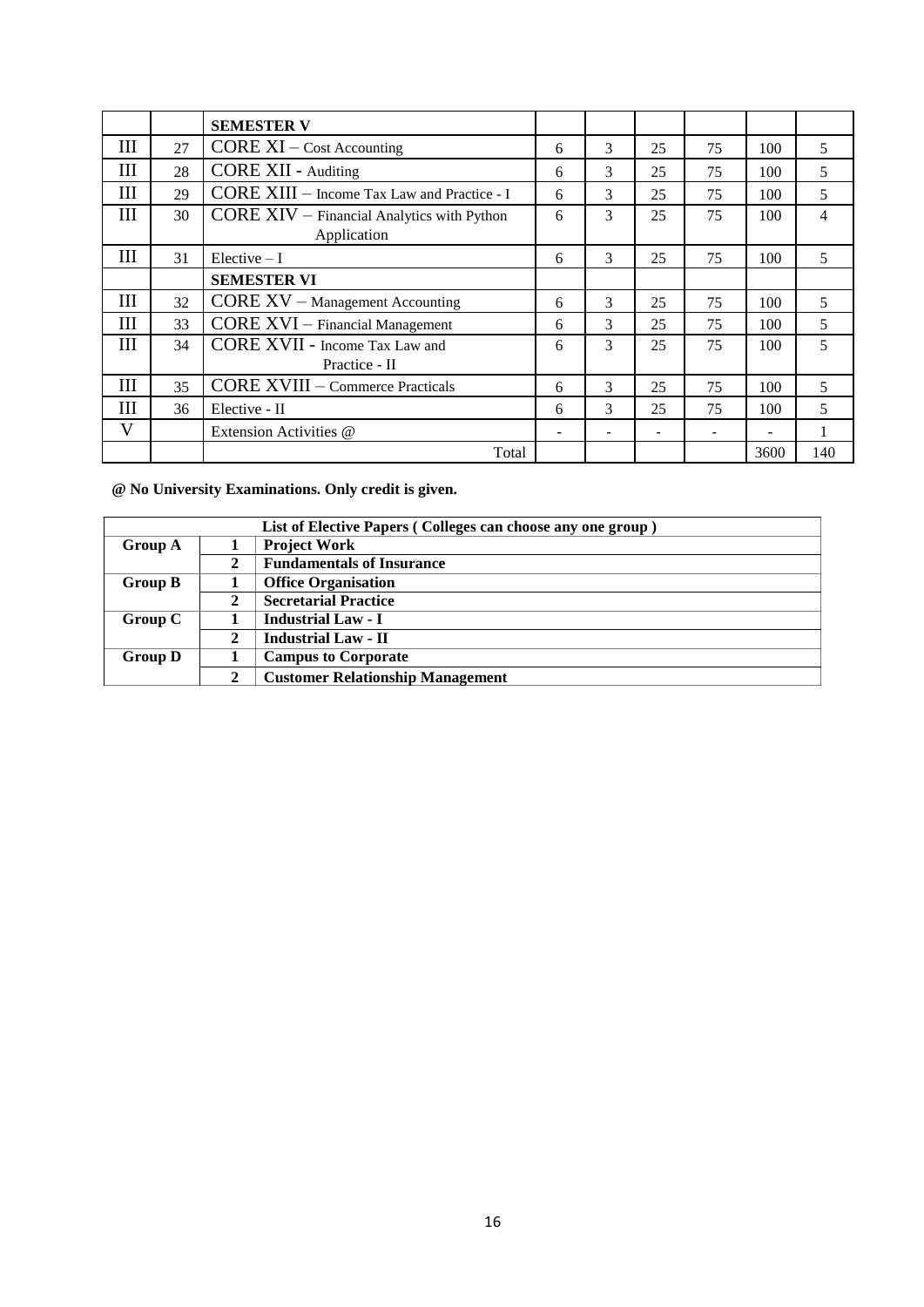List of Common Papers for

- 1. B.Com
- 2. B.Com (CA)
- 3. B.Com (Accounting and Finance)
- 4. B.Com (Banking and Insurance)

#### **SEMESTER I:**

- 1. Tamil  $-I$
- 2. English  $-I$
- 3. Principles of Accountancy
- 4. Value Education

#### **SEMESTER II:**

- 5. Tamil  $II$
- 6. English II
- 7. Financial Accounting
- 8. Environmental Studies

#### **SEMESTER III:**

- 9. Business Law
- 10. Corporate Accounting I
- 11. Business Statistical Methods
- 12. Capital Market

#### **SEMESTER IV:**

- 13. Corporate Accounting II
- 14. Business Statistical Decision Techniques
- 15. Project Methodology

#### **SEMESTER V:**

- 16. Cost Accounting
- 17. Income Tax Law and Practice I

#### **SEMESTER VI:**

- 18. Management Accounting
- 19. Income Tax Law and Practice I
- 20. Commerce Practicals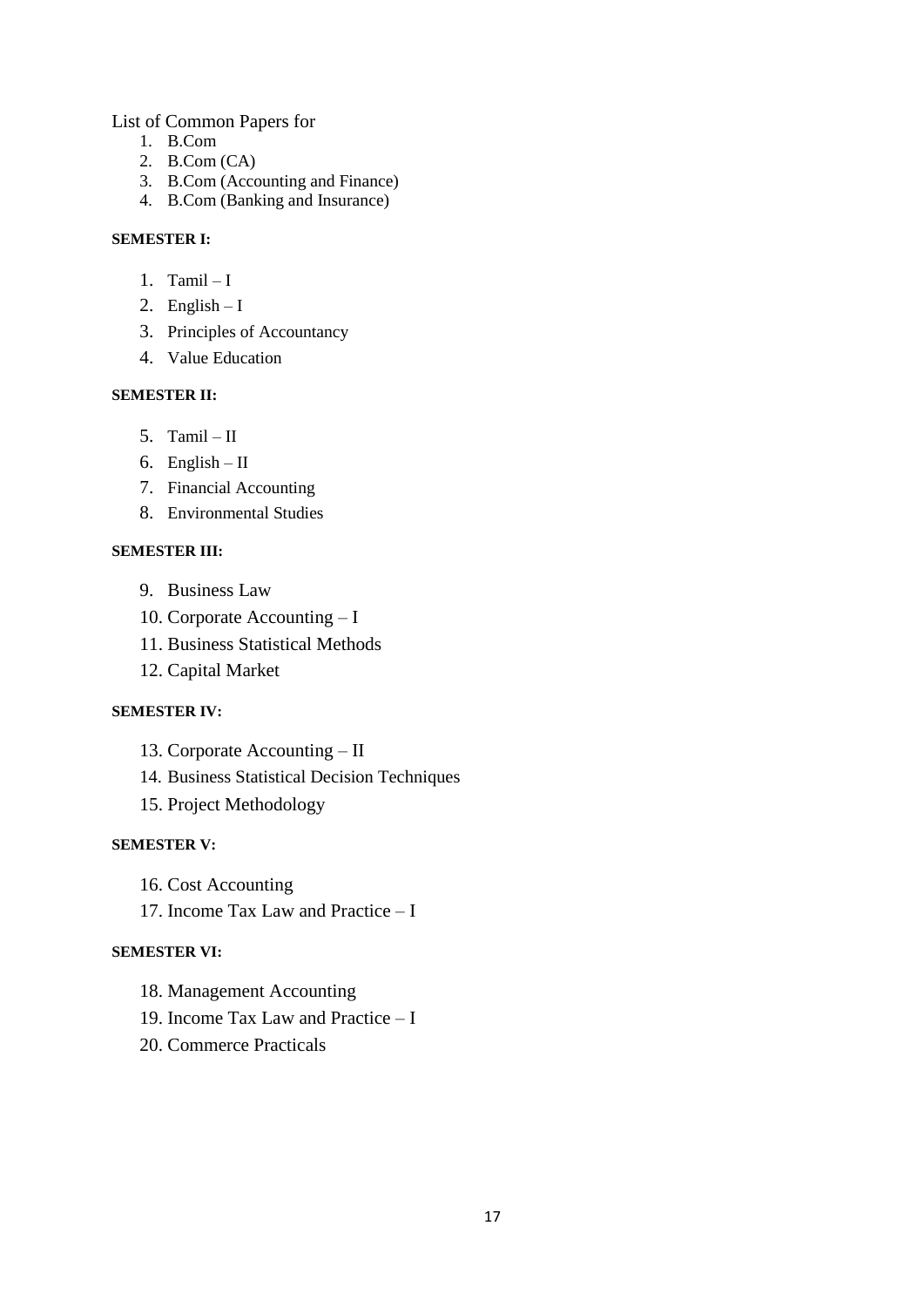Apart from the above papers other common papers in various semesters are:-

- 21. Banking Theory
- 22. Banking Law and Practice
- 23. Fundamentals of Insurance
- 24. Principles of Marketing
- 25. Office Organisation
- 26. Secretarial Practice
- 27. Entrepreneurial Development
- 28. Campus to Corporate
- 29. Customer Relationship Management
- 30. Project Work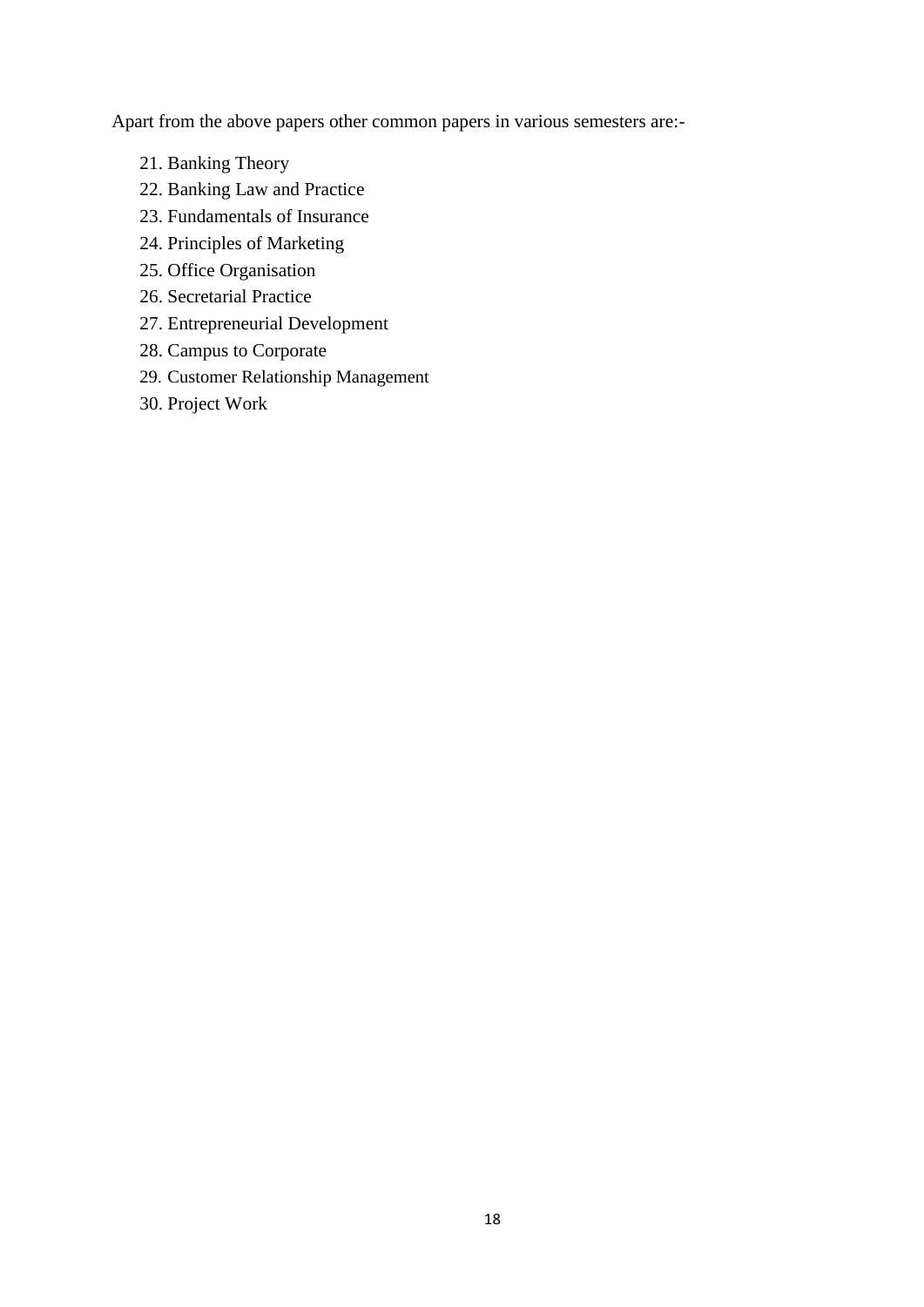#### **SEMESTER –I PAPER - III PRINCIPLES OF ACCOUNTANCY**

**Subject Code: XXXX Objectives:**

> To enable the students to acquire basic knowledge of accounting principles, concepts and conventions. To make the students to acquire the skill to prepare the trial balance and final accounts.

#### **UNIT - I**

**Basic Concepts:** Fundamentals of Book Keeping-Meaning-Definition-Book-keeping Vs. Accountingobjectives- Advantages and limitations of accounting-Methods of accounting- Double entry system-Meaning-Advantages- Types of accounts- Accounting Rules-Accounting concepts and conventions- Journal- Ledger-Subsidiary books - Trial balance.

#### **UNIT - II**

**Final accounts of a sole trading concern-** Trading, Profit & Loss a/c and Balance sheet with adjustments, Difference between Trading a/c, P&L a/c and Balance sheet.

#### **UNIT-III**

**Final accounts of Non- trading concerns-** Receipts and payments account- Income and expenditure account and Balance Sheet-Difference between Receipts and payments account& Income and expenditure account.

#### **UNIT - IV**

**Bank Reconciliation statement-** Causes for difference- Preparation of Bank Reconciliation statement. **Royalties –** Dead rent and short working – Recoupment of short working – Accounting entries in the books of lessee and landlord (excluding sub-lease)

#### **UNIT – V**

**Depreciation** – Meaning-Causes- Characteristics-Objectives- Methods-Fixed -Diminishing - Difference between Straight line method and W.D.V. method -Annuity-Depreciation fund Method- Provisions and reserves.

**Note: Distribution of marks - Problems 80% and Theory 20%.**

#### **TEXT BOOKS:**

- **1. Financial Accounting - Reddy and Murthy - Margham Publications, Chennai -17.**
- **2. Financial Accounting – M. Sumathy, G. Sasikumar, Himalaya Publishing Pvt Ltd., Mumbai.**
- **3. Financial accounting - R.L Gupta and V.K Gupta, Sultan chand& Sons, New Delhi.**

#### **REFERENCE BOOKS:**

- **1. Financial accounting - S.P Jain & K.L Narang, Kalyani publishers, Ludhiana.**
- **2. Financial Accounting - Dr. S Ganesan and Kalavathi ,Tirumalai Publications, Nagercoil.**
- **3. Financial Accounting -R.S.N. Pillai and Bagavathy Marghampublications, Chennai.**
- **4. Advanced Accounting I - Dr. Chandra Bose PHI Learning (P) Ltd., Delhi.**
- **5. Advanced Accounting I - Dr. S Peer Mohamed, Dr. S.A.N. Shezuii Ibrahim**

**Pass Publication,Madurai.**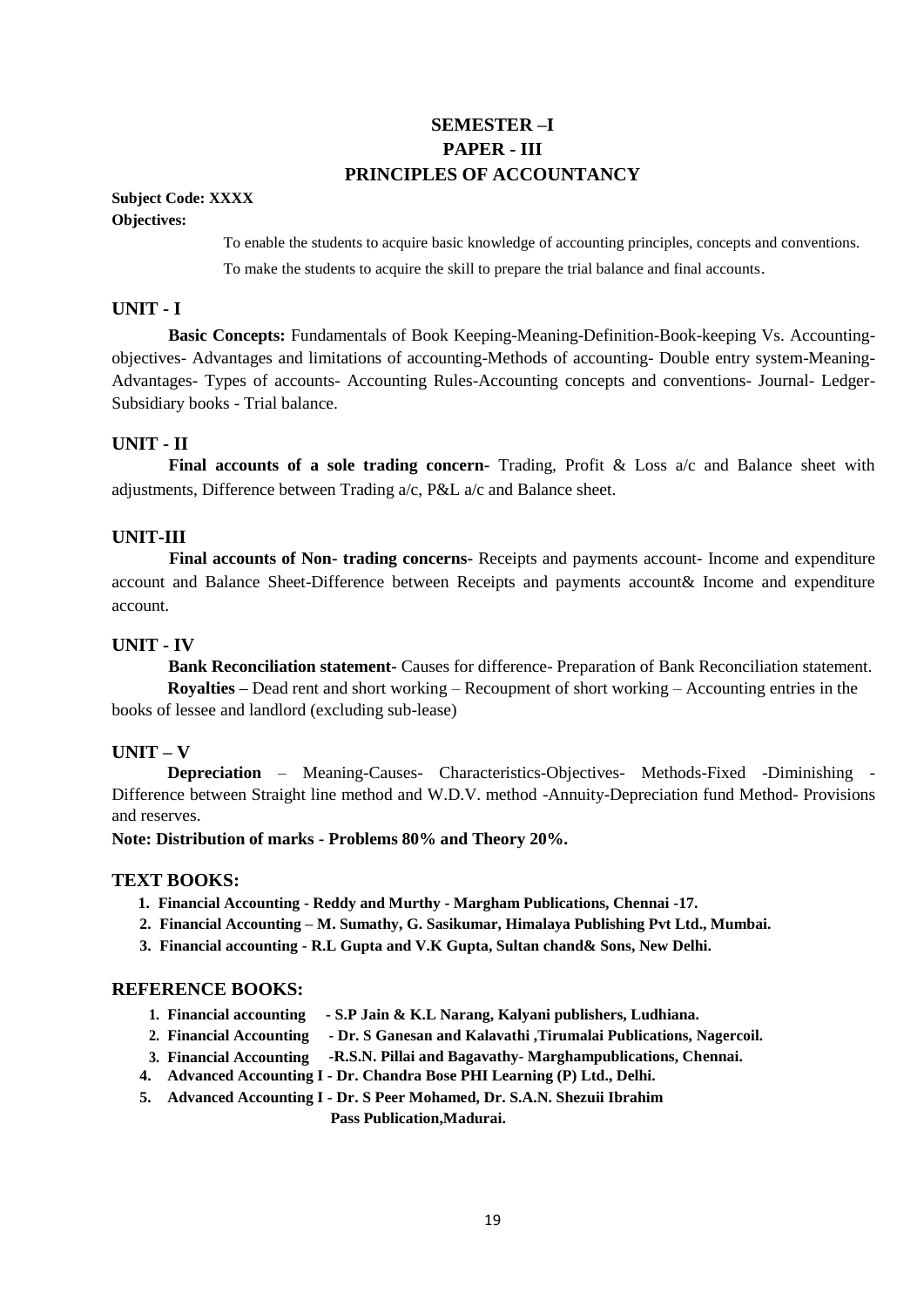#### **SEMESTER – I PAPER - IV FUNDAMENTALS OF FINANCIAL ANALYTICS**

#### **Subject Code: XXXX**

#### **Objectives:**

Financial Analytics helps the student to answer all business questions. Financial Analytics leads to forecast the future of business trend.

#### **Unit: I Business Intelligence (BI)**

Business Intelligence - Definitions - Evolution of Business Intelligence and Role of DSS, EIS, MIS and Digital dash boards-Difference between ERP and Business Intelligence-need for BI-BI for past, Present and Future. Business Intelligence Applications-technology solutions and business solutions-Business Intelligence Roles and Responsibilities.

#### **Unit: II Essentials of Business Analytics**

Introduction: Decision Making- Business Analytics Definition-Business Analytics meaning - categorization of Analytical methods and models: Descriptive -Predictive -Prescriptive–Big data- Business Analytics in practice: Financial, Human Resource, Marketing, Health care, Supply chain Analytics. Analytics for government and Nonprofits, sports and web Analytics.

#### **Unit: III Business Analytics for Managers**

Business analytics model: Overview of Business-driven environment & technically oriented environment-types of Reporting and Analytical process-case study.

#### **Unit: IV Financial Analytics**

Introduction: Meaning-Importance of Financial Analytics uses-Features-Documents used in Financial Analytics: Balance Sheet, Income Statement, Cash flow statement-Elements of Financial Health: Liquidity, Leverage, Profitability.

#### **Unit-V Analysts: Role and Responsibilities**

Information and Knowledge-Methodology-Data-Required Competencies for the Analyst-Hypothesis.Driven methods-Data Mining with Target variables-Explorative methods-Business requirements.

#### **TEXT BOOKS AND REFERENCE BOOKS:**

- 1. **Business Analytics for Managers - GEAT H.N.LAURSEN JESPER THORLUND,** P.No: 1-16- Unit-III, P.No:93-136-Unit V
- 2. **Fundamentals of Business Analytics** -R N Prasad,. Seema Achavya,Wiley India PVT Ltd, New Delhi, P.No: 87-100, P.No:115-125
- 3. **Fundamentals of Business Analytics**  R N Prasad SeemaAchavya, Cengage Learning, New Delhi, P.No: 87-100, P.No:115-125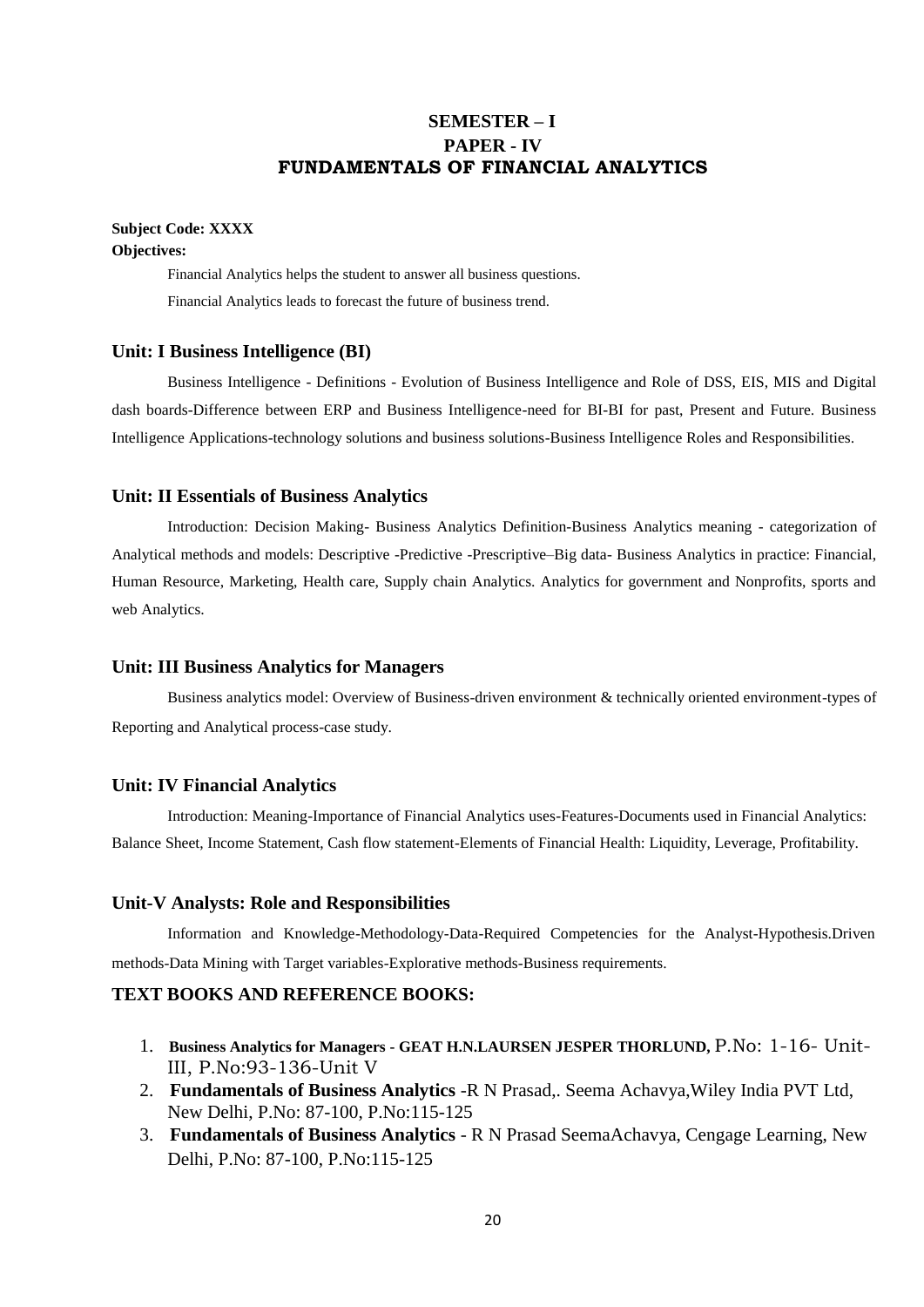#### **SEMESTER – I ALLIED - I PAPER - V BUSINESS ECONOMICS**

#### **Subject Code: XXXX**

#### **Objectives:**

At the end of the course students shall be able to understand the fundamental concept of economics and will be able to correlate these concepts to real life situation to markets in particular and the economy in general.

#### **UNIT - I**

Meaning and definition of Economics -Nature and Scope of Economics. Business Economics-Meaning, Objectives, Nature and Scope of Business Economics - Role and Responsibilities of a Business Economist.

#### **UNIT –II**

Demand - Meaning, definitions - Law of demand - Exceptions, Changes in Demand - Demand Determinants - Importance - Elasticity of Demand - Types - Measurement - its Importance - Demand Forecasting.

#### **UNIT- III**

**Production**-Meaning- Production Function - Short Run and Long Run Production Function-Economies and Diseconomies of Scale - Supply - Determinants, Law of Supply- Elasticity of Supply - Meaning, Types.

#### **UNIT -IV**

**Cost Concepts** - Kinds of Cost - Cost and Output Relationship - Short-run and Long -Run Cost curves. Revenue - Total Revenue - Average Revenue - Marginal Revenue - Curves Under Perfect & Imperfect Competition - Break Even Analysis.

#### **UNIT- V**

**Market structure-**Kinds of Markets, Pricing under Perfect Competition-Monopoly, Monopolistic Competition, Oligopoly- Price and Output Determination. Pricing: Objectives-Pricing methods- Inflation. **TEXT BOOKS:**

- **1. Business Economics – S.Sankaran, Margham Publications, Chennai.**
- **2. Economics for Business - P.N.Reddy and H.R.Appanniah, Himayala Publications House.**

- **1. Advanced Economic Theory - M.L.Jhingan, Vrindha Publications, New Delhi.**
- **2. Business Economics – T. Aryamala, Vijay Nicole Imprints Pvt Ltd, Chennai-91.**
- **3. Micro Economic Theory - M.LJhingan, Vrindha Publications, New Delhi.**
- **4. Managerial Economics - R.K.Lekhi, kalyani Publishers, Ludhiana.**
- 5. **Business Economics – V.R. Palanivelu& A. Kannan, Himalaya Publishing Pvt Ltd, Mumbai.**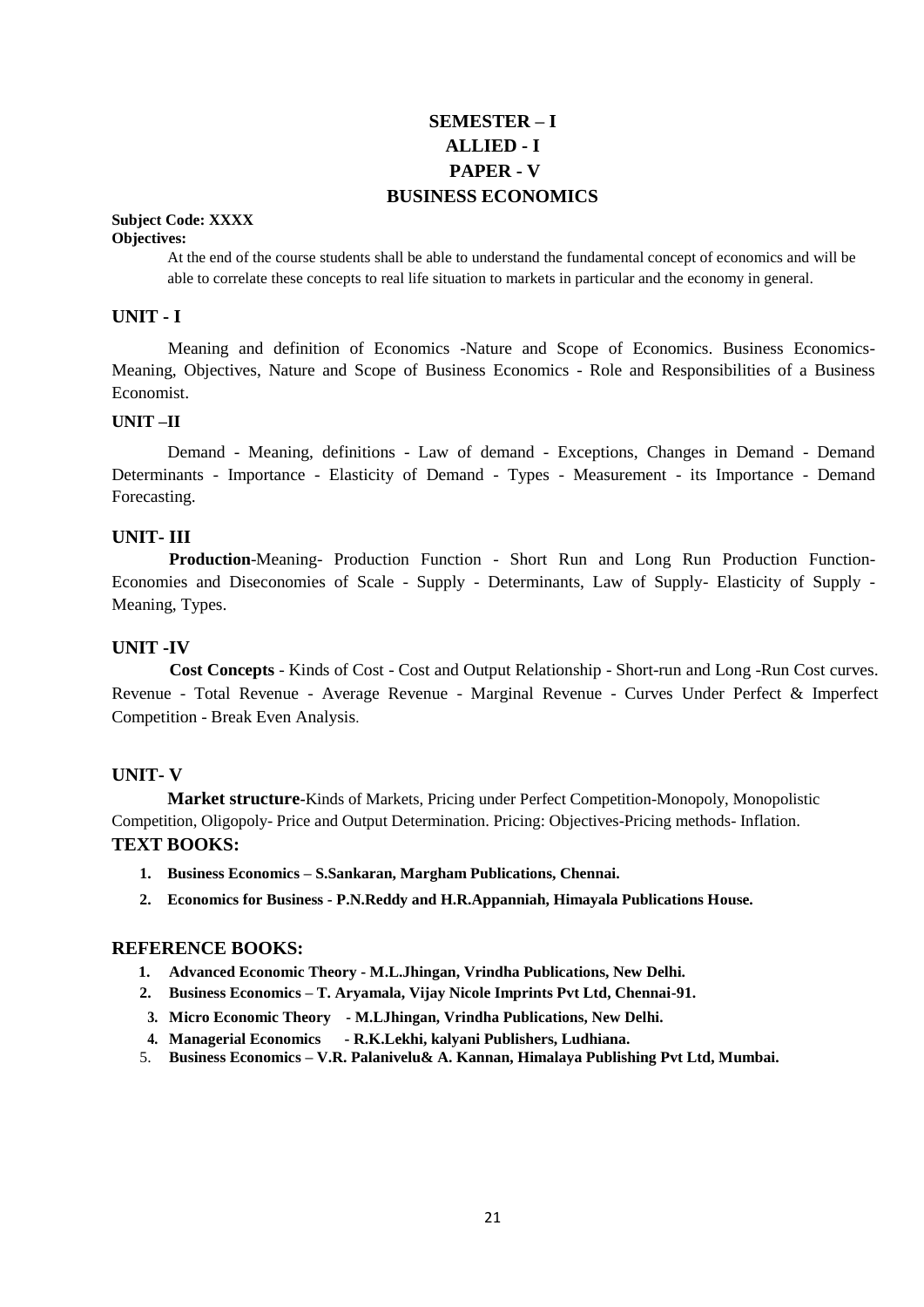#### **SEMESTER - II PAPER - IX FINANCIAL ACCOUNTING**

#### **Subject Code: XXXX**

#### **Objectives:**

To enable the students to learn the basic concepts of Partnership Accounting and allied aspects of accounting. At the end of the course students shall understand partnership accounts, branch and departmental accounts and apply the same in the real business world.

#### **UNIT - I**

**Branch Accounts-** Meaning, definition. Dependent branches- Stock and debtor system- Independent branches (foreign branches excluded)

#### **UNIT - II**

**Departmental Accounts—** Meaning, definitions, features, basis for allocation of expenses- Inter departmental transfer at cost or selling price.

#### **UNIT - III**

**Single Entry System-** Meaning - Features - Statement of Affairs Method and Conversion Method.

#### **UNIT-IV**

**Partnership** - Admission of a Partner - Retirement of a Partner - Death of a Partner.

#### **UNIT - V**

**Dissolution of a Partner-** Insolvency of a Partner gradual realization of - Garner Vs Murray — Piece Meal Distribution.

#### **Note: - Distribution of Marks: Problems 80% and Theory- 20% TEXT BOOKS:**

- **1. Financial accounting - Reddy & Murthy- Margham publications, Chennai-17.**
- **2. Advanced Accounting R.L. Gupta and V.K.Gupta, Sultan Chand & Sons, New Delhi.**
- **3. Financial Accounting – M. Sumathy, G. Sasikumar, Himalaya Publishing Pvt Ltd., Mumbai.**

- **1. Financial accounting - Narayanaswamy, learning private limited, New Delhi.**
- **2. Advanced Accounting - M.C. Shukla. Sultan Chand & Sons, New Delhi.**
- **3. Advanced Accounting - S.N. Maheshwari. Vikash Publishing House Pvt Ltd., New Delhi.**
- **4. Advanced Accounting M.A. Arulanandam and K.S. Raman. Margham publications, Chennai.**
- **5. Advanced Accountancy- S.P.Jain & K.L.Narang, Kalyani Publishers., New Delhi.**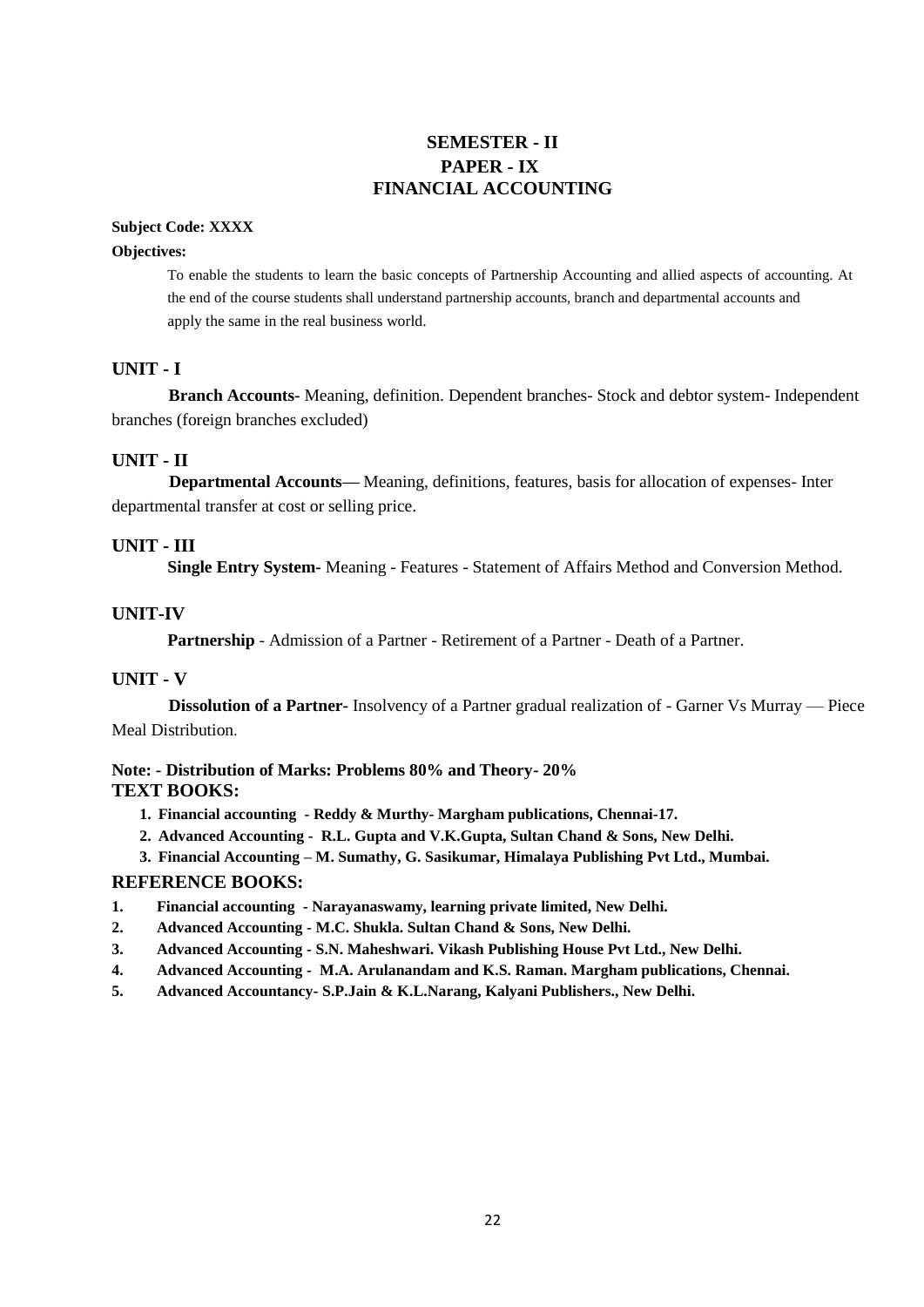### **SEMESTER – II PAPER - X CONCEPTS AND TECHNIQUES OF DATA MINING**

#### **Subject Code: XXXX**

#### **Objectives:**

To Understand data mining techniques and algorithm in business analytics..

To apply data preprocessing techniques and tools to solve business problems..

#### **UNIT I:**

Data mining: Definitions -KDD vs Data mining - Data mining techniques - usage- Data warehousing: Definition - Multidimensional data model - Data warehousing Architecture.

#### **UNIT II:**

Patterns and Technologies: Mining frequent patterns, Associations and Correlations - Regression for predictive analysis-Data base systems and warehouses-Information Retrieval.

#### **UNIT-III:**

Issues in Data mining: methodology -user interaction - Efficiency and scalability - Data mining and society.

#### **UNIT-IV:**

Data objects and Attribute Type: Nominal, Binary-Ordinal - Numeric Attributes- Measuring data similarity and dissimilarity, data matrix vs dissimilarity Matrix.

#### **UNIT-V:**

Data preprocessing: purpose and application- Data cleaning: Process - Data integration- redundancy and correlation analysis - Data reduction: regression and log-linear models- Data transformation and data discretization :strategies and histogram analysis.

#### **TEXT BOOKS AND REFERENCE BOOKS:**

- **1. Data Mining Techniques – Arun K Pujari - University Press Private Linited, Hyderbad.**
- **2. Data Mining Concepts ant techniques -Jiawei Han and Micheline Kamber. MK Morgan Kaufmann Publishers, Elsevier.**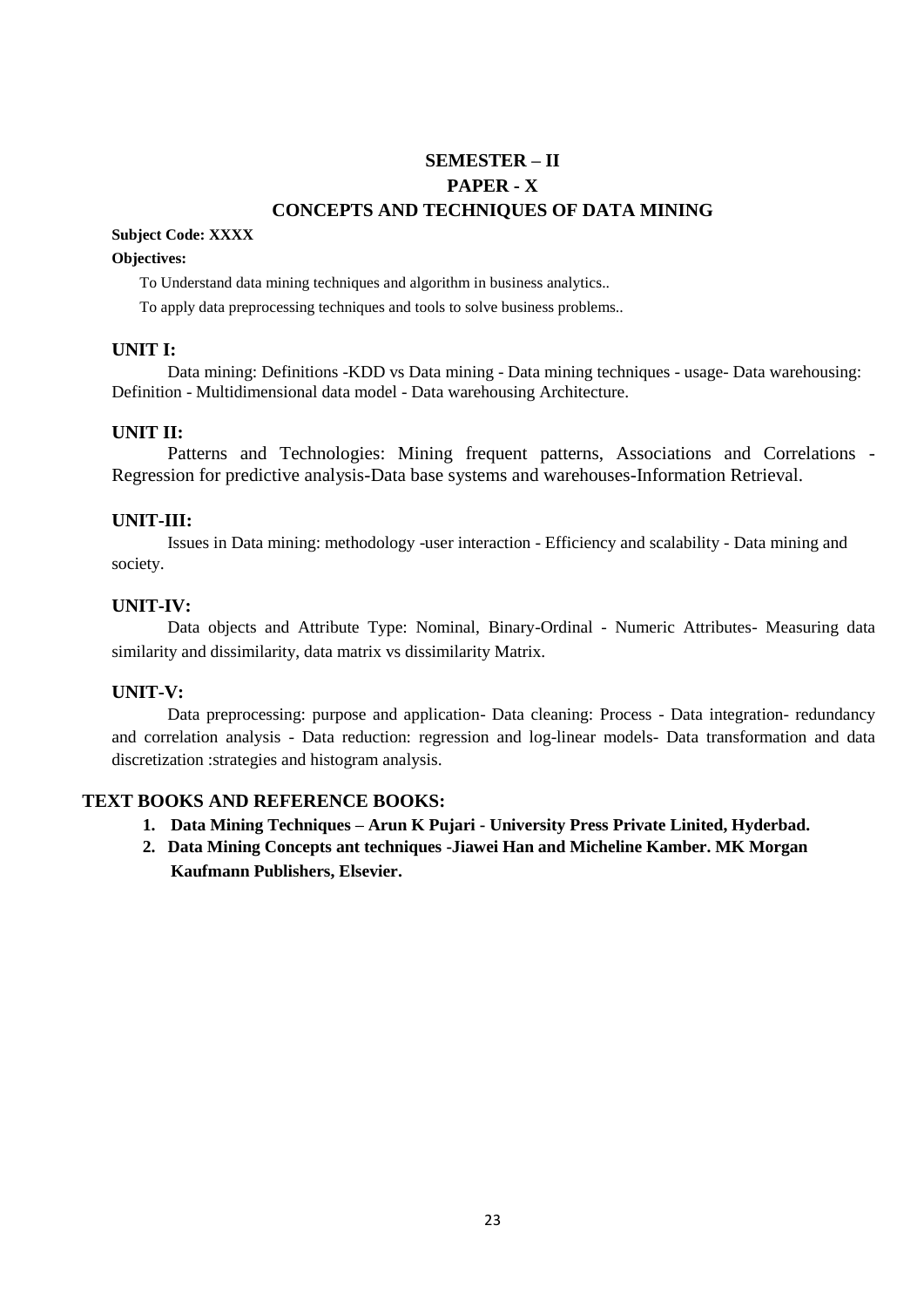### **SEMESTER – II ALLIED - II PAPER - XI INDIAN ECONOMY**

#### **Subject Code: XXXX**

#### **Objectives:**

To enable the students to have an understanding of the present economic situation of India.

#### **UNIT – I**

Meaning and definitions of Under development- Characteristics and causes - Determinants of Economic Development- Economic and Non-Economic Factors - Concepts of Growth and Development - Difference Between under developed and Developed economy.

#### **UNIT - II**

Human Resources - Reasons for Population Growth, Population Growth as a Retarding Factor,Demographic Transition Theory-Recent Population Policy, National Income - Concept - Its Measurement -Limitations - Recent Trends in National Income.

#### **UNIT - III**

Agriculture - Features - Role of Agriculture - Agricultural Productivity -Causes for Low Agricultural Productivity –Measures to improve Agriculture- Food Problem - Green Revolution- Second Green Revolution.

#### **UNIT - IV**

Industrialization - Role of industries in economic Development - Major Industries - Iron & Steel, Cotton Textiles, Sugar - Cottage and Small Scale Industries - Industrial Sickness -Reasons - Remedial Measures, Industrial Labour - New Industrial Policy - 1991.

#### **UNIT - V**

Planning – Types of planning, objectives- Five year plans - The  $11<sup>th</sup>$  and  $12<sup>th</sup>$  Five Year Plan India's Foreign Trade and Balance of Payments - GATT - WTO and Indian Economy.

#### **TEXT BOOKS:**

- **1. Indian Economy- Dutt and Sundaram, Sultan Chand & Sons. New Delhi**
- 2. **Indian Economy – Misra & Puri, Himalaya Publishing House, Mumbai.**
- **3. Economic Development and Planning- Jhingan. M.L vrindha publications, New Delhi.**

- **1. Indian Economy – T. Aryamala, Vijay Nicole Imprints Pvt Ltd, Chennai-91.**
- **2. Five Year Plan Reports- Govt. of India.**
- **3. Indian Economy- S.Sankaran, Margham publications, Chennai.**
- **4. Indian Economy – Dhingara, I.C, Sultanchand &Sons, New Delhi.**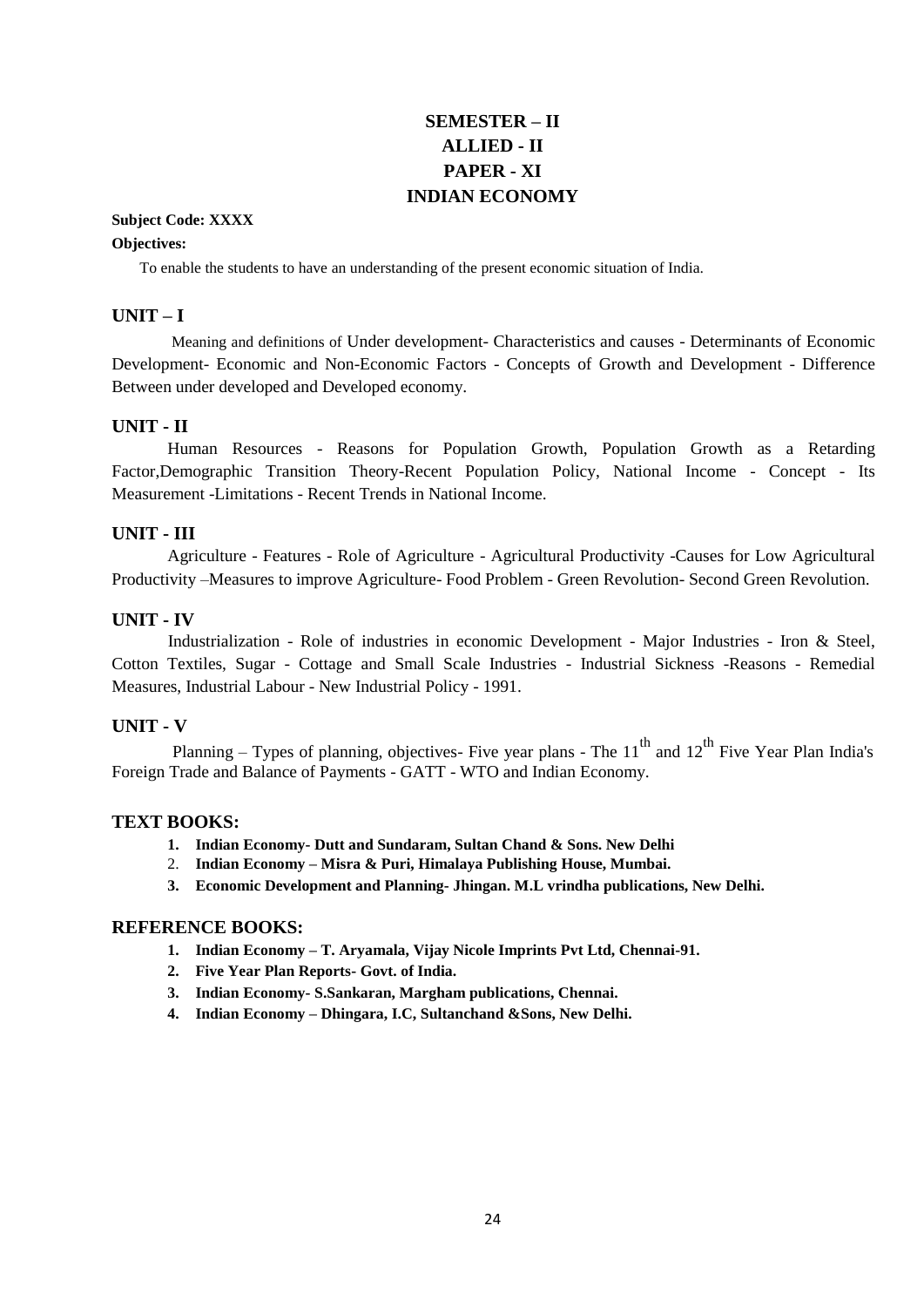## **SEMESTER-III PAPER - XIII BUSINESS LAW**

#### **Subject Code: XXXX**

#### **Objectives:**

To cultivate understanding of the various Trade Laws of Land - with an expert knowledge of Indian Contract Act, Sale of Goods Act.

To provide comprehensive understanding of rights, duties and responsibilities of the parties entering into business dealings

#### **UNIT-I**

**Commercial Law** - Introduction- Meaning- Objectives - Sources- origin - (custom-law of England - Equity precedents nature of law.) Indian Contract Act,1872 – Contract- Definition- Obligation- Nature and Kinds of Contract - Elements of a Valid Contract -Formation of Contract.

#### **UNIT-II**

Agreement -Contingent Contract, Quasi Contract - Types of contingent contract-Performance of a Contract -Discharge of a Contract - by performance mutual consent, by impossibility, by contract, by breach-Remedies for breach of Contract.

#### **UNIT-III**

**Contract of Indemnity-** Introduction- Rights of indemnity holder and indemnifier- Guarantee-Definition, features, types, Revocation -Bailment - pledge. Hypothecation- charge mortgage-Meaning and definitions.

#### **UNIT - IV**

**Agency** - creation of Agency - Kinds of Agent - Rights and Duties of Principal and Agent -Relation of Principal and third parties - Termination of Agency.

#### **UN1T-V**

**Sale of goods Act 1930-** Definition of Sale and Agreement to sell - Condition and Warranties - Transfer of property - Transfer of title - performance - Remedies for breach- Unpaid Seller - Rights of unpaid seller - Auction sale - Rules relating delivery of goods.

#### **TEXT BOOKS:**

- **1. Business Law - K.R.Buichandani-Himalaya Publishing House, Mumbai.**
- **2. Business Law- Tulsian JP.C, Pearson Publications. New Delhi.**
- **3. Business Law- Kapoor, N.D., Sultan Chand & Sons. New Delhi.**

- **1. Business Law – V. Balachandran & Thothadri, Vijay Nicole Imprints Pvt Ltd, Chennai-91.**
- **2. Commercial Law – M.C.Shukla, - S.Chand & Sons.,New Delhi.**
- **3. Business Laws- R.S.N. Pillai and Bagavathy- S.Chand&Co.,New Delhi.**
- **4. Mercantile Law - M.C.Kuchhal-Vikas Publications, New Delhi.**
- **5. Business Law – J.Jayasankar, Margham Publications, Chennai.**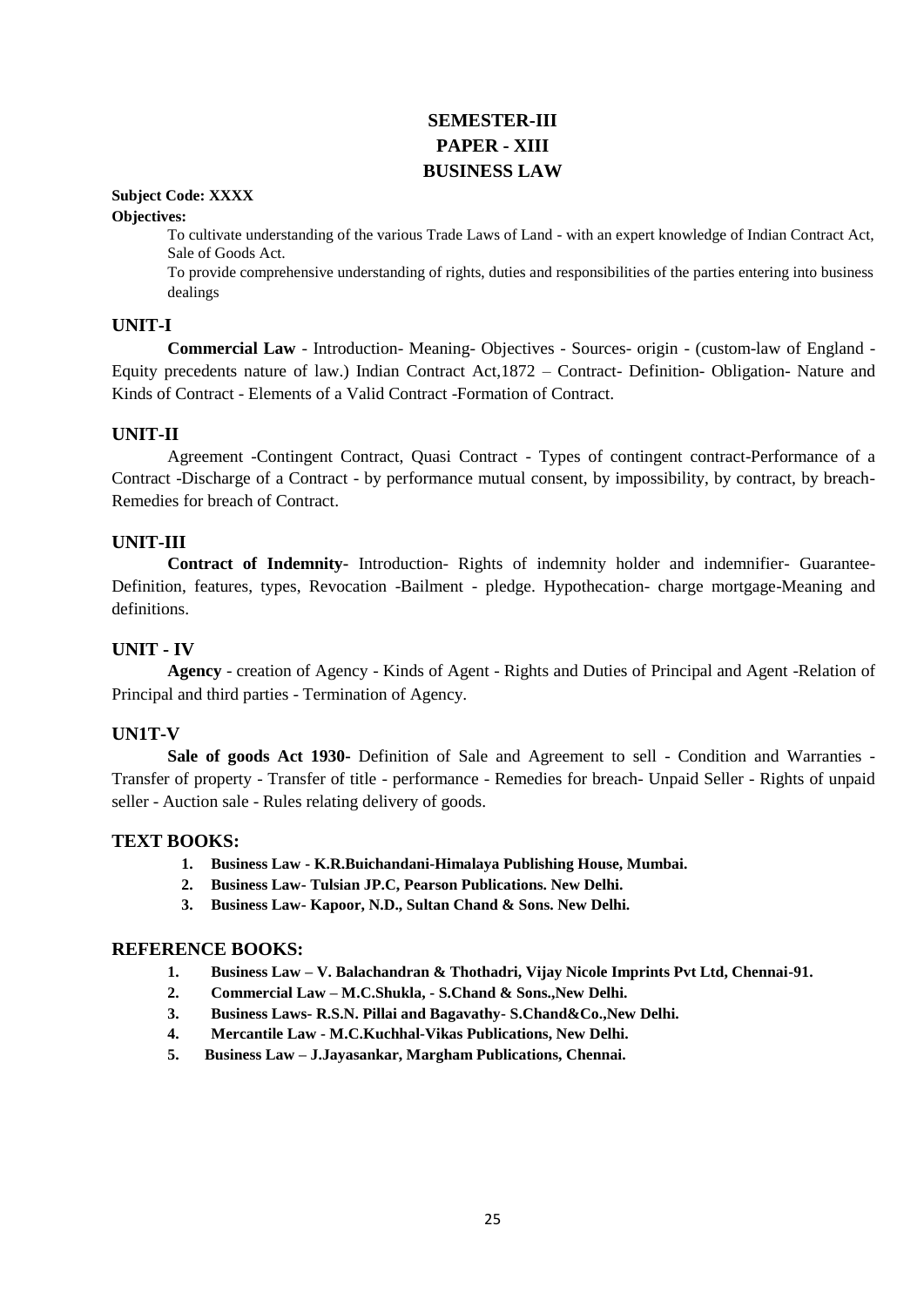#### **SEMESTER-III PAPER - XIV CORPORATE ACCOUNTING-I**

#### **Subject Code: XXXX Objectives:**

To enlighten the students on the accounting procedures followed by the company.

To enable the students to be aware on the Corporate Accounting in conformity with the provisions of the Companies Act.

#### **UNIT – I**

**Equity Shares:** Meaning-definition- Features- Issue at Par, at Premium and at Discount - Under Subscription, Over Subscription- call in arrears, call in advance-Forfeiture and Re-issue.

#### **UNIT-II**

**Preference shares:** Issue of preference shares - kinds of preference shares- advantages & disadvantages of preference shares, provisions relating to redemption of preference shares, capital profits and revenue profits. Redemption out of Revenue Reserves and Fresh issue of Bonus shares.

#### **UNIT - III**

**Debentures:** Meaning- definition-classification- difference between shares and Debentures- Factors to be considered in relation to redemption of debentures- Various Methods of Redemption, Writing off discount on Redemption of debentures.

#### **UNIT - IV**

**Underwriting of Shares:** Marked, Unmarked & Firm underwriting, Complete underwriting, partial underwriting.

**Valuation of Goodwill and shares**- meaning, Need for valuation-methods of valuation of shares. Net assets method- yield method- fair value method.

#### **UNIT - V**

**Profits prior to Incorporation:** Apportionment of expenses-various types-Pre -incorporation, Postincorporation - Preparation of Final accounts of companies. Company Balance Sheet - Computation of Managerial Remuneration.

#### **Note: Distribution of marks: Problems 80% and Theory 20% TEXT BOOK:**

- **1. Corporate Accounting- R. L.Gupta&Radheswamy, S. Chand Publications, New Delhi.**
- **2. Advanced Corporate Accounting – M. Sumathy, G. Sasikumar, Himalaya Publishing Pvt Ltd., Mumbai.**
- **3. Corporate accounting - T.S.Reddy&A.Murthy- Margham Publications, Chennai.**

- **1. Advanced Accountancy- M.C.Shukla & T.S.Grewal, S.Chand Publishing Ltd, New Delhi.**
- **2. Advanced Accounting - S.P. Jain & K.L. Narang, Kalyani Publications, New Delhi.**
- **3. Advanced Accountancy, Part-I - Dr. M.A. Arulanandam, Dr. K.S. Raman, Himalaya Publications, New Delhi.2003.**
- **4. Corporate Accounting – R. Palaniappan, Vijay Nicole Imprints Pvt Ltd, Chennai-91.**
- **5. Advanced Accountancy Vol. I & II - Maheshwari&Maheshwari, Vikash Publishing House Pvt. Ltd, New Delhi.**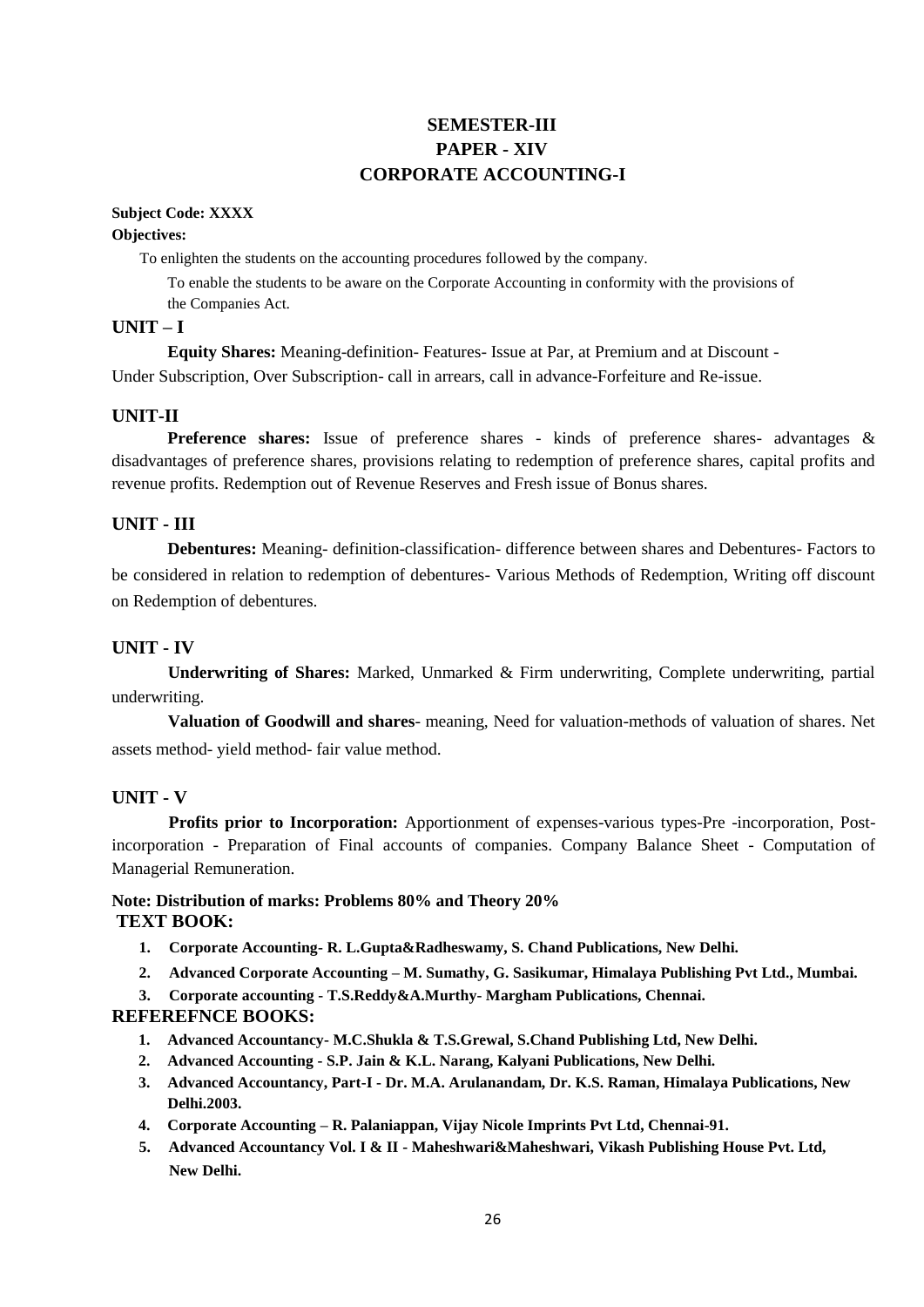#### **SEMESTER – III PAPER – XV FINANCIAL ANALYTICS WITH R APPLICATION-I**

#### **Subject Code: XXXX Objectives:**

Students can acquire analytic skill with R Application.

#### **UNIT -I**

Financial analytics: Concept and Practices; Data science - What is R and its application - Language features: functions, Assignment, Aruguments and types.

#### **UNIT -II**

Financial Statistics: Concept and mathematical expectation - Probability - Mean; SD and Variance - Skewness and Kurtosis - Covariance and correlation - Capital Asset Pricing model.

#### **UNIT -III**

Financial Securities : Bond and Stock investments - Housing and Euro crisis - Securities Datasets and Visualization - Plotting multiple series.

#### **UNIT -IV**

Time Series and Sharpe ratio: Examining and Stationary - Auto Regressive and integrated moving average Processes. Time periods and Annualizing - Ranking investment candidates - Sharpe Ratio for Income Statement growth.

#### **UNIT -V**

Markowitz means - variance optimization - Optimal Portfolio of two risky assets - Data mining with Portfolio optimization.

#### **REFERENCE BOOKS:**

**1. Financial Analytics with R \_ Mark J. Bennets, Cambridge University Press.**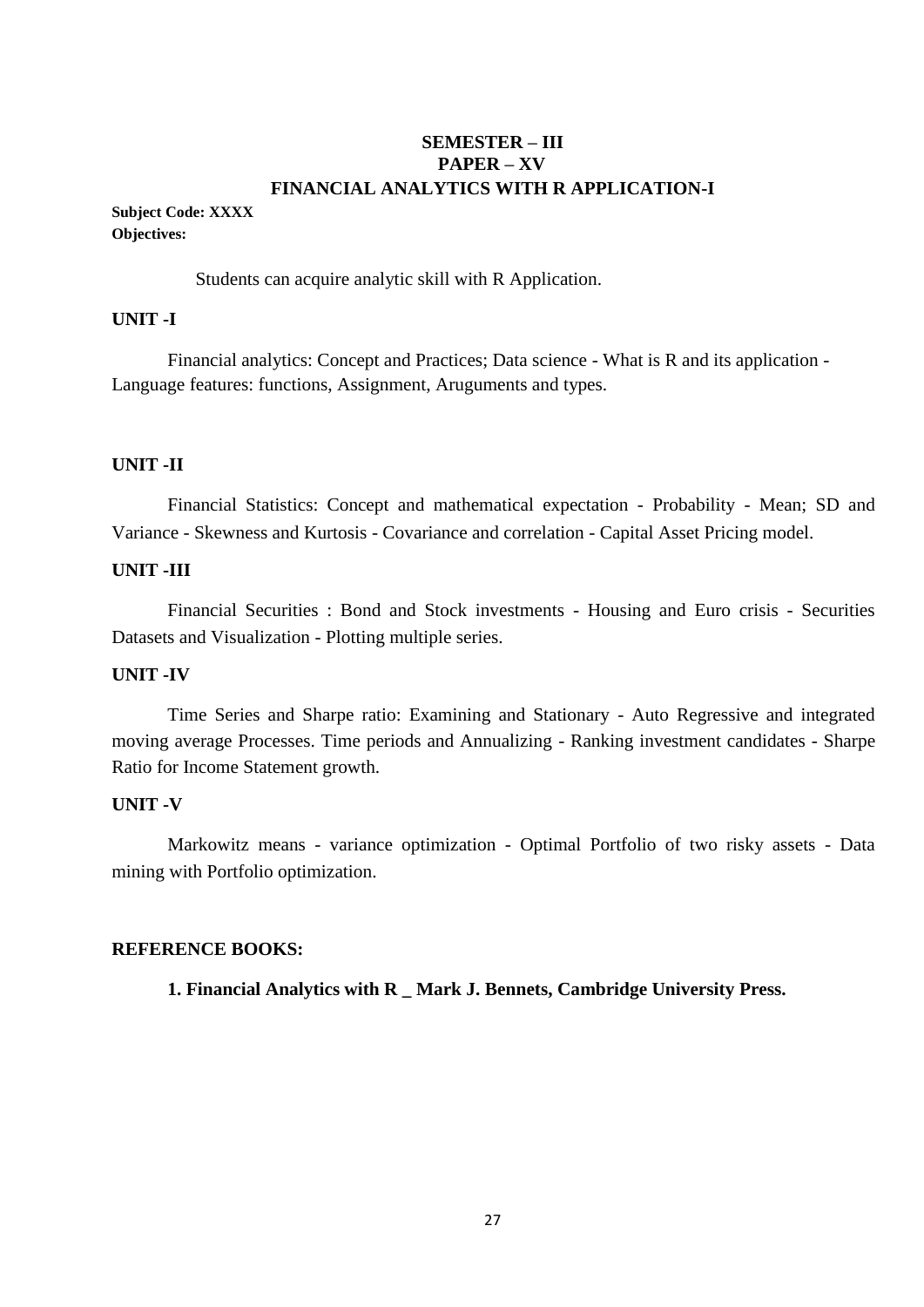#### **SEMESTER – III ALLIED - III PAPER - XVI BUSINESS STATISTICAL METHODS**

#### **Subject Code: XXXX**

#### **Objectives:**

To promote the skill of applying statistical techniques in business. To enable the students to apply the statistical tools in analysis and interpretation of data.

#### **UNIT – I**

Introduction – Collection and Tabulation of Statistical data – Frequency Distribution – Measure of Central Tendency – Mean, Median, Mode, Harmonic Mean and Geometric Mean, Combined Mean.

#### **UNIT- II**

Measures of Dispersion – Range – Quartile Deviation – Mean Deviation – Standard Deviation and their Co-efficient. Measure of Skewness – Karl Pearson and Bowley's Co-efficient of skewness.

#### **UNIT – III**

Correlation – Types of Correlation – Measures of Correlation - Karl Pearson's Co-efficient of Correlation – Spearman Rank Correlation Co-efficient.

Simple regression analysis – Regression equation, Fitting of Regression lines – Relationship between Regression Co-efficient and Correlation Co-efficient.

#### **UNIT – IV**

Index Number, Definition of Index Numbers, Uses – Problems in the construction of index numbers, Simple and Weighted index numbers. Chain and Fixed base index – Cost of living index numbers.

#### **UNIT – V**

Analysis of Time Series – Definition – Components of Time Series, Uses, Measures of Secular Trend, Measure of Seasonal Variation. Method of simple average only.

#### **Note: Distribution of marks – Problem 80% and Theory 20%.**

#### **TEXT BOOKS:**

| 1. Business Statistics  | $\blacksquare$ | P.A. Navaneethan, Jai Publishers, Trichy-21.           |
|-------------------------|----------------|--------------------------------------------------------|
| 2. Business Statistics  | $\blacksquare$ | Wilson, M. Himalaya Publishing House Pvt Ltd., Mumbai. |
| <b>REFERENCE BOOKS:</b> |                |                                                        |

| 1. Statistical Methods | $\blacksquare$ | S.P.Guptha, Sultan Chand & Sons, New Delhi.                    |
|------------------------|----------------|----------------------------------------------------------------|
| 2. Business Statistics | $\sim$         | S.P. Rajagopalan & Sattanathan, Vijay Nicole Imprints Pvt Ltd. |
|                        |                | Chennai-91.                                                    |
| 3. Statistics          |                | D.C.Sanchati and V.K.Kapoor, Sultan Chand & Sons, New Delhi.   |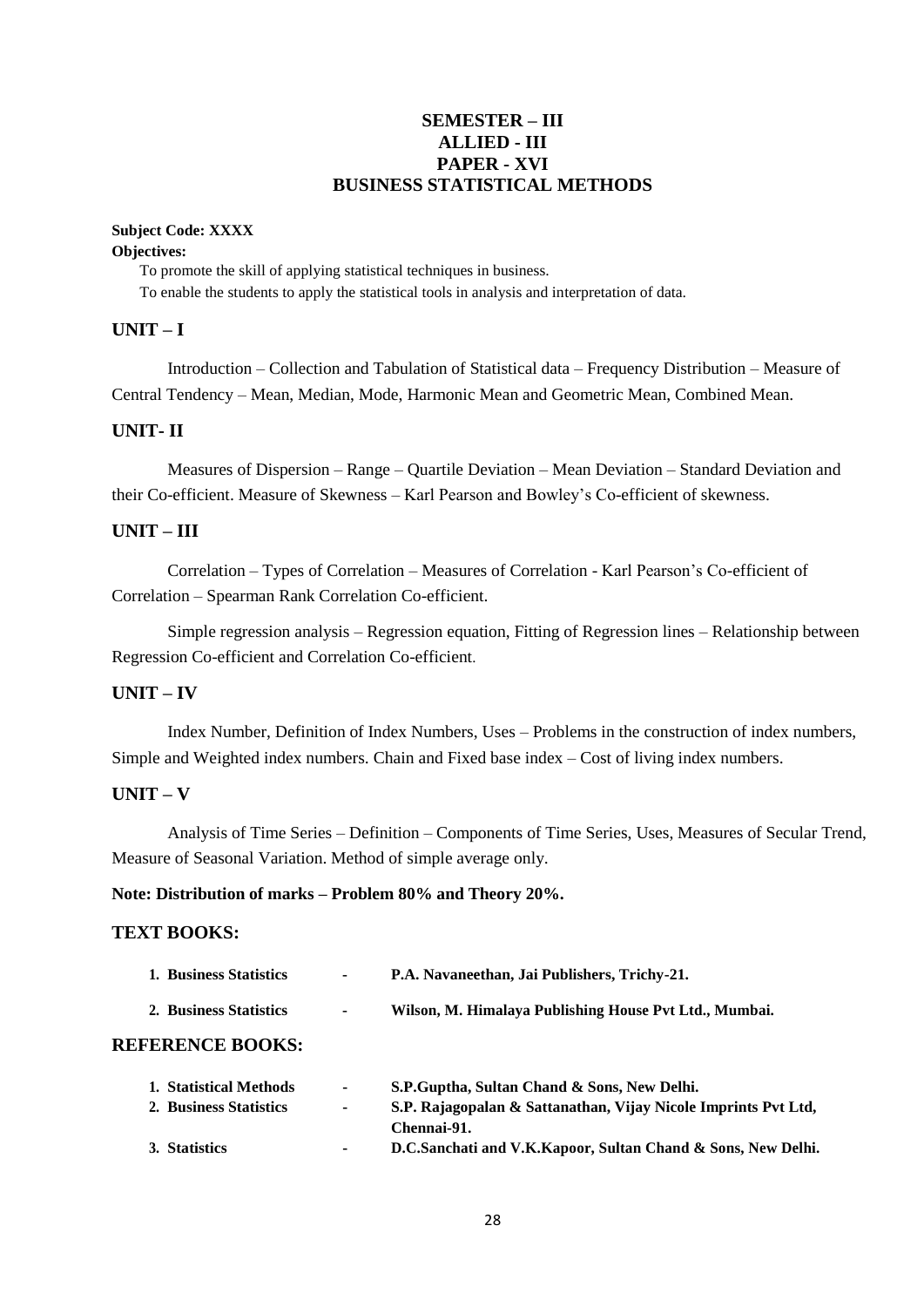#### **SEMESTER – IV PAPER - XX COMPANY LAW**

## **Subject Code: XXXX**

#### **Objectives:**

To enlighten the students, The provisions of Companies Act.

After the successful completion of the course the students gains knowledge on Formation of company and Documents required.

#### **UNIT – I**

Meaning and Definition of a Joint stock company- Features- Kinds of companies- differences between private and public companies- Amendments in 2013 and 2015.

#### **UNIT- II**

Formation of a company- Promotion- Memorandum of Association and its contents- Articles of Association and its contents- Certificate of incorporation and commencement of business.

#### **UNIT – III**

Prospectus- its contents- statement in lieu of prospectus- consequences of misstatements in a prospectus- Kinds of Shares and Debentures.

#### **UNIT – IV**

Company management- Appointment, rights and duties of managerial personnel- Meetings-Resolutions.

#### **UNIT – V**

Winding up of a company- Types of winding up- consequences of winding up.

#### **TEXT BOOKS:**

- **1. Company Law - N.D.Kapoor- Sultan Chand & Sons, New Delhi.**
- **2. Company Law -- P.Saravanavel, Himalaya Publishing House Pvt Ltd, Mumbai.**

- **1. Company Law – Thothadri & Gaffoor, Vijay Nicole Imprints Pvt Ltd, Chennai-91.**
- **2. Principles of Company Law - M.C.Shukla & S.S.Gulshan, S. Chand & Company Ltd, New Delhi.**
- **3. Company Law and Secretarial Practice – Dr.M.Sreenivasan, Margham Publications, Chennai.**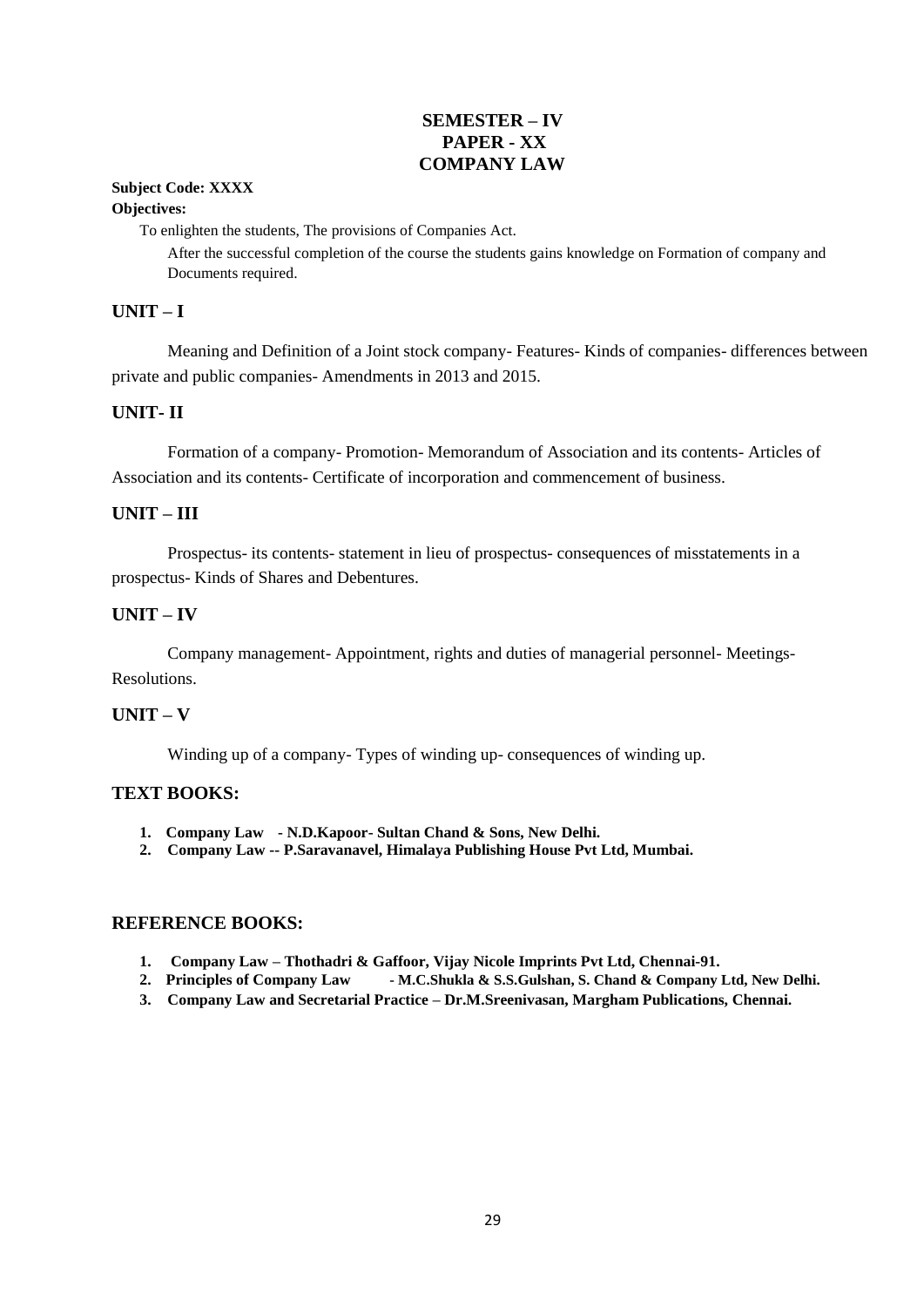### **SEMESTER - IV PAPER - XXI**

#### **CORPORATE ACCOUNTING -II**

**Subject Code: XXXX**

#### **Objectives:**

To equip the students with accounting methods formatted from inception to liquidation and to have knowledge about Amalgamation , Absorption and Reconstruction.

To lay down a foundation for drafting accounts for special corporate bodies such as banking companies and holding companies.

#### **UNIT - I**

Amalgamation as per AS-14, absorption and external reconstruction, Types of amalgamation, Methods of accounting for amalgamation. Computation of purchase consideration.

#### **UNIT-1I**

Alteration of share capital- meaning. Different ways of alteration of share capital.Internal reconstruction- meaning, Procedure for reducing share capital.Liquidator's final statement of accounts. - Meaning, amount realized and payment of various liabilities. Calculation of liquidator's remuneration.

#### **UNIT-III**

Accounts of Banking Companies - Meaning, Legal Requirements for Preparation of Profit And Loss Account. Guidelines for profit and loss account. Balance sheet format as per form A (New Format). Nonperforming assets.

#### **UNIT-IV**

Accounts of Insurance Companies Life, Fire and Marine- (New format).

#### **UNIT-V**

Accounts of Holding Companies - Meaning, definition, capital profit, minority interest. Revenue profit, capital reserve. Goodwill, Unrealised profit. (Excluding intercompany holdings)

#### **Note: Distribution of marks: Problems 80% Theory 20%**

#### **TEXT BOOKS:**

- **1. Advanced accountancy - R.L. Guptha and Rathaswamy, Sulthan Chand & Sons, New Delhi.**
- **2. Advanced Corporate Accounting – M. Sumathy, G. Sasikumar, Himalaya Publishing Pvt Ltd., Mumbai.**
- 4. **Corporate accounting - Reddy&Murthy, Margham Publication, Chennai.**

- **1. Advanced accountancy- M.C. Shukla and T.S. Grewal, Sulthan Chand & Sons, New Delhi.**
- **2. Corporate accounting- S.N.Maheswari, Vikas Publishing House, New Delhi.**
- **3. Advanced Accountancy- Jain&K.L.Narang, Kalyani Publishers, New Delhi.**
- **4. Corporate Accounting – R. Palaniappan, Vijay Nicole Imprints Pvt Ltd, Chennai-91.**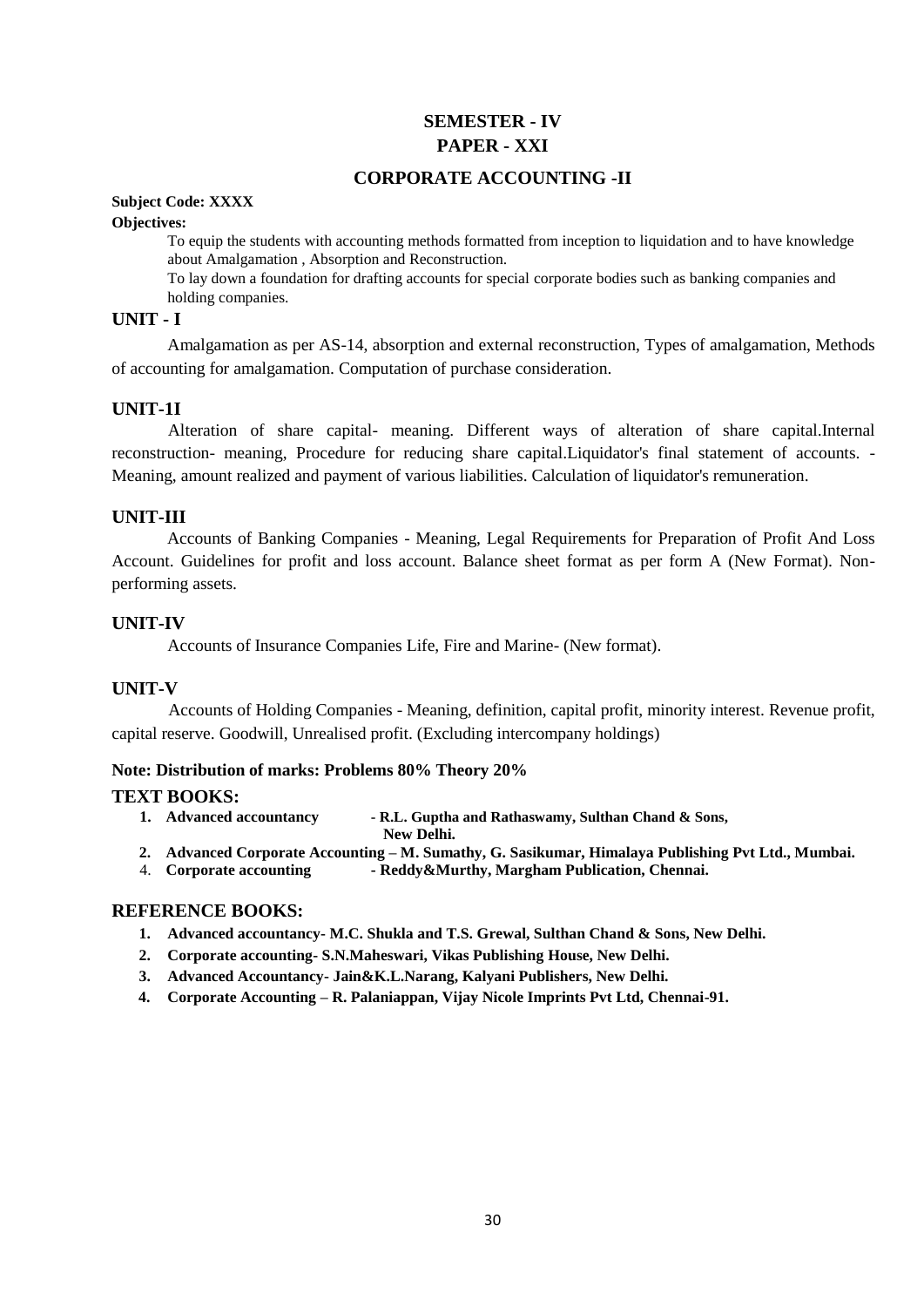#### **SEMESTER – IV PAPER - XXII FINANCIAL ANALYTICS WITH R APPLICATION II**

#### **Subject Code: XXXX Objectives:**

Students can acquire analytic skill with R Application.

#### **UNIT -I**

Cluster Analysis - K -means Clustering and Algorithm - Covariance and Precision matrices - Usage of Regression.

#### **UNIT -II**

Ganging the market Sentiment: Mark ov Regime Switching model - Bayesian reasoning - Beta distribution.

#### **UNIT -III**

Stimulating Trading Strategies: Foreign exchange markets - Chart analytics - Initialization and finalization - Bayesian Reasoning within Positions.

#### **UNIT -IV**

Black - Scholes model and option - Implied volatility: Black - Scholes model: Concept and applications - Derivation - Algorithm for - Implied volatility.

#### **UNIT -V**

Prediction using fundamentals and binomial model for options: Best income statement Portfolio - obtaining Price Statistics - combining the income statement with Price statistics - Prediction using classification trees and Recursive Partitioning. Applying Computational finance risk Neutral Pricing and No Arbitrage - High Risk - Free Rate Environment.

#### **REFERENCE BOOKS:**

**1. Financial Analytics with R \_ Mark J. Bennets, Cambridge University Press.**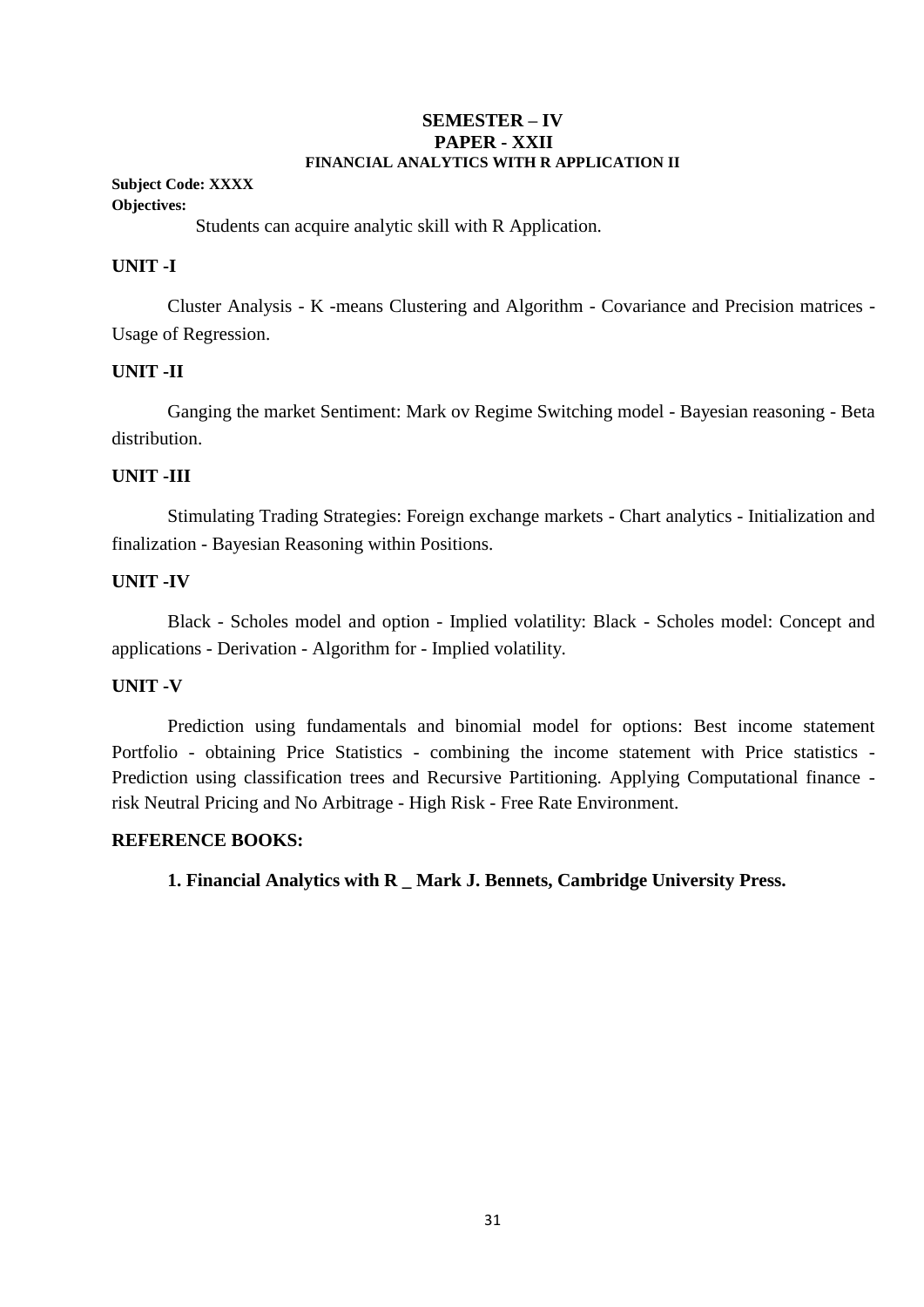#### **SEMESTER-IV ALLIED – IV PAPER - XXIII BUSINESS STATISTICAL DECISION TECHNIQUES**

## **Subject Code: XXXX**

#### **Objectives:**

To expose the students on the application of mathematical techniques in business. To enable the students to apply the techniques of operations research in solving complex business problems

#### **UNIT – I**

Matrix: Definitions – Operations on Matrix – Determinant of Matrix. Inverse of a Matrix (Ad- joint method only) – Application: Solving Linear Equations – Matrix Inverse Method; Crammers Method.

#### **UNIT – II**

Sequence and Series – Arithmetic Progression and Geometric Progression (Simple problems only).

Interpolation: Binomial Expansion Method; Newton's Forward and Backward Method, Lagrange's Method.

#### **UNIT – III**

Probability: Definition – Addition and Multiplication Theorems – Conditional Probability (Simple problems only).

#### **UNIT – IV**

Linear Programming: Formation of LPP, Solution to LPP- Graphical Simplex Method – BIG – M Method.

#### **UNIT - V**

Transportation Problem: North West Corner Method – Matrix minima (or) Least Cost Method – Vogel's Approximation Method – MODI Method.

Assignment Problem – Balanced Hungarian Assignment Method.

**Note: Distribution of marks – Problem 80% and Theory 20%.**

#### **TEXT BOOKS:**

| <b>1. Business Statistics</b> | $\blacksquare$                                                                                             | P.A. Navaneethan, Jai Publishers, Trichy-21.                                  |
|-------------------------------|------------------------------------------------------------------------------------------------------------|-------------------------------------------------------------------------------|
| 2. Business Statistics        | $\blacksquare$                                                                                             | Wilson, M. Himalaya Publishing House Pvt Ltd., Mumbai.                        |
|                               |                                                                                                            |                                                                               |
|                               |                                                                                                            | - S.P. Guptha and Dr.P.A. Guptha                                              |
| <b>Operation Research</b>     |                                                                                                            |                                                                               |
|                               |                                                                                                            | - Mr.M. Wilson, Himalaya Publishing House Pvt Ltd., Mumbai.                   |
|                               | $\blacksquare$                                                                                             | S.P. Rajagopalan & Sattanathan, Vijay Nicole Imprints Pvt Ltd,<br>Chennai-91. |
|                               | <b>REFERENCE BOOKS:</b><br>1. Business Statistics and<br>2. Business Mathematics<br>3. Business Statistics |                                                                               |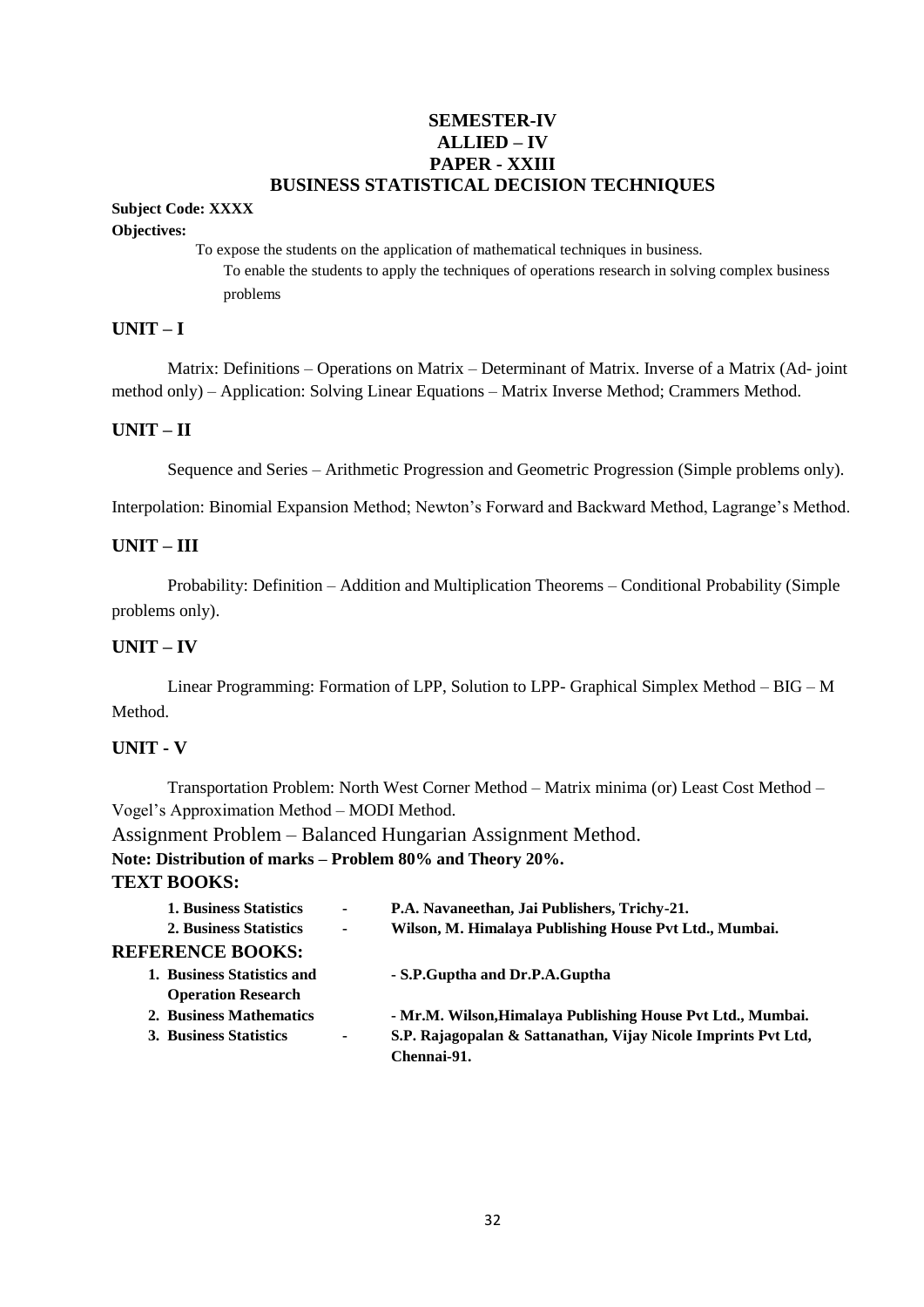#### **SEMESTER-V PAPER- XXVII COST ACCOUNTING**

#### **Subject Code: XXXX**

#### **Objectives:**

To provide an in-depth knowledge on cost ascertainment.

To enable the students to appreciate the utility of costing in industries.

#### **UNIT - I**

**Cost accounting-** Meaning- Definition- Objectives- Importance-Scope- Advantages and limitations-Difference between cost accounting and financial accounting- Elements of cost- Preparation of cost sheet.

#### **UNIT -II**

**Material Management**- Purchase procedure – Various Stock Levels - Economic order quantity – Bin card and stores ledger- Pricing of issues - FIFO, L1FO, HIFO, Base stock, Standard price- Simple average and weighted average methods.

#### **UNIT - III**

**Labour Cost**- Importance – Various methods of labour cost control- Methods of wage payment-Various incentive schemes- Labour turnover.

#### **UNIT - IV**

**Overheads**- Classification- Apportionment of overheads- Redistribution of overheads- Absorption of overheads- Calculation of machine hour rate.

#### **UNIT-V**

**Process costing**- Normal loss- Abnormal loss and abnormal gain (excluding interprocess profit and equivalent production)- Joint product and by products

#### **Note: Distribution of marks: Problems 80% and Theory 20%**

#### **TEXT BOOKS:**

- 1. **Cost Accounting- T.S.Reddy&Y.Hari Prasad Reddy, Margham Publications., Chennai.**
- **2. Cost Accounting - Jain & Narang, Kalyani Publishers, Ludhiana.**
- **3. Advanced Cost Accounting – Senthilkumar.K & Maruthamuthu. K, Vikas Publishing Hosue , New Delhi. (Revised Edition).**

- **1. Cost Accounting - Pillai & Bagavathi, Sultan Chand & Sons, New Delhi.**
- **2. Cost Accounting - Murthy & Gurusamy, Vijay Nicole Imprints Pvt Ltd, Chennai-91.**
- **3. Cost Accounting - Bhattacharya, PHI Learning Pvt. Ltd, New Delhi.**
- **4. Cost Accounting - Wilson, M. Himalaya Publishing House Pvt Ltd., Mumbai.**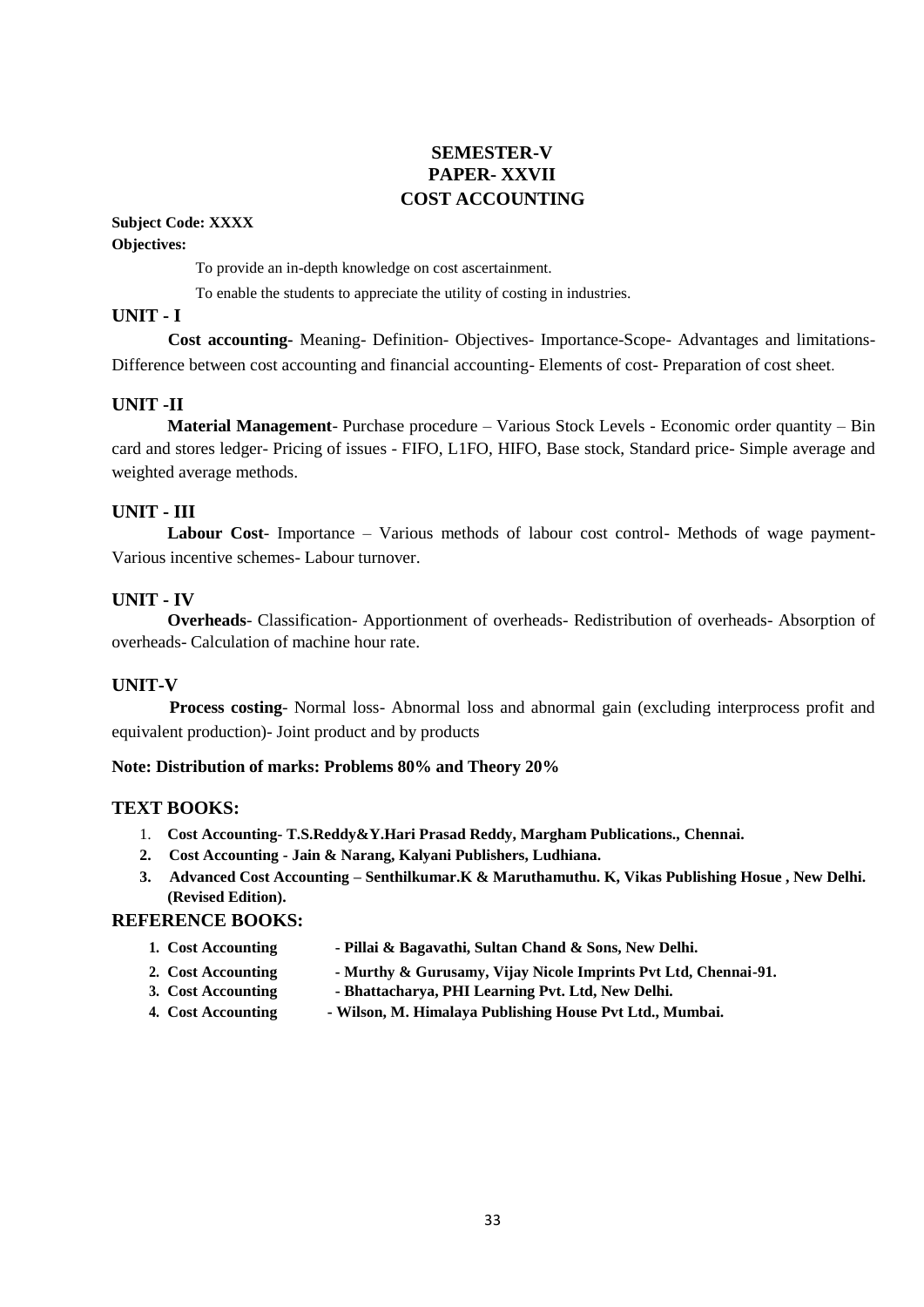## **SEMESTER – V PAPER - XXVIII AUDITING**

#### **Subject Code: XXXX**

#### **Objectives:**

To gain a fair working knowledge of the importance of vouching and internal check in practice in various organizations.

To create interest in the minds of students towards auditing profession.

#### **UNIT – I**

Auditing – Meaning and objectives of audit – Difference between auditing and accountancy – Kinds of audit – Advantages and limitations of audit – Audit programmes and working papers.

#### **UNIT - II**

Internal control – Meaning and object – Internal check – Meaning and object – Internal control regarding cash purchases, sales, payment of wages.

#### **UNIT - III**

Vouching – Meaning – Objects – Features of good voucher – Procedure and importance – Vouching of cash transactions – Verification of assets and liabilities.

#### **UNIT - IV**

Auditor – Qualification, Appointment, Disqualification, Removal, Duties, Power, Liabilities and Remuneration- Share capital and share transfer audit- Audit report- Contents and types.

#### **UNIT - V**

Specialized audits - Charitable Institutions, Club, Cinema Theatre, Educational Institutions, Hospital, Hotel- Electronic Data Processing Audit(EDP).

#### **TEXT BOOKS:**

- **1. A Text book of Practical Auditing – B.N.Tandon, S. Chand Publishing Pvt Ltd, New Delhi.**
- **2. Auditing- R.G. Saxena, Himalaya Publishing House Pvt Ltd., Mumbai.**

- **1. Practical Auditing – K. Sundar & K. Paari, Vijay Nicole Imprints Pvt Ltd, Chennai-91.**
	- **2. Auditing - Dinkar Pagare – Sultan Chand & Sons, New Delhi.**
- **3. Practical Auditing - S.Vengadamani, Margham Publication, Chennai.**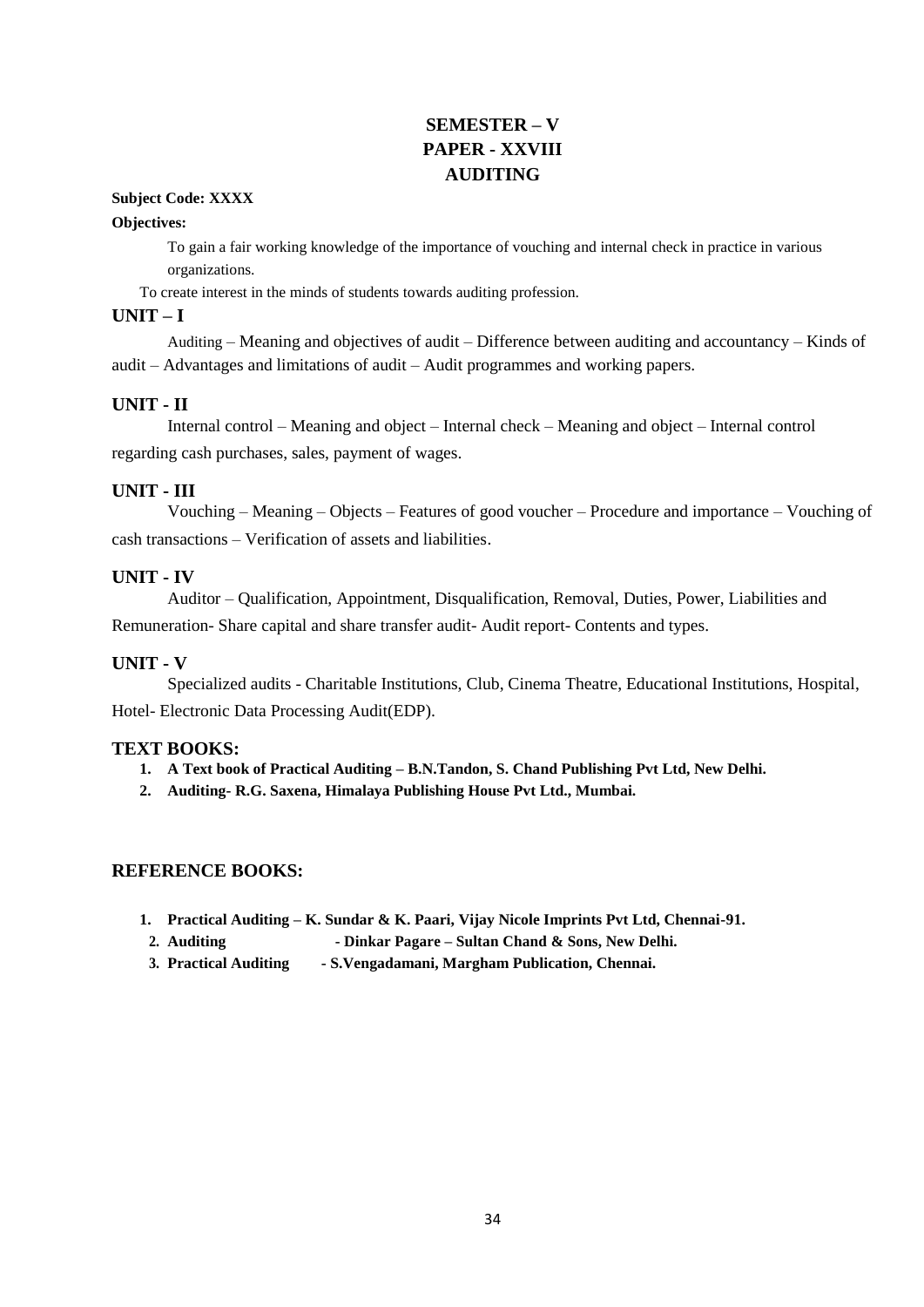## **SEMESTER – V PAPER - XXIX INCOME TAX LAW AND PRACTICE - I**

#### **Subject Code: XXXX**

#### **Objectives:**

To gain basic knowledge of the provisions of Income Tax Act under different heads of income.

To acquire the ability to apply the knowledge of the provisions of laws to various situations in actual practice

#### **UNIT –I**

Income Tax Act 1961 – Objectives of Taxation – Canons of Taxation- Tax System in India - Basic concepts and Definitions – Assessee – Person – Previous year – Assessment year – Income – Casual income – Gross total income – Total income.

#### **UNIT- II**

Basis of charge – Scope of total income – Residence and tax liability – Incomes which do not form part of total income.

#### **UNIT- III**

Heads of income – Income under salaries – Definition, features – Computation of salary income – PF – Allowances – Perquisites – Other items included in salary – Deduction under salary – Tax – Rebate, relief of income tax.

#### **UNIT- IV**

Income from House property – Definition – Basis of charge – exempted HP incomes – computation of income from HP – Gross annual value – Net annual value – Deductions – Let out and self – Occupied houses.

#### **UNIT -V**

Business and Profession - Definition of business and profession - Profits and gains in business and profession - Income chargeable under profits and gains – Deductions – Specific allowances – Deemed profit – Computation of business income and professional income – Depreciation.

#### **Note: Distribution of marks: Problems 80% and Theory 20%**

#### **TEXT BOOKS:**

- **1. Income tax law and Practice - V.P.Gaur & Narang, Kalyani Publisher, New Delhi.**
- **2. Income Tax Law and Practice-Dr.H.C.Mehrotra, Sahitya Bhawan Publications, Agra.**
- **3. Income Tax Law and Practice I- Dr. Sha, Himalaya Publishing House Pvt Ltd., Mumbai.**

- **1. Income Tax Law & Practice – A. Murthy, Vijay Nicole Imprints Pvt Ltd, Chennai-91.**
- **2. Income Tax Theory, Law & Practice – T.S.Reddy & Hari Prasad Reddy, Margham Publications, Chennai.**
- **3. Income Tax Law and Practice- Dinkar Pagare, Sultan Chand & Sons, New Delhi.**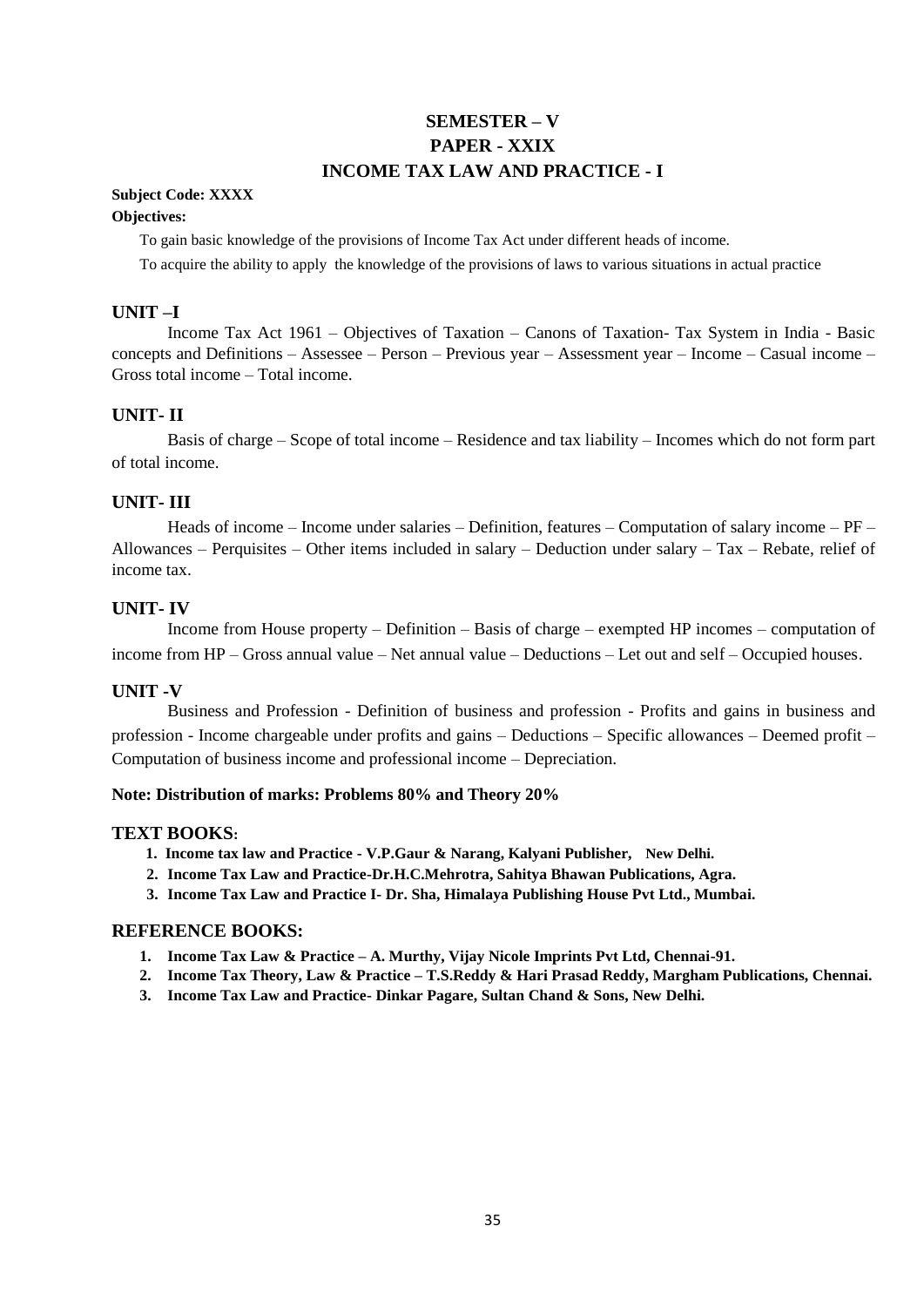#### **SEMESTER – V PAPER -XXX FINANCIAL ANALYTICS WITH PYTHON APPLICATION**

#### **Subject Code: XXXX Objective:**

Students can acquire analytic skill with Python Application.

#### **UNIT -I**

Importance of python application: usage and application in general - Python Vs Language x - String ad Quotes.

#### **UNIT -II**

Numbers in Python: Using type with different and creating an imaginary number - using numbers: using math operations and number formats.

#### **UNIT -III**

Python ingredients: Variables, names and objects - Numbers: Integers - Precedence - Bases type. Conversion, Strings: Create coin Quotes.

#### **UNIT -IV**

Making decisions and functions than one comparison - Handing errorsfunction and setting a default Parameter. Comparing values and looking for the results of more Functions: Grouping code under a name: Defining a

#### **UNIT -V**

Network Programming : Understanding Protocols: Comparing Protocols and Programming languages. Sending - Internet E mail: MIME encoding and content types- Retrieving internet E - mail - Secure P0 P3 and IMAP.

- 1. Introducing Python OREILLY modern computing in simple packages BILL LUBANOVIC - Shroff Publishers & Distributors Pvt. Ltd, Sep, 2015 , Mumbai.
- 2. Beginning Python Peter Norton Ctl, WILEY 2005 , New Delhi.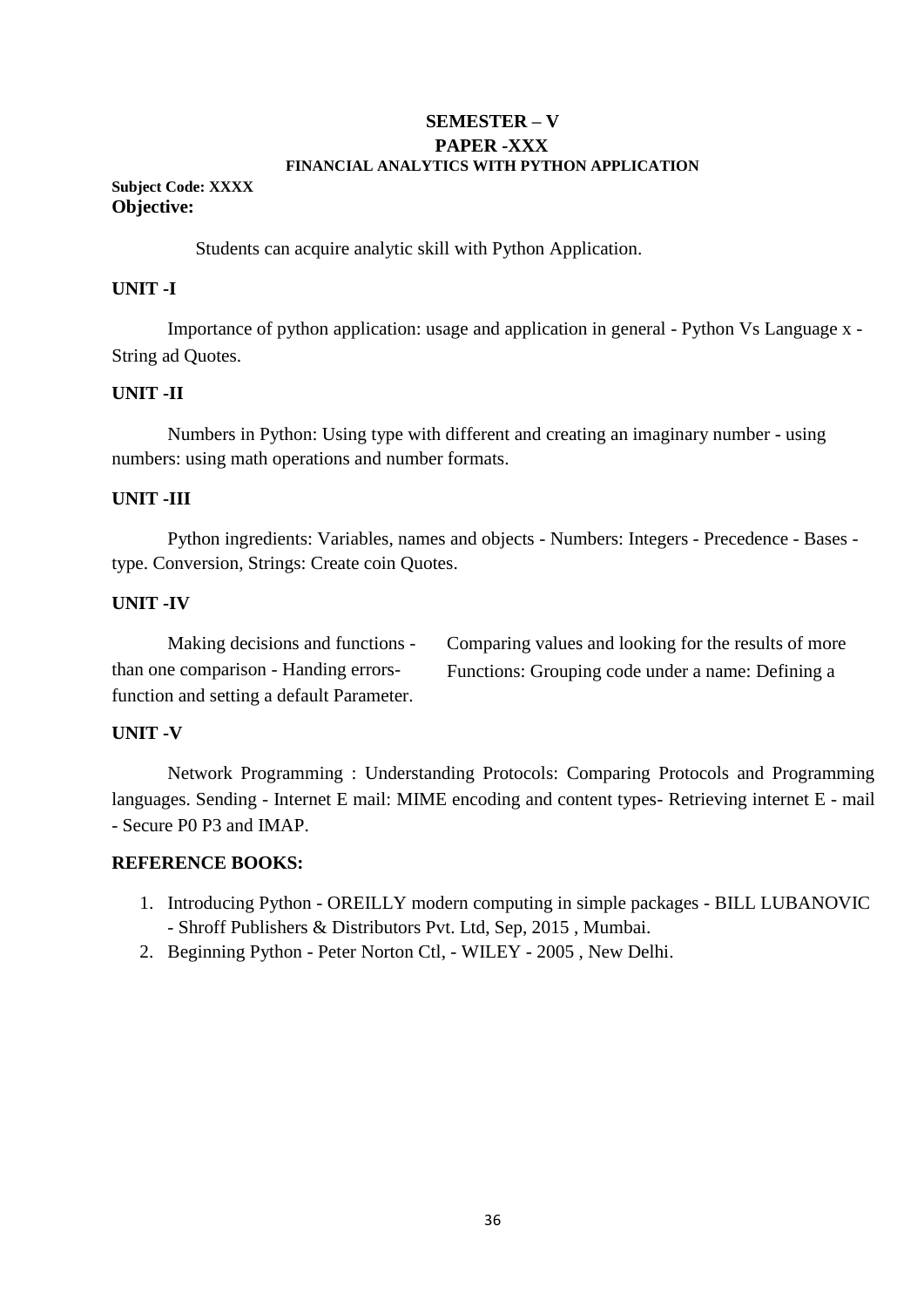#### **SEMESTER – VI PAPER – XXXII MANAGEMENT ACCOUNTING**

#### **Subject Code: XXXX**

#### **Objectives:**

To develop an understanding of the conceptual frame work of management accounting.

To acquaint the students, the Management Accounting Techniques that facilitates managerial decision making.

#### **UNIT – I**

Management accounting – Meaning- objectives – Functions- Importance and scope- Distinguish between Management Accounting, Cost Accounting and Financial Accounting- Advantages and Limitations of Management Accounting.

#### **UNIT - II**

Ratio Analysis- Uses and Limitations of Ratio Analysis- Classification of ratios- Analysis of Liquidity-Solvency and Profitability.

#### **UNIT - III**

Fund flow analysis: Uses, Significance and Importance of fund flow statement- Cash flow analysis (new format) - Comparison between Fund Flow analysis and Cash Flow analysis.

#### **UNIT - IV**

Budgets and Budgetary control- Definition- Importance- Essentials- Classification of Budgets- Master budget- Preparation of production budget, Purchase budget, Sales budget, Cash budget, Material budget and Flexible budget.

#### **UNIT - V**

Marginal costing- Significance and limitations of marginal costing- Absorption costing- P/V ratio-BEP and Margin of Safety- Practical application of marginal costing technique to different situations.

#### **Note: Distribution of marks: Problems 80% and Theory 20%**

#### **TEXT BOOKS:**

- **1. Management Accounting - Dr.Ramachandran and Dr.R.Srinivasan, Sri Ram Publication, Tiruchy.**
- **2. Management Accounting - T.S.Reddy and Y.Hari Prasad Reddy, Margham Publication, Chennai.**
- **3. Management Accounting- J. Madagowda, Himalaya Publishing Pvt Ltd., Mumbai.**

- **1. Management Accounting - S.N.Maheswari, Sultan Chand & Sons, New Delhi.**
- **2. Accounting for Management - Dr.V.R.Palanivelu,University Science Press, New Delhi.**
- **3. Cost and Management Accounting – S.P.Jain and K.L.Narang, Kalyani Publishers, New Delhi.**
- **4. Management Accounting – A. Murthy & S. Gurusamy, Vijay Nicole Imprints Pvt Ltd, Chennai-91**
- **5. Management Accounting- R.S.N.Pillai and Bhagavathi, Sultan Chand & Sons, New Delhi.**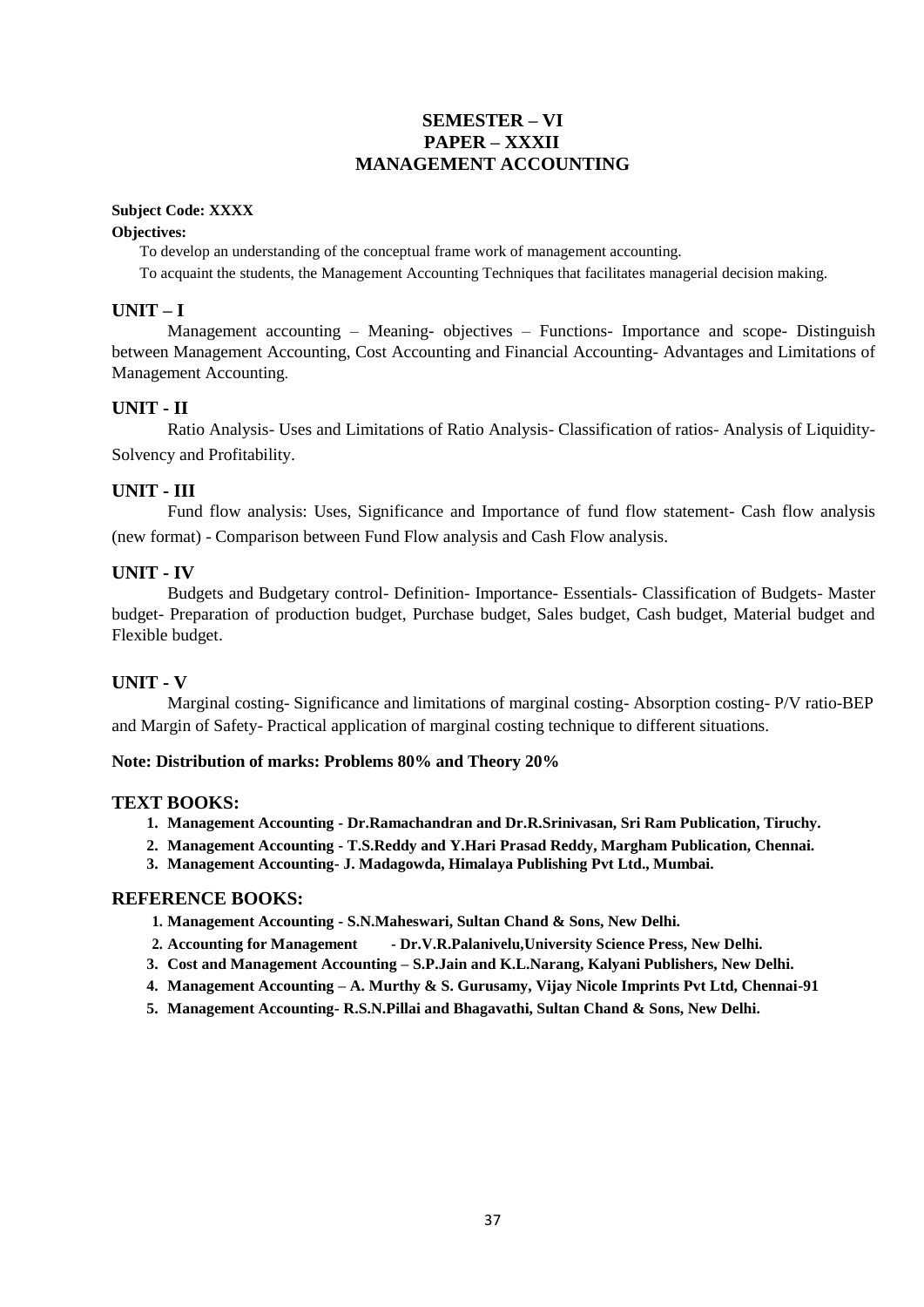#### **SEMESTER - VI PAPER - XXXIII FINANCIAL MANAGEMENT**

#### **Subject Code: XXXX**

#### **Objectives:**

After the successful completion of the course the students will gain knowledge in capital budgeting, leverage, capital structure theories.

#### **UNIT - I**

Objectives and functions of Financial Management - Role of Financial Management in the organisation - Risk-Return relationship- Nature and Scope of Financial Management - Role of Financial Manager.

#### **UNIT -II**

Capital Budgeting - methods of appraisal - Conflict in criteria for evaluation - Capital Rationing -Risk analysis in Capital Budgeting.

#### **UNIT- III**

Cost of Capital - Computation for each source of finance and weighted average cost of capital -EBIT -EPS Analysis - Leverage - Types of Leverage.

#### **UNIT -IV**

Capital Structure Theory - Net Income Approach - Net Operating Income Approach - Traditional Approach - MM Approach - Dividend Policy - Types of Divided Policy - Dividend Policy and share valuation - CAPM.

#### **UNIT -V**

Dividend Policy-Meaning-Nature-Types of Dividends-Factors determining Dividend Policy-Dividend Theories:Walter's Model-Gordon's model-MM Model.

**Note:** Theory only.

- 1. , "Principles of Corporate Finance" Richard A.Brealey, Stevart C.Myers McGraw Hill, NewYork.
- 2. "Financial Management & Policy" Prentice Hall of India (P)Ltd. James C.Van Horns, ,New Delhi.
- 3. "Financial Decision Making Concepts, Problems and Cases" John J.Hampton, Prentice Hall of India (P) Ltd., New Delhi.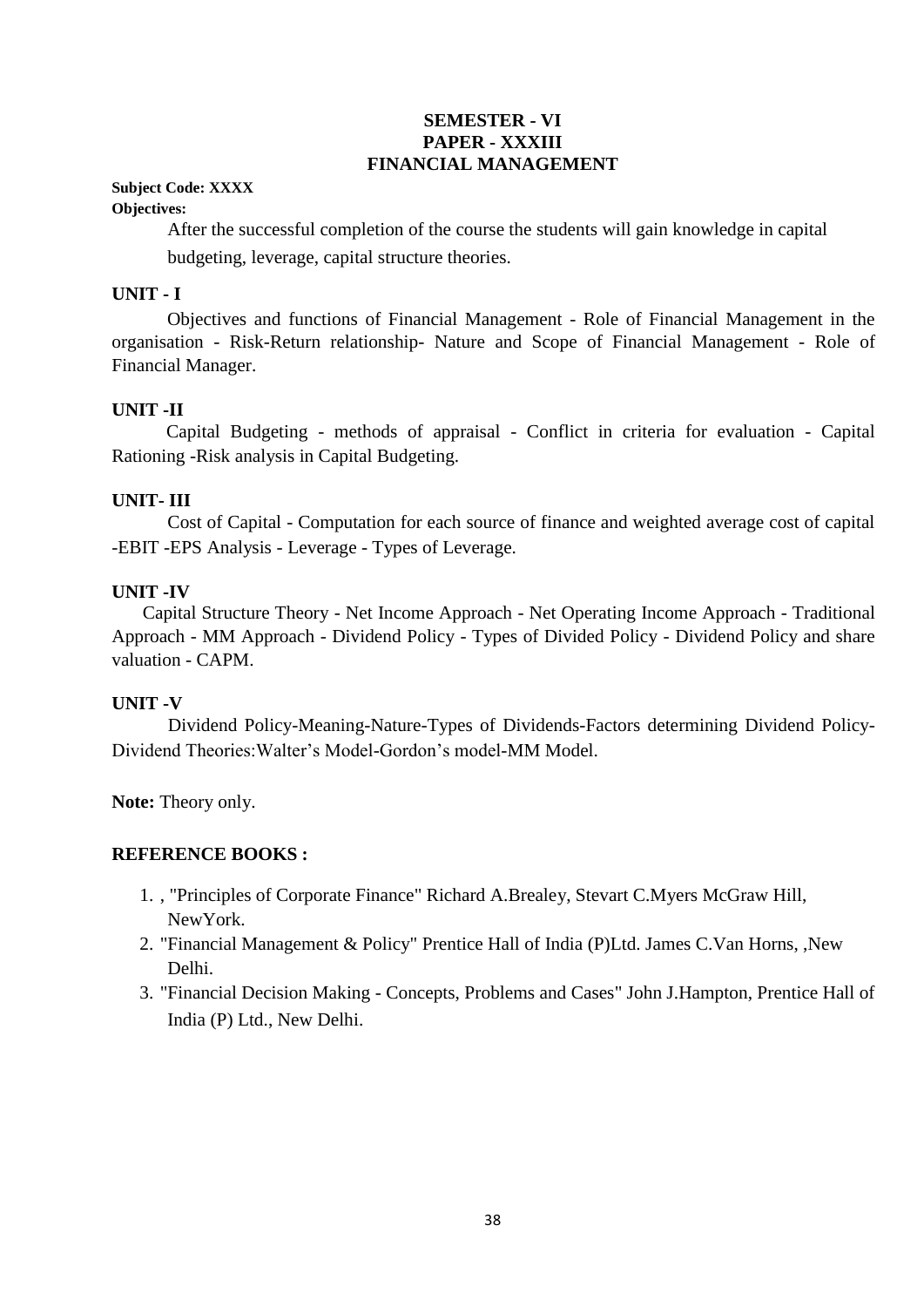#### **SEMESTER-VI PAPER - XXXIV INCOME TAX LAW AND PRACTICE - II**

#### **Subject Code: XXXX**

#### **Objectives:**

To provide an in depth knowledge of the provisions of Income Tax Act.

To enable the students to access the financial status of the organization and individual and filing of returns.

#### **UNIT - I**

Capital Gain - Basis of charge - capital assets - Transfer of capital assets - Types of Capital Gain - Exemptions - Computation of Capital Gains - Capital Loss - Tax on Capital Gains.

#### **UNIT-II**

Income from other sources - General income - Specific income - Deductions in computing income from other sources - Computation of income from other sources.

#### **UNIT -III**

Aggregation of income - Deemed incomes - Deduction from gross total income- Set off and carry forward of losses.

#### **UNIT- IV**

Computation of Tax Liability- Rules of Income Tax- Surcharge- Tax free incomes - Tax rebates -Tax relief- Computation of tax liability of Individual and Firms.

#### **UNIT- V**

Income Tax Authorities- Powers- Assessment procedure- Types of Assessment- Appeals and Revisions.

#### **Note: Distribution of marks: Problems 80% and Theory 20%.**

#### **TEXT BOOKS:**

- **1. Income Tax law and practice - V.P. Gaur &Narang, Kalyani Publishers, Ludhiana.**
- **2. Income Tax Law and Practice I- Dr. Sha, Himalaya Publishing House Pvt Ltd., Mumbai.**
- **3. Income Tax law and practice - DinkarPagare, Sultan Chand & Sons, New Delhi.**

- **1. Income Tax law and practice –T.S.Reddy & Hariprasad Reddy, Margham Publications, Chennai.**
- **2. Student Guide to Income Tax- Vinod K Singhania& Monica Singhania, Taxmann Publications PVT LTD**
- **3. Income Tax law and practice – Dr.A.Jayakumar and Dr.C.Dhanapal, Learn Tech Press.**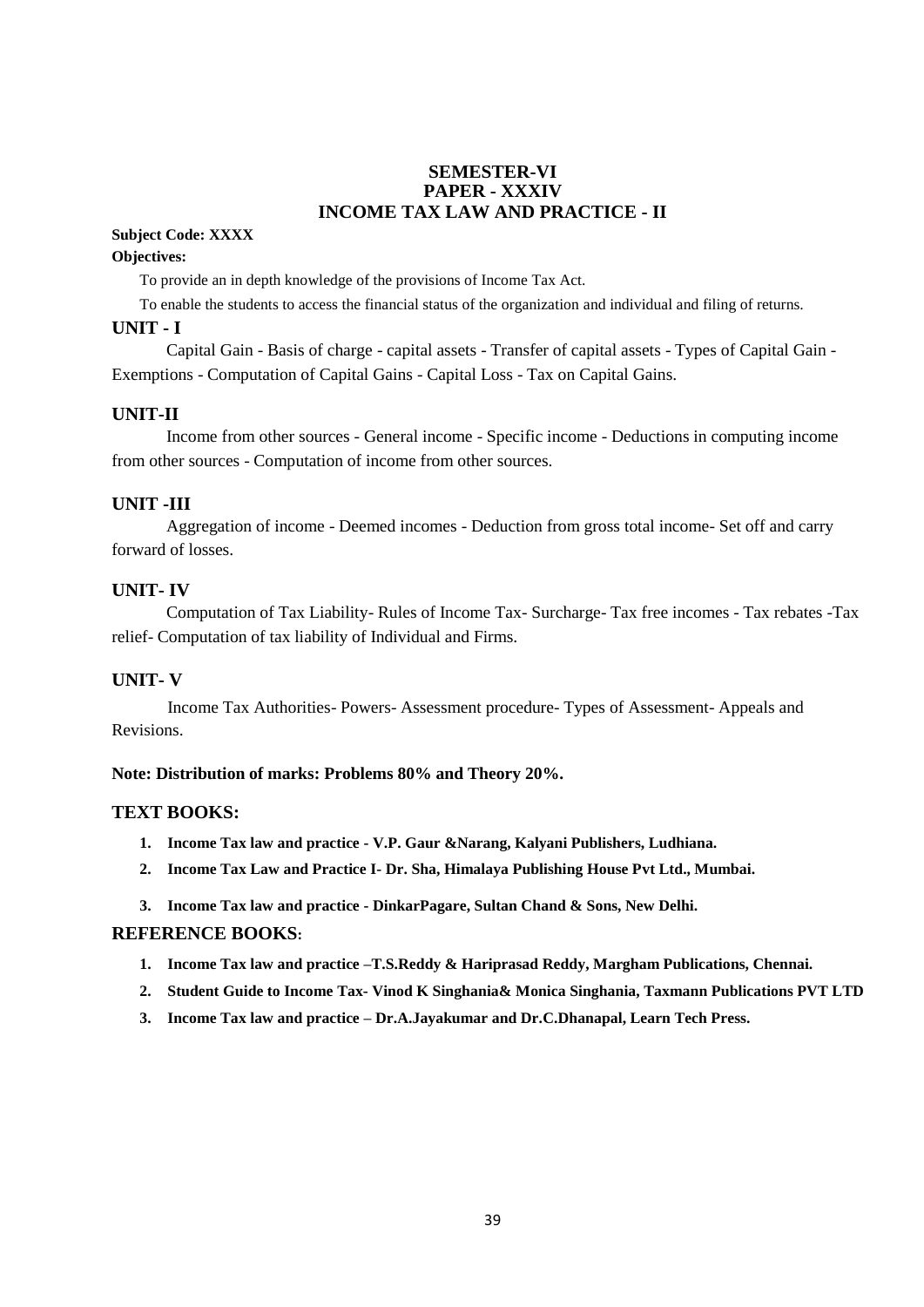## **SEMESTER – VI PAPER - XXXV COMMERCE PRACTICALS**

**Subject Code: XXXX**

#### **Objectives:**

To provide practical knowledge to fill forms like insurance, bank, loan application, membership form, income tax return forms etc.,

#### **LIST OF EXERCISES FOR COMMERCE PRACTICAL**

#### **UNIT I**

1. Preparation of invoice, receipts, vouchers, delivery challan, entry pass, gate pass-debit and credit notes.

2. Preparation of Application for shares and allotment - letter of shares Allotment - transfer forms.

#### **UNIT II**

3. Drawing, endorsing and crossing of cheques- filling up of pay in slips demand draft

application and preparation of demand drafts

4. Making entries in the passbook and filling up of account opening forms for SB account, current account and FDR's.

5. Drawing and endorsing of bills of exchange and promissory notes.

#### **UNIT III**

6. Filling up of application forms for admission in cooperative societies.

7. Filling up of loan application forms and deposit challan.

8. Filling up of Jewel loan application form, Procedure for releasing of jewellery in jewel loans and repayment.

#### **UNIT IV**

9. Preparation of agenda and minutes of meetings-both general body and board of directors.(students are asked to write agenda and minutes of their own and should not use printed format)

10. Using Bin card and inventories.

11. Using Cost Sheets.

#### **UNIT-V**

12. Filling up of an application form for L1C policy, filling up of the premium form- filling up the challan for remittance of premium.

13. Preparation of an advertisement copy, collection of advertisement in dailies and journals, critically evaluating the advertisement copy.

14. Filling up income -tax returns and application for permanent account number.

#### **Note:**

Students may be asked to collect original or Xerox copies of the documents and affix then on the record note book after having filled up. Drawing of the documents should not be insisted.

#### **Distribution of marks for Practical is as follows:**

| <b>Practical</b>   | $\mathbf{r}$                                                                   | 50 Marks $(5$ questions x 10 Marks = 50 Marks) |
|--------------------|--------------------------------------------------------------------------------|------------------------------------------------|
| <b>Record Note</b> | $\sim$ $\sim$ $\sim$                                                           | 25 Marks                                       |
| <b>Viva-Voce</b>   | $\mathcal{L}^{\text{max}}(\mathbf{X})$ . The set of $\mathcal{L}^{\text{max}}$ | 25 Marks                                       |
| <b>Total</b>       | $\mathbf{r}$                                                                   | 100 Marks.                                     |

#### **ELECTIVE PAPERS**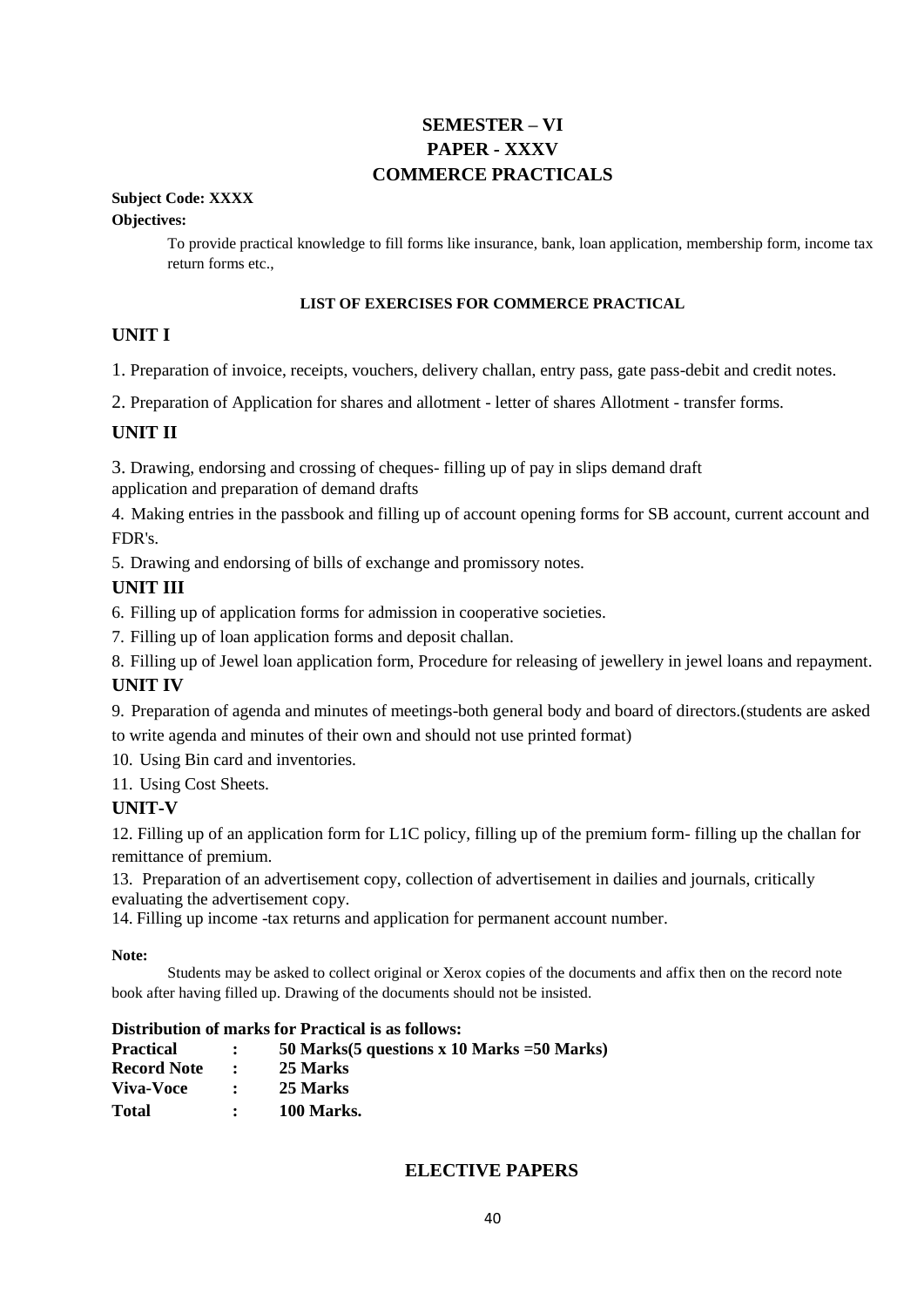## **GROUP – A PAPER (1) PROJECT WORK**

**Subject Code:XXXX**

#### **Organisation of the project:**

The students have to take up a group project work (5 to 7 students in a group) for 100 marks.

#### **Project timeframe:**

The students should choose a topic for the project in the beginning of the V semester and submit the report by the end of the V semester. This component will be included in the V semester itself.

#### **Areas of the project:**

Commerce and its related applications.

#### **Work Diary:**

Student should maintain a work diary wherein weekly work carried out has to be written. Guide should review the work every week.

#### **Monitoring of the project:**

The project work undertaken will be assessed in a phased manner on a regular basis.

#### **Scheme of evaluation:**

#### **Internal evaluation:**

#### **CIA mark distribution:**

| I Review                        | Selection of the field of study, Topic & Research Design |          |                       | 10 marks |
|---------------------------------|----------------------------------------------------------|----------|-----------------------|----------|
| II Review                       | Literature, Data collection and Analysis                 |          |                       | 10 marks |
| III Review                      | <b>Work Diary</b>                                        |          |                       | 5 marks  |
|                                 |                                                          | Total    |                       | 25 marks |
| <b>End Semester Examination</b> |                                                          |          |                       |          |
| Evaluation of the project       | 50 marks                                                 |          | (Jointly given by the |          |
| Viva-voce                       |                                                          | 25 marks | external & internal   |          |
|                                 |                                                          |          | examiner)             |          |
|                                 | Total                                                    | 75 marks |                       |          |
|                                 |                                                          |          |                       |          |

#### **Evaluation Process:**

Viva-voce will be conducted by a panel of external and internal examiners including the HOD and staff co-ordinator guiding the project.

#### **GROUP – A**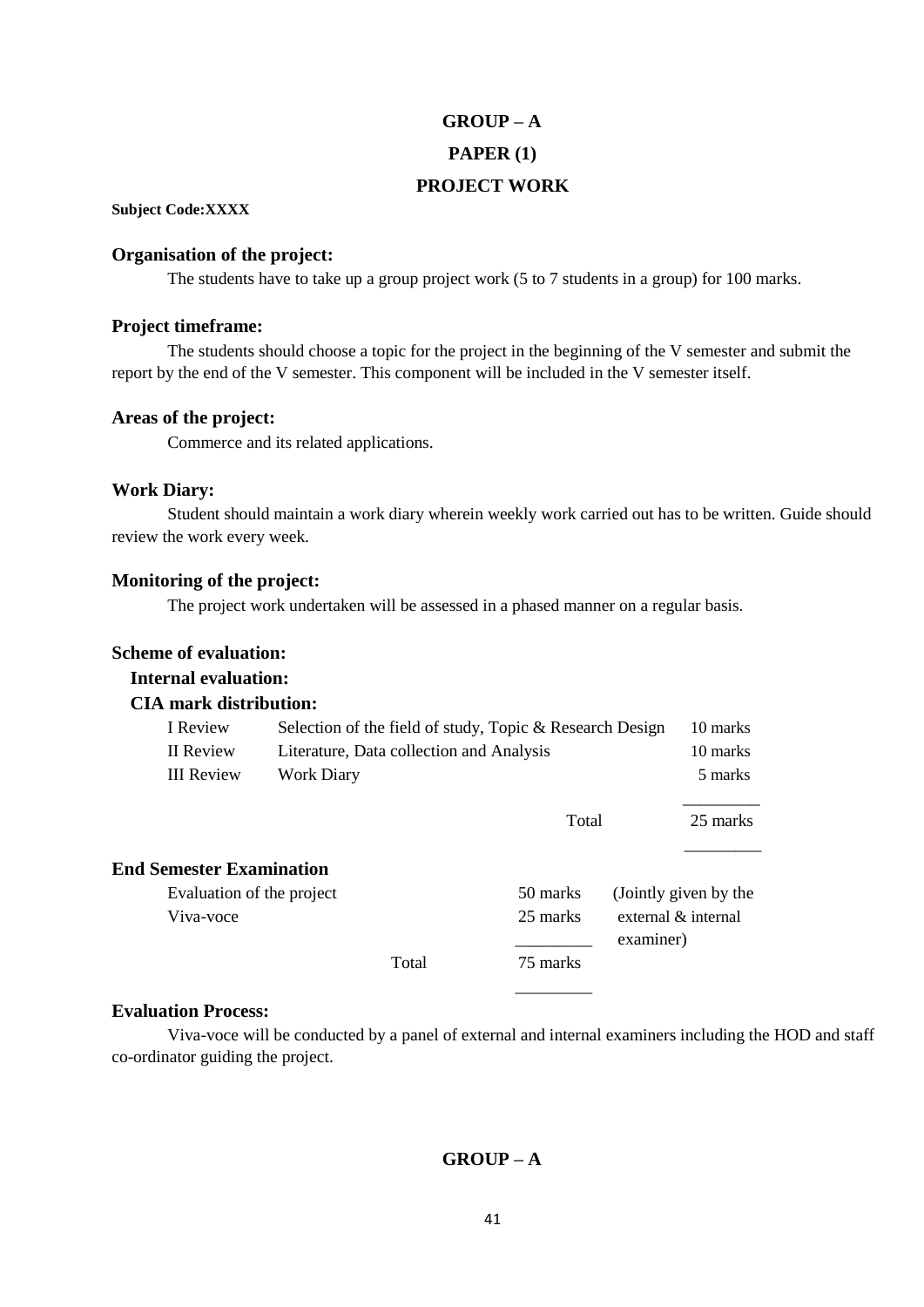#### **PAPER (2) FUNDAMENTALS OF INSURANCE**

#### **Subject Code: XXXX**

#### **Objectives:**

To impart theoretical base on fundamental principles of insurance business

#### **UNIT - I**

**Introduction to Insurance**-Meaning, Definition of insurance- General principles of insurance-Types of insurance life, fire and marine-Difference between life and other types of insurance, Growth & Development of Indian insurance industry- Regulations of insurance business and the emerging scenario.

#### **UNIT-II**

**Life Insurance**-Introduction to life insurance : Features of life insurance-Essentials of life insurance, Different types of life policies- Annuities, Formation of life insurance contracts-Assignment and nominations-Lapses and revivals of policies. Surrender value, paid up value, Loans-Claims- Procedure for claims-Settlement of claims- Death and Maturity.

#### **UNIT-III**

**Fire Insurance-** Fire insurance contracts- Fire insurance coverage- Policies for stocks- Rate fixation in fire insurance- Settlement of claims.

**Marine Insurance-** Functions- Marine perils- Types of marine policies- Clauses in general use-Warranties and conditions- proximate cause- subrogation and conciliation - Re-insurance- Double insurance-Types of marine losses.

#### **UNIT-IV**

**Miscellaneous Insurance** -Motor insurance - Employer's liability insurance- Personal accident and sickness insurance - Aviation insurance- Burglary insurance- Fidelity guarantee insurance- Engineering insurance- cattle insurance- Crop insurance.

#### **UNIT-V**

Procedure for becoming an Agent- Pre-requisite for obtaining a license- Duration of license-Cancellation of license- Termination of agency - Code of Conduct- Functions of the Agent.

#### **TEXT BOOKS:**

- **1. Fundamentals of Insurance- Dr. Periyasamy, Himalaya Publishing Pvt Ltd, Mumbai.**
- **2. Insurance principles and practice - Moorthy.A , Margham publications, Chennai.**
- **3. Fundamentals of insurance - Dr. P.K. Guptha, Margham publications, Chennai**

#### **REFERENCE BOOKS:**

- **1. Insurance principles and practice - Periasamy.P, Margham publications, Chennai**
- **2. Insurance principles and practice - Mishra.M.N, Sultan Chand & Sons, NewDelhi**
- **3. Insurance principles and practice - Balu.V.& Premilan, Margham publications, Chennai**

#### **GROUP – B**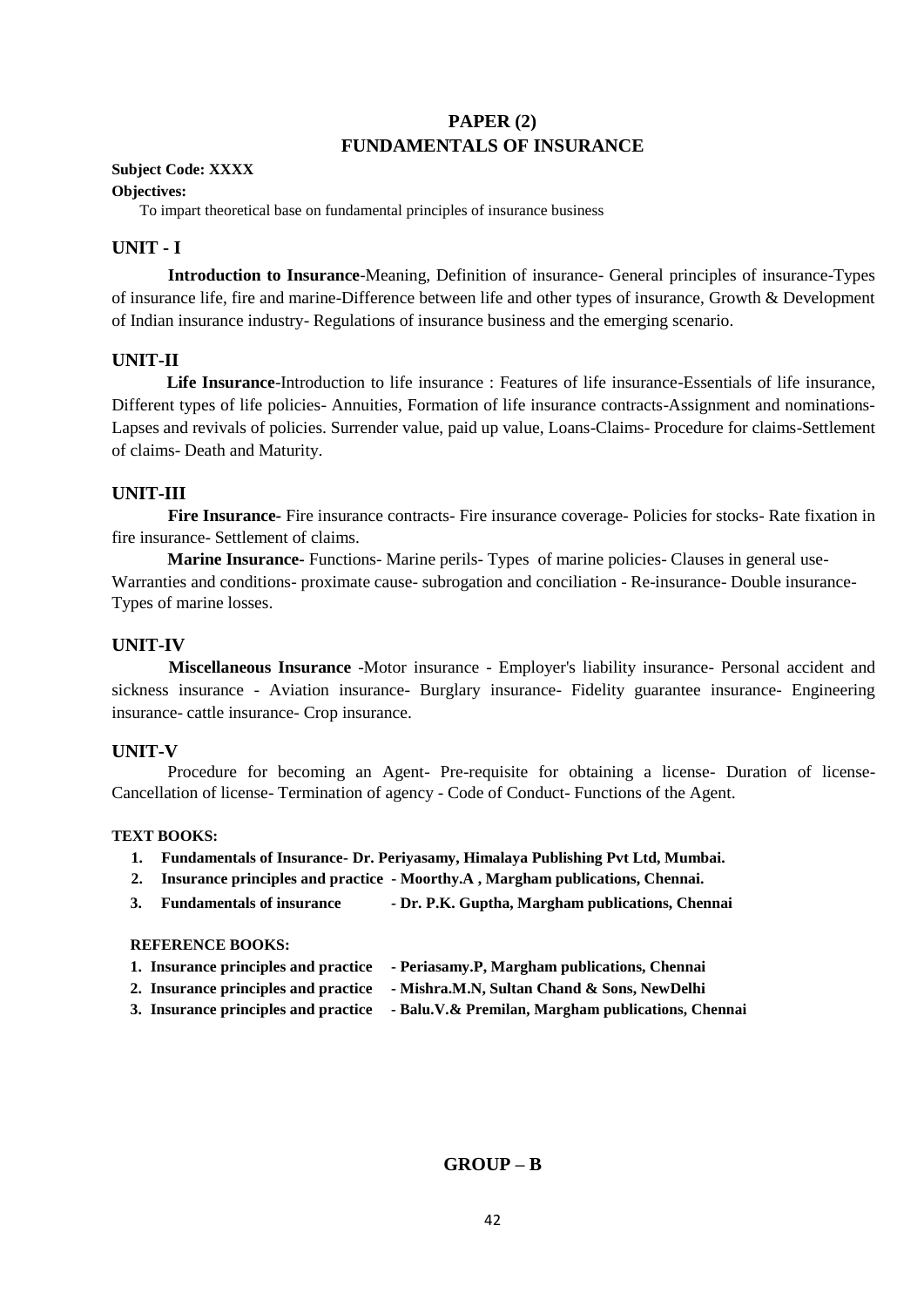#### **PAPER – (1) OFFICE ORGANISATION**

#### **Subject Code: XXXX**

#### **Objectives:**

To enable the students to learn the office organization, types, office furniture and machines.

#### **UNIT – I**

Modern Office – Meaning, Importance – Function – Location of Office – Office Layout – Open and Private Offices – Office Environment, Lighting, Ventilation freedom from noise and dust, sanitary, security and secrecy.

#### **UNIT – II**

Office Organisation – Importance – Types – Organisation chart – Office Manuals – Delegation of authority and responsibility – centralization vs decentralization.

#### **UNIT – III**

Office Systems - Flow of work – Role of Office manager – Office forms – forms of control – forms of designing – Control of correspondence – Handling inward and outward mails.

#### **UNIT – IV**

Stationery – Importance – Control of Stationery Cost – Purchasing – Stationery supplies – Filing – Importance – Functions – Characteristics of good filing system – Indexing – Meaning, Importance and kinds.

#### **UNIT – V**

Office furniture – Types of furniture – Office machine and equipments – Object of mechanization – Types office machines – Computers and its uses in office – Criteria for selection**.**

#### **TEXT BOOKS:**

| 1. Office Management | $\sim$ | R.K.Chopra, Himalaya Publishing Pvt Ltd, Mumbai.             |
|----------------------|--------|--------------------------------------------------------------|
| 2. Office Management | $\sim$ | Dr.T.S.Devanarayanan, N.S.Raghunathan, Margham Publications, |
|                      |        | Chennai.                                                     |

#### **REFERENCE BOOKS:**

**1. Manual of Office Management and Correspondence - B.N.Tandon, S. Chand Publishing Pvt Ltd**, **New Delhi. 2. Office Organisation and Management- C.B.Gupta, Sultan Chand& Sons., NewDelhi.**

3. **Office Management – Balachandran, Vijay Nicole Imprints Pvt Ltd, Chennai-91.**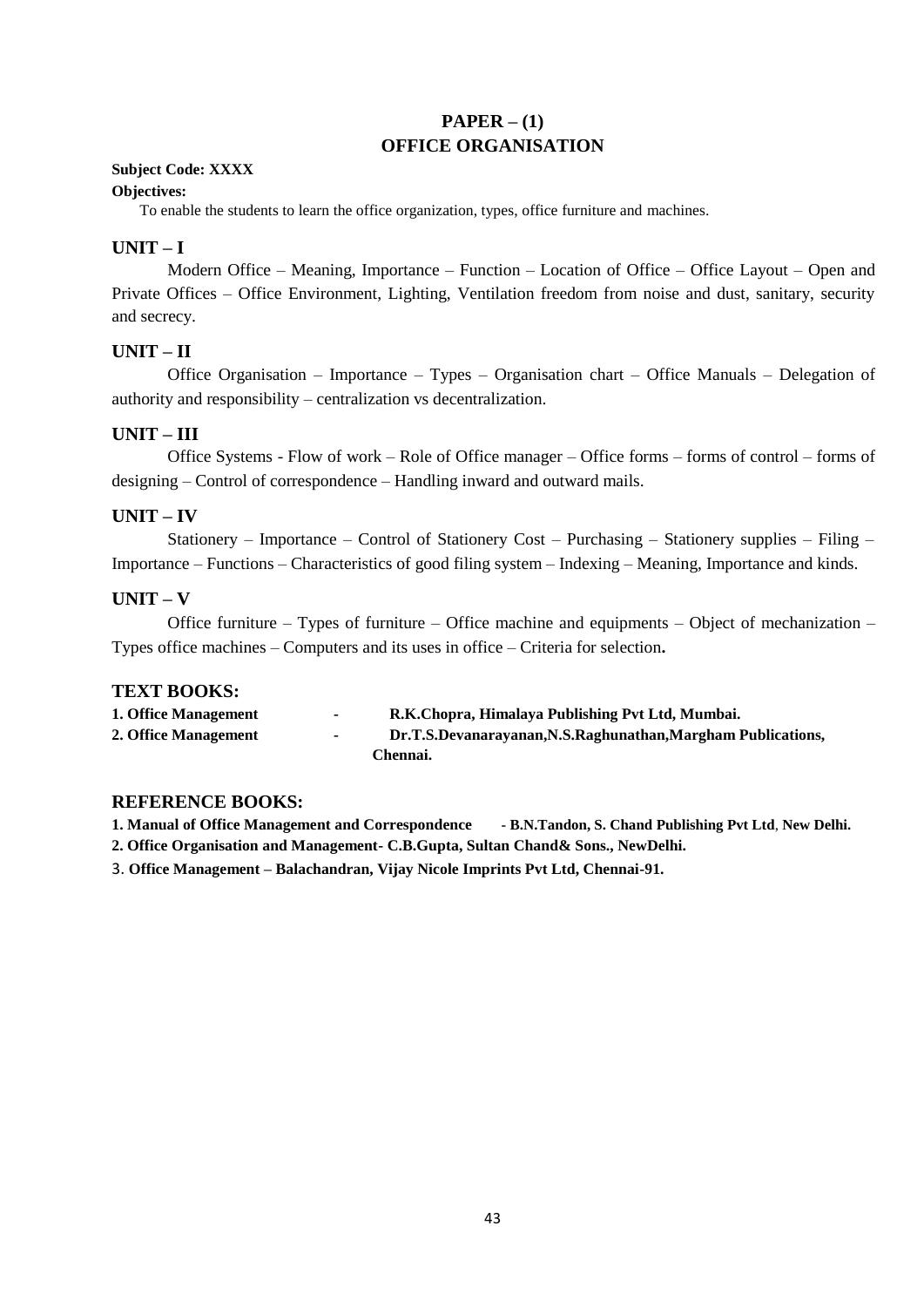#### **GROUP- B PAPER – (2) SECRETARIAL PRACTICE**

#### **Subject Code: XXXX**

#### **Objectives:**

To enlighten the students the duties of company secretary.

On successful completion of this course the students shall learn the secretarial work.

#### **UNIT – I**

Company Secretary – Appointment – Qualifications for appointment as Secretary – General Legal Position – Duties – Rights – Liabilities.

#### **UNIT – II**

Office Organisation and the company secretary – Maintenance of records – Communication and Correspondence – Internal and External – Management and Staff.

#### **UNIT – III**

Depository and Dematerialisation: Introduction – Definition – Advantages – Procedure for dematerialization of shares – Transfer & Transmission of shares.

#### **UNIT – IV**

Role of Company Secretary in conducting the Board Meetings – Frequency of Board Meetings – Notice for Agenda – Quorum – Resolution by circulation – Procedure at Board Meetings – Minutes of the Board Meeting.

#### **UNIT – V**

Statutory meetings- Procedure- Secretarial duties relating to statutory meeting – Annual general meeting and Extra ordinary General Meeting – Drafting of Notices, Agenda and Minutes of a company meetings.

#### **TEXT BOOKS:**

| <b>1. Secretarial Practice</b> | <b>B.N.Tandon, S. Chand Publishing Pvt Ltd. New Delhi.</b> |
|--------------------------------|------------------------------------------------------------|
| 2. Secretarial Practice -      | P. Saravanavel, Himalaya Publishing Pvt Ltd, Mumbai.       |

| <b>1. Secretarial Practice</b> | M.C.Shukla & Gulshan, S.Chand & Co, New Delhi.  |
|--------------------------------|-------------------------------------------------|
| <b>2.Secretarial Practice</b>  | Sherlekar, Himalaya Publishing Pvt Ltd, Mumbai. |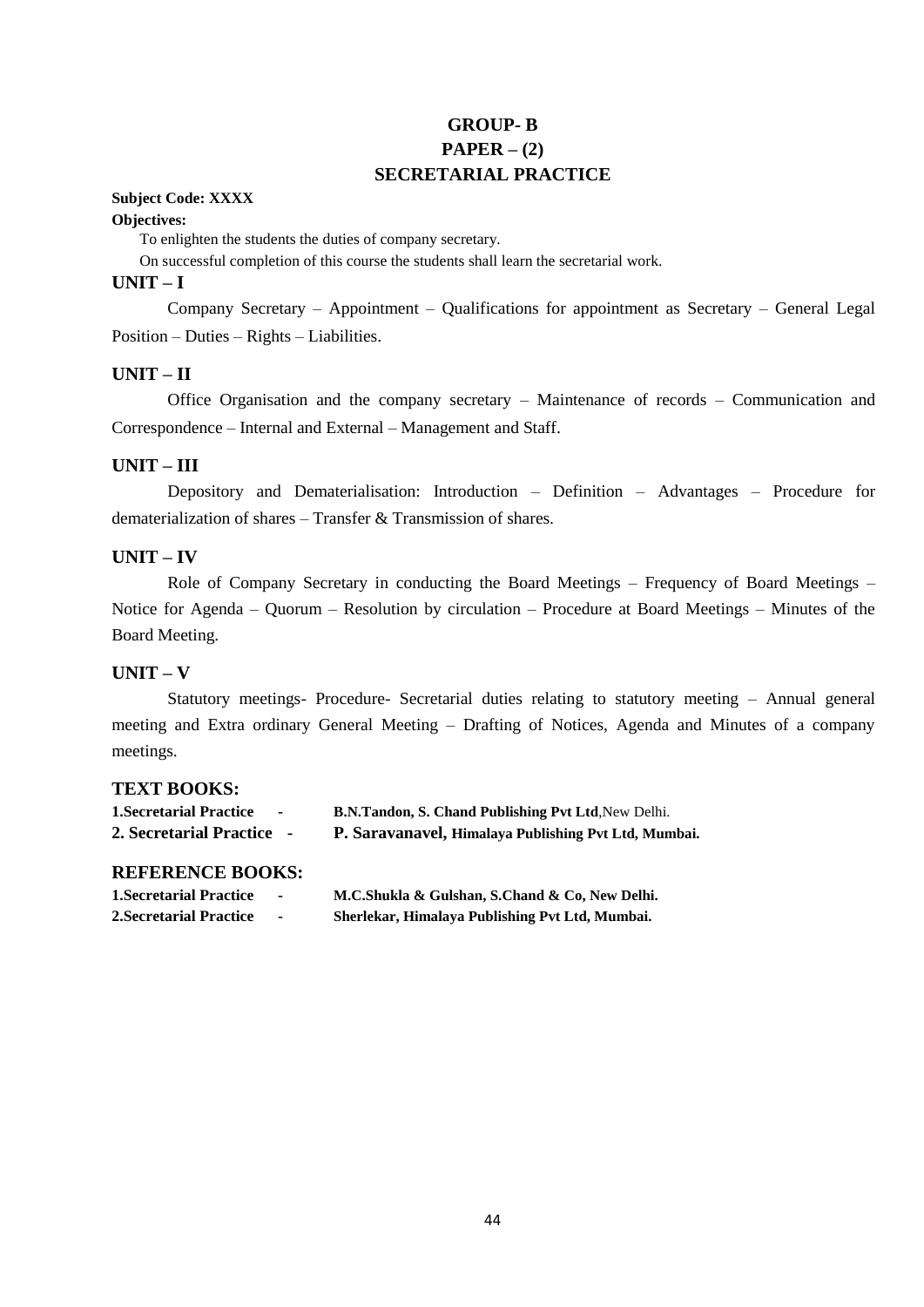#### **GROUP – C**  $PAPER - (1)$ **INDUSTRIAL LAW – I**

#### **Subject Code: XXXX**

#### **Objectives:**

To enlighten the students the Provisions of Factories Act, Workmen's Compensation Act and Provident Fund Act.

After the successful completion of the course the student gains knowledge in Industrial Law.

#### **UNIT – I**

Need for labour legislation – Principles of labour legislation – Constitution as the basic of labour legislation – Main postulates of labour policy.

#### **UNIT – II**

The Factories Act, 1948

#### **UNIT – III**

The Workmen's Compensation Act, 1923

#### **UNIT – IV**

The Employee's State Insurance Act, 1948

#### **UNIT – V**

The Employee's Provident Fund Act,1952

#### **TEXT BOOK:**

- **1. Hand book of industrial law – N.D.Kapoor, Sultan Chand & Sons, New Delhi.**
- **2. Industrial Law – Maheswari, Himalaya Publishing House, Mumbai.**

- **1. Industrial Law – D.P.Jain, Konark Publishers Pvt Ltd.,**
- **2. Industrial Law – S.N. Mishra,Central Law Publication, Allahabad.**
- **3. Industrial Law – Tripathi, Sultan Chand & Sons, New Delhi.**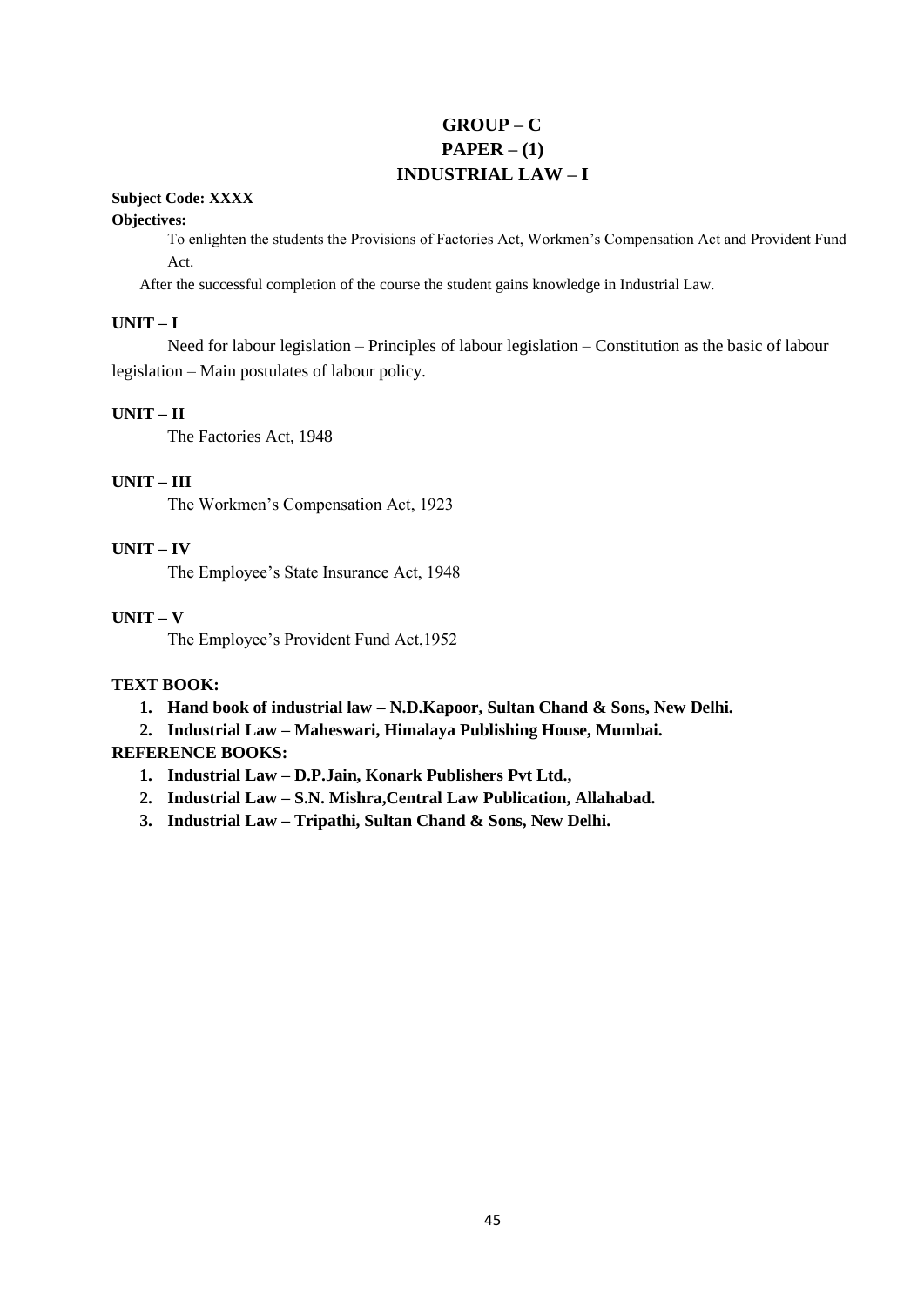### **GROUP – C**  $PAPER - (2)$ **INDUSTRIAL LAW – II**

#### **Subject Code: XXXX**

#### **Objectives:**

To enlighten the students the Provisions of Wages Act, Bonus Act, Gratuity Act and Industrial Disputes act. After the successful completion of the course the student gains knowledge in Industrial Law

#### **UNIT – I**

The Payment of Wages Act, 1936

#### **UNIT – II**

The Payment of Bonus Act, 1965

#### **UNIT – III**

The Payment of Gratuity Act, 1972

#### **UNIT – IV**

The Industrial Disputes Act, 1947

#### **UNIT – V**

The Maternity Benefit Act, 1961

#### **TEXT BOOK:**

- **1. Hand book of industrial law – N.D.Kapoor, Sultan Chand & Sons, New Delhi.**
- **2. Industrial Law – Maheswari, Himalaya Publishing House, Mumbai.**

- **4. Industrial Law – D.P.Jain, Konark Publishers Pvt Ltd.,**
- **5. Industrial Law – Tripathi, Sultan Chand & Sons, New Delhi.**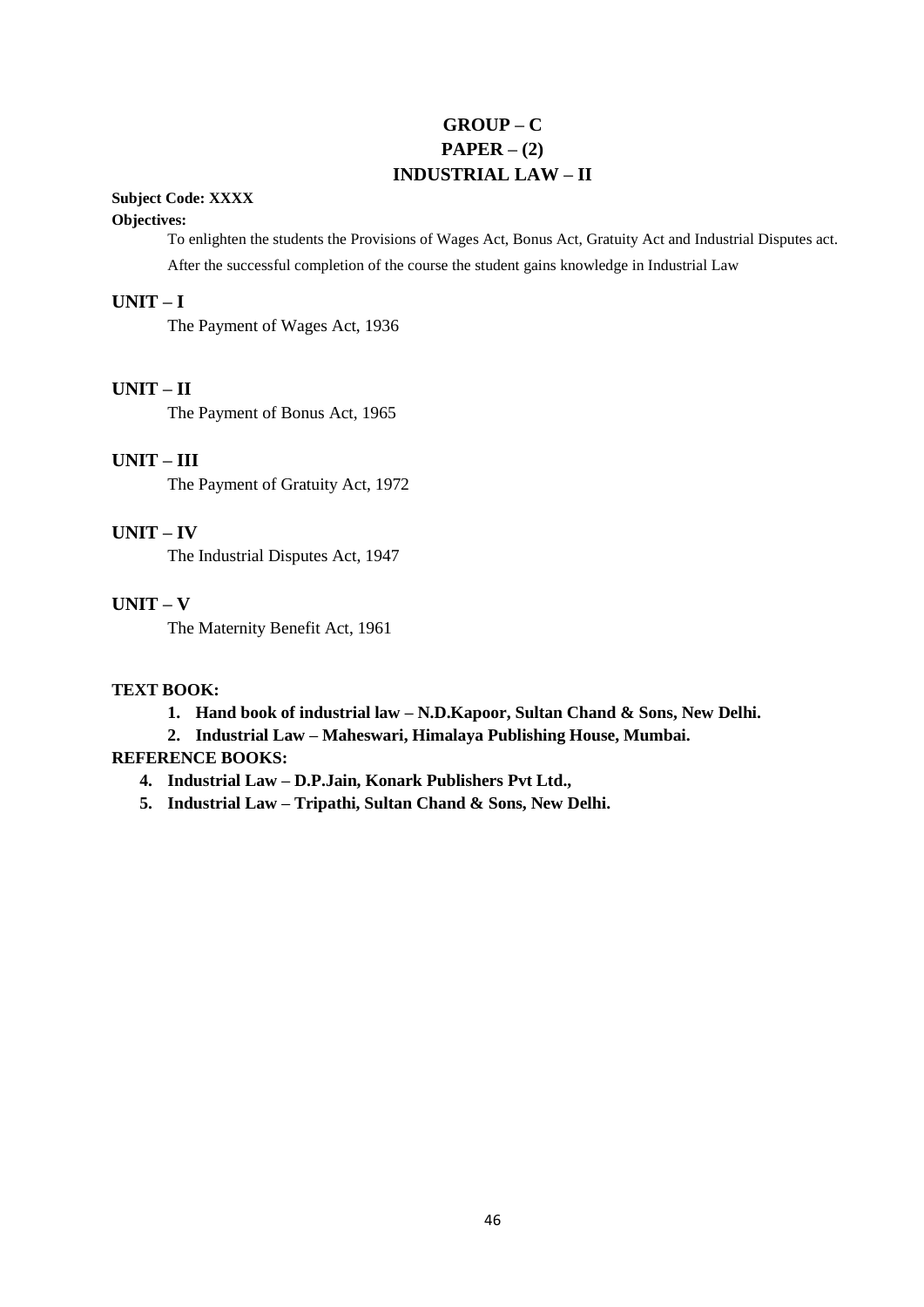#### **GROUP – D PAPER (1) CAMPUS TO CORPORATE**

#### **Subject Code: XXXX Objective:**

To familiarize students with various communication methods that exists in business and to train them for smooth transition from campus to corporate.

#### **UNIT – I**

Overview of corporate - History of corporate - Campus and corporate –BPO Industry in India and world – Oral and written communication merits and demerits – Communication through letters – Layout of letter – Business letter format.

#### **UNIT – II**

Business letters – Enquiries and Reply – Orders and Execution – Claims and Adjustments – Collection – Sales letters – Bank Correspondence – Application for jobs – Preparation of resume.

#### **UNIT –III**

Reports: Types, preparation, structure and organization of reports – Reports by individuals and committees – Meetings – kinds of meetings – Preparing Agenda & Minutes.

#### **UNIT – IV**

Fundamentals of English – Constructing sentences – Correct use of tenses – Articles – International phonetic alphabet – Vowel and consonant sounds – Syllable stress – Intonation – listening – Principles of good listening – Accent comprehension – Practical exercise.

#### **UNIT – V**

Corporate etiquette – Dressing and grooming skills – Workplace etiquette – Business etiquette – Email etiquette – Telephone and meeting etiquette – Presentation skills

Professional competencies : analytical thinking – listening skills – time management – team skills – stress management – Assertiveness – Facing group discussion and interview.

#### **TEXT BOOKS:**

**1. Essentials of Business Communication - Rajendra pal, J.S. korahilli, Sultan Chand & Sons, New Delhi.**

- **2. Business Communication - N.S.Raghunathan & B.Santhanam, Margham Publications, Chennai.**
- **3. Business Communication –V.R. Palanivelu &N. Subburaj, Himalaya Publishing Pvt Ltd,Mumbai.**

#### **REFERENCE BOOKS:**

**1. Effective Business English and Correspondence - M.S. Ramesh and Pattenshetty-R** 

**S.Chand&Co,Publishers, New Delhi-2.**

- **2. Commercial Correspondence –R.S.N.Pillai and Bhagavathi.S. Chand Publications**, **New Delhi.**
- **3. Business Communication - Sathya Swaroop Debasish, Bhagaban Das, PHI Learning Pvt**

```
Ltd., New Delhi 2010 Edition
```
**4. Communication conquer:**

**A Handbook of group discussion and**

**Job Interview. - Pushpalatha & Kumar, PHI Learning Publisher .**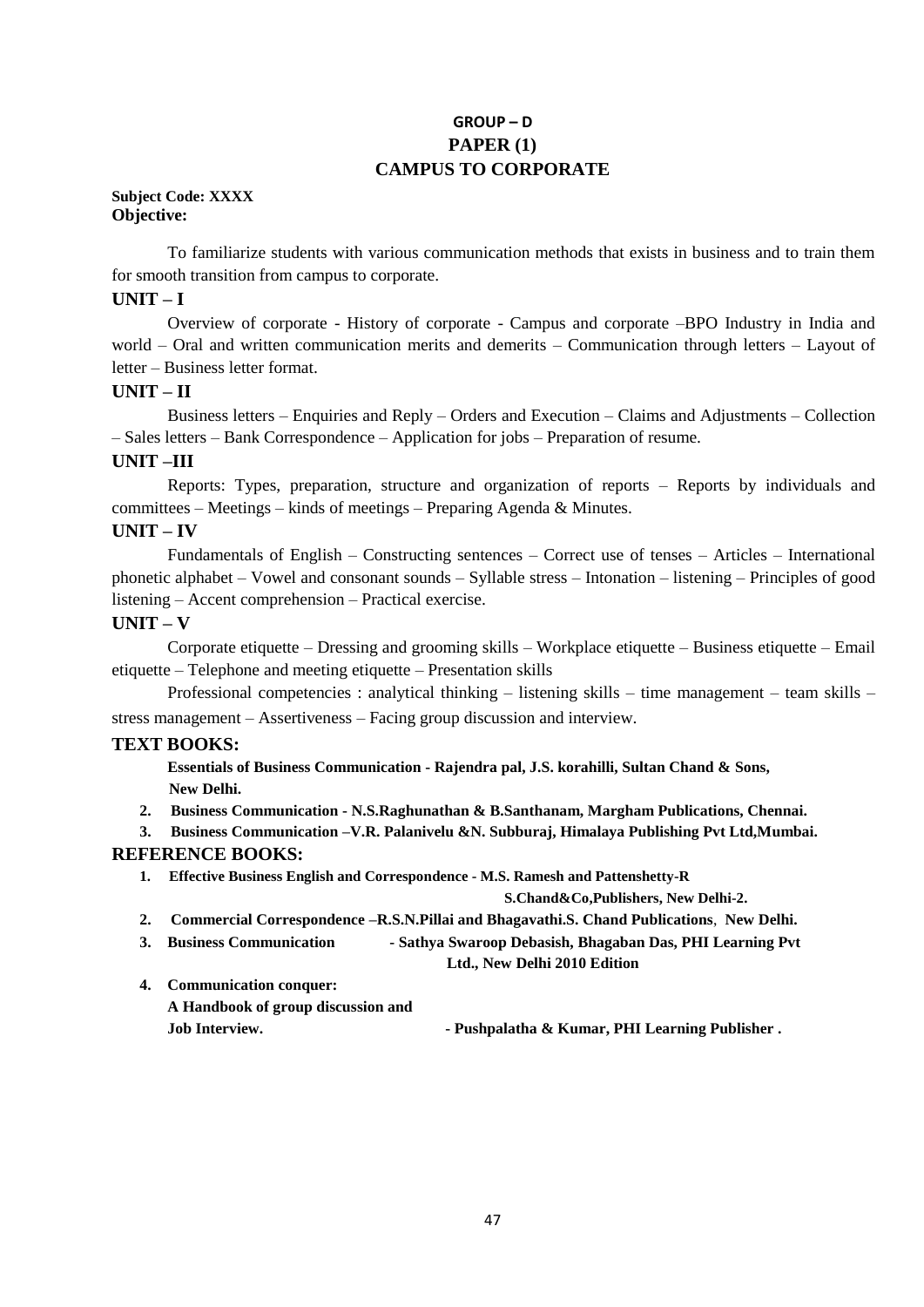#### **GROUP – D PAPER (2) CUSTOMER REALTIONSHIP MANAGEMENT**

#### **Subject Code: XXXX**

#### **Objective:**

To provide a thorough understanding of customer – retailer relationship and the ways to manage it.

#### **UNIT – I**

Relationship Marketing – Overview, Meaning – Basis of Building Relationship – Customer Lifetime Value – Conflict Management and Customer Retention.

#### **UNIT- II**

CRM – Evolution, Meaning, Definition, Objectives, and Benefits – Relationship between CRM & Technology – Creating a CRM culture – Building blocks of CRM – CRM Strategies – Types of CRM.

#### **UNIT – III**

Planning CRM Project – General Business Goals and Objectives – Framework of Successful CRM – CRM: Implementation Steps – Role of CRM and Employees, the HCRM Model, Way Forward.

#### **UNIT – IV**

Sales Force Automation (SFA) – Overview, Strategic Advantages, Disadvantages, SFA at Inception and Today – Call centre – Objectives, Classification, Functionality, Developments, CRM & Data Warehousing – Steps, Information Processing – Data Mining Technology and Process.

#### **UNIT – V**

CRM Marketing Initiatives – What is ECRM? – Levels, ECRM Tools – Difference between CRM and ECRM – CRM: Opportunities, Challenges and Ways to avoid Pitfalls.

#### **TEXT BOOK:**

1. **Dr. K. Govinda Bhat, Customer Relationship Management, Himalaya Publishing House, 2010 Edition.**

#### **REFERENCE BOOKS:**

**1. S.Shajahan – Relationship Marketing, McGraw Hill, 1997, 2.Paul Green Berg – RCM, Tata McGraw Hill, 2002.**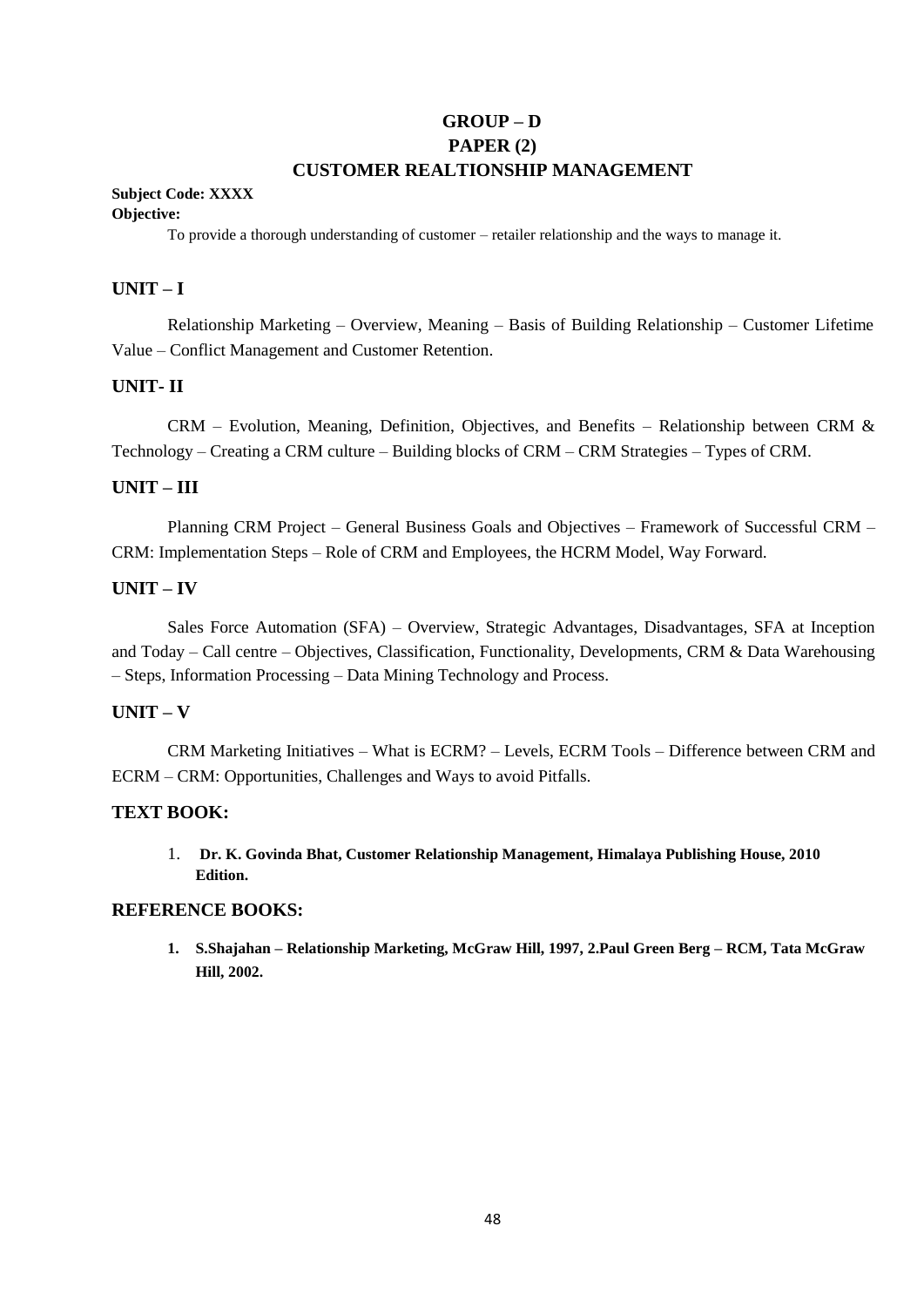#### **SEMESTER - III SKILL BASED ELECTIVE PAPER – I CAPITAL MARKET**

#### **Subject Code: XXXX Max Marks CIA: 25 ESE: 75**

#### **Objectives:**

To enlighten the students the role of capital markets in India.

To create awareness about the stock market among the students.

#### **UNIT – I**

Introduction: Indian capital market and its functions- International Market- Financial innovations in Indian and International Market.

#### **UNIT - II**

Investors protection- The role of SEBI- Investors investment attitude.

#### **UNIT - III**

Rating agencies- Indian and Global- CRISIL, ICRA, CARE, ONICRA, FITCH & SMERA. Moody's Investors Service and Standard & Poor's (S&P), Fitch ratings, Egan Jones, DBRS.

#### **UNIT - IV**

Indian Capital market trade practices- BSE, NSE, Sensex, Nifty, fundamental and technical analysis-Demat Trading and Role of Depositories.

#### **UNIT - V**

Stock price movement and Indian economy system- Inflation and GDP.

#### **TEXT BOOK:**

**1. Merchant Banking and Financial services – Dr.S.Gurusamy, Vijay Nicole Imprints Pvt Ltd, Chennai. BOOKS FOR REFERENCE:**

- **1. Capital Market in India – Reforms and Regulations, Deepak Rathe.**
- **2. Capital Market and Securities market - Sangeeth Kedia.**
- **3. Financial markets and services – Dr.L.Natarajan, Margham Publications, Chennai.**
- **4. Securities Laws and Market operations - Dr.L.Natarajan, Margham Publications, Chennai.**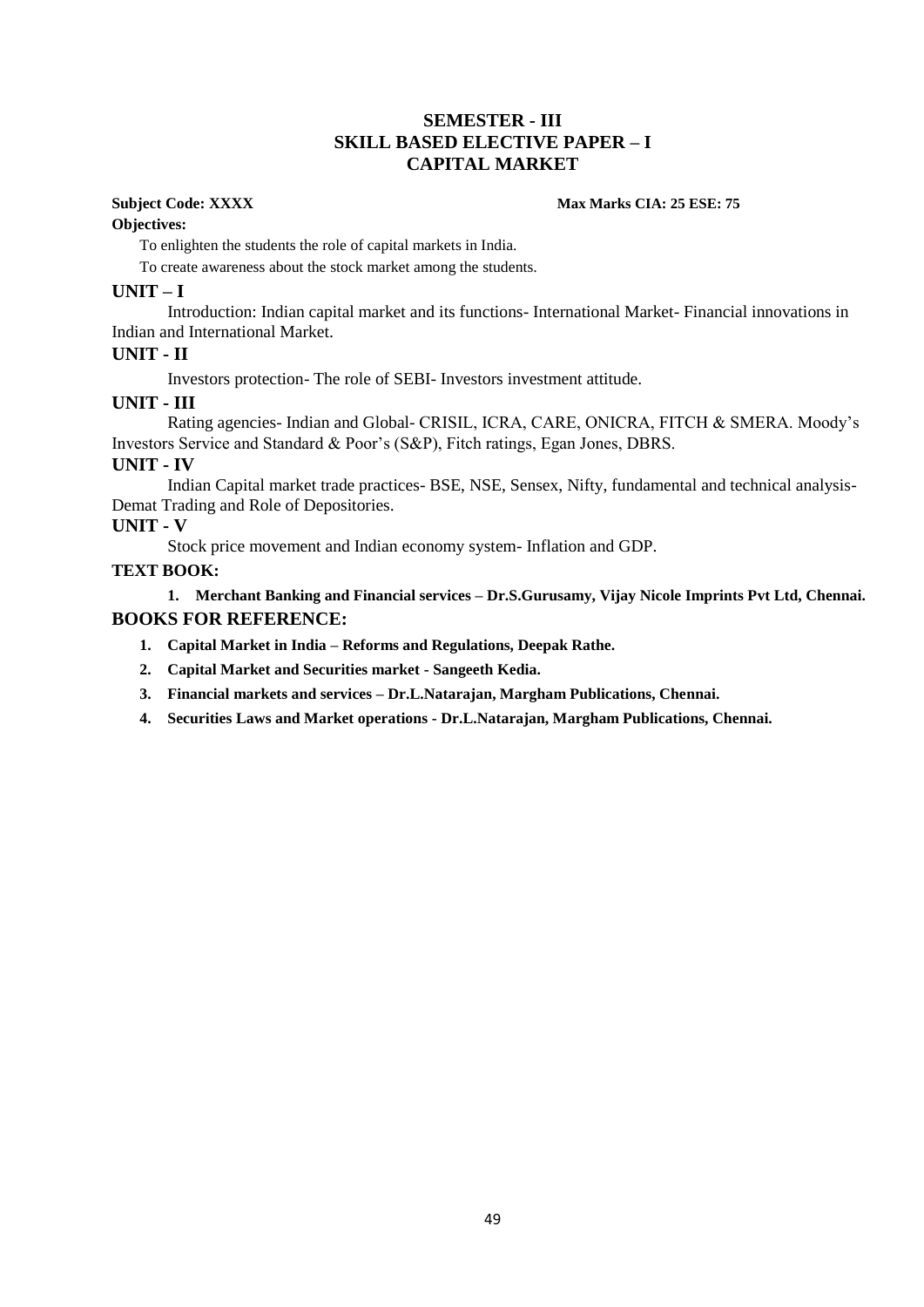#### **SEMESTER - III SKILL BASED ELECTIVE PAPER – II MS EXCEL PRACTICAL**

#### **Max Marks: CIA: 25 ESE: 75**

#### **MS EXCEL**

- 1. Mathematical functions ( SUM ( ), MAX ( ), MIN ( ), COUNT ( ), AVERAGE ( ) combining basic function ( MAX, MIN)
- 2. Logical Functions (IF, AND, OF, COMPUND INTEREST, SIMPLE INTEREST)
- 3. Prepare Final Accounts (Trading, Profit & Loss Account and Balance Sheet) by using formula.
- 4. Illustrate year-wise performance of sales, purchase, profit of company by using chart wizard.
- 5. Aggregation Functions ( SUM IF, COUNT IF)
- 6. Look up Functions (LOOK UP, H LOOK UP, V LOOK UP)
- 7. Regression Analysis ( FORECAST and TREND)
- 8. Financial Functions (NPV, IRR, PMT)

**NOTE:** Of the total of three hours per week one hour will be theory.

#### **BOOKS FOR REFERENCE**:

1. Using Excel for Business Analysis - Danielle Stein Fairhurst, WILY.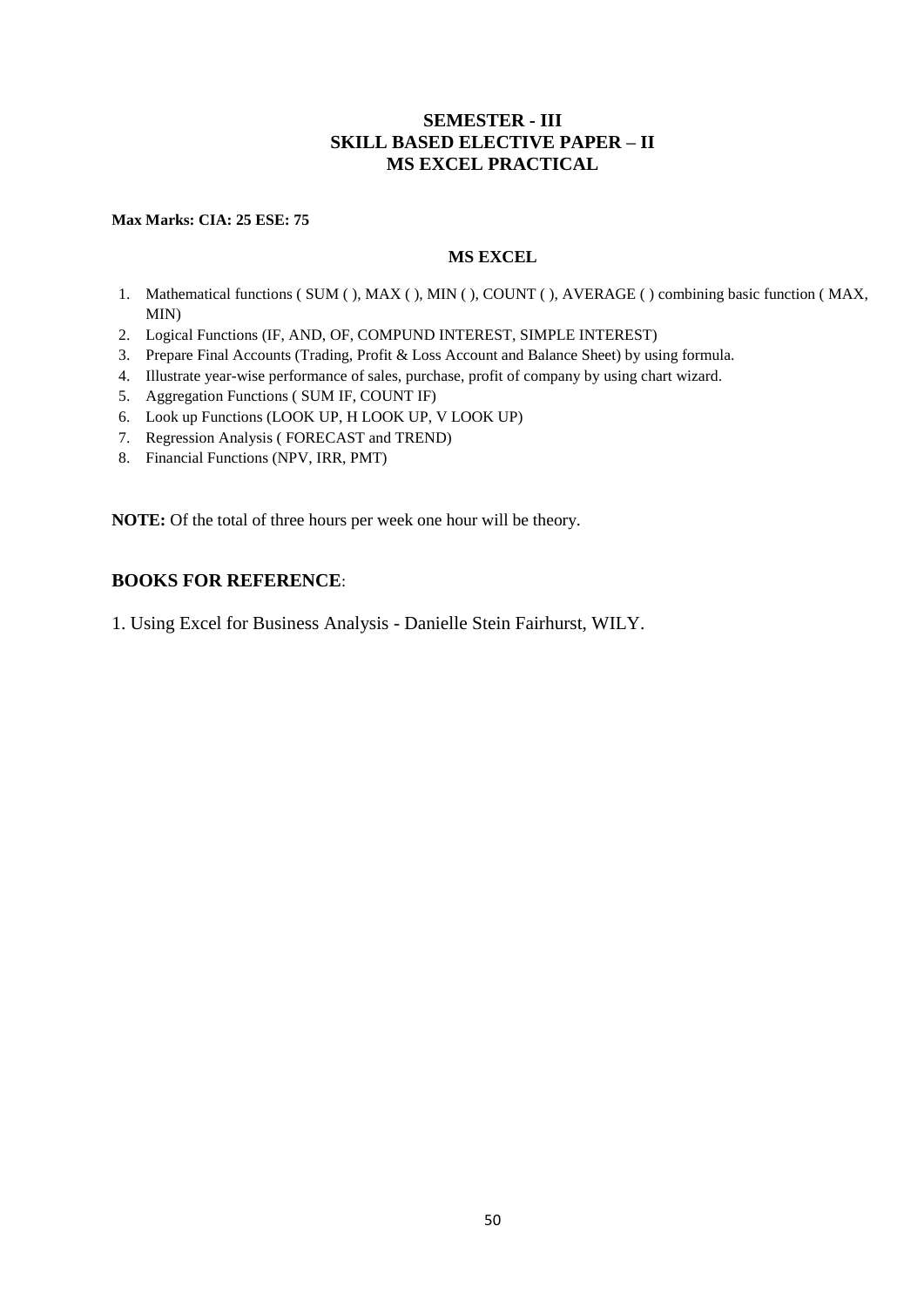#### **SEMESTER - IV**

#### **SKILL BASED ELECTIVE PAPER – III PROJECT METHODOLOGY**

#### **Subject Code: XXXX Max Marks CIA: 25 ESE: 75**

#### **Objectives:**

To provide basic knowledge about the project methodology.

After the successful completion of the course the student will come to know how to carry out the project work

#### **UNIT – I**

Introduction: Project- Meaning- Features- Objectives of project- Difference between dissertation and Thesis.

#### **UNIT - II**

Identification of project problems- Problems related to Finance, Marketing, HRM, EDP, Banking

#### **UNIT - III**

Review of Literature - Sampling- Selection of sample- Collection of data.

#### **UNIT - IV**

Data analysis- Percentage and trend analysis- Numerical evaluation- Justification and interpretation.

#### **UNIT - V**

Project Report Writing.

#### **TEXT BOOKS:**

- 1. **Project Methodology – Senthilkumar.K & Sasikumar.G, Himalaya Publishing House, Mumbai.**
- 2. **Research Methodology – Methods and Techniques, C.R.Kothari, Gourav Garg – New age international publishers, New Delhi.**

- 3. **Project Management – K.Nagarajan, New age international publishers, New Delhi.**
- 4. **Elements of project management - K.Nagarajan,,New age international publishers, New Delhi.**
- 5. **A Guide to projects – Dr.R.Ravilochanan , Margham publications, Chennai.**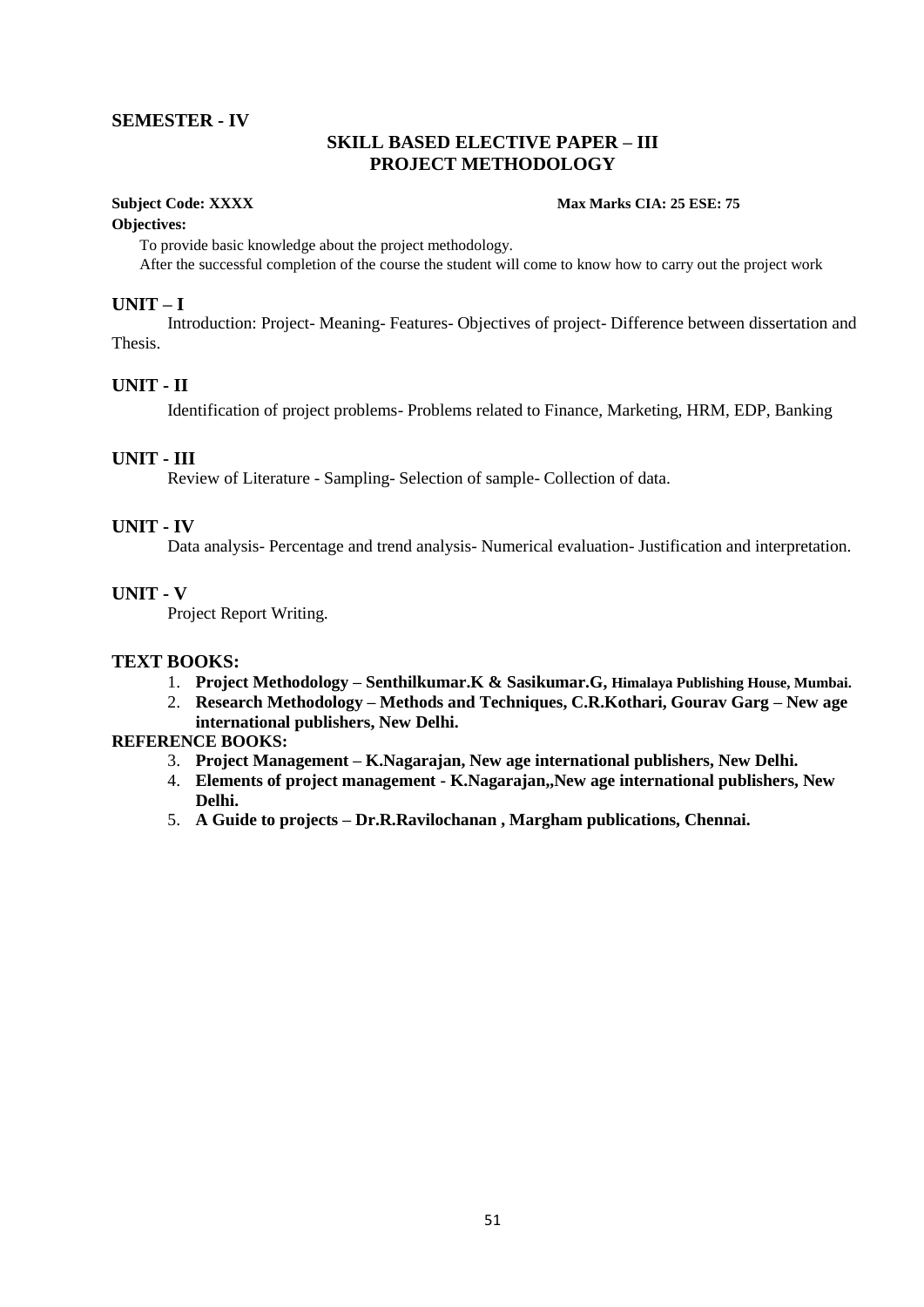#### **SEMESTER - IV SKILL BASED ELECTIVE PAPER – IV TALLY – PRACTICAL II**

## **Objectives:**

#### **Subject Code: XXXX Max Marks CIA: 25 ESE: 75**

On completion of the course the student shall have the knowledge on,

Tally Package and its concepts.

Enable to use package for wide range of Business Applications.

#### **UNIT – I**

Introduction: Tally- Features, License- Gateway of tally- Buttons and the Button panels**.**

#### **UNIT - II**

Accounting: Menu related to accounts- Groups- Creation of groups (Single & Multiple groups) - Creation of ledger (single & multiple).

#### **UNIT - III**

Vouchers: Configuring vouchers- Creation of Vouchers- Pre-defined vouchers- Contra- Purchase-Sales- Payment- Receipt- Journals- Memo- Optional vouchers.

#### **UNIT - IV**

Inventory: Stock groups (Single & Multiple) Stock categories (Single & Multiple)- Stock items (Single & Multiple).

#### **UNIT - V**

Reports: Trial Balance- Profit and Loss account- Balance Sheet (with five minimum adjustments).

#### **NOTE: Of the total of three hours per week one hour will be theory.**

#### **BOOKS FOR REFERENCE:**

- **1. Tally - Accounting software – S.Palanivel, Margham publications, Chennai.**
- **2. Tally ERP 9 – Dr.P.Rizwan Ahmed, Margham publications, Chennai.**
- **3. Namrata Agrawa, Tally 11 Course Kit., Dreamtech press, 2012**
- **4. Firewall, Computer Accounting with Tally 9.2., Laxmi Publications, 2006**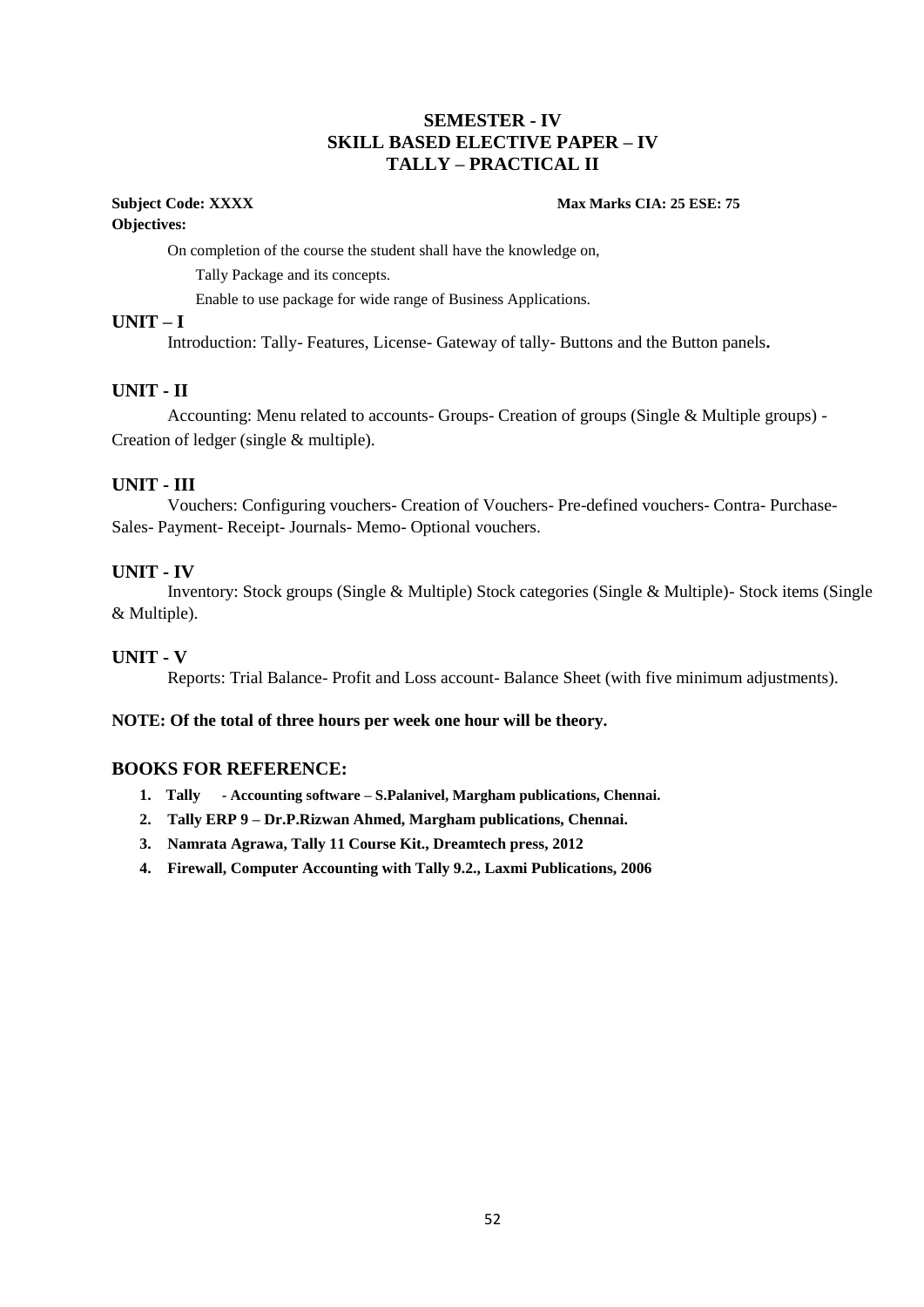## **SKILL BASED ELECTIVE PAPERS**

## **NOTE:**

**MS-Office- Practical I &**

**Tally – Practical II… should be handled by commerce faculty only.**

**Likewise question paper setter, internal and external examiners for these papers should be commerce faculties.**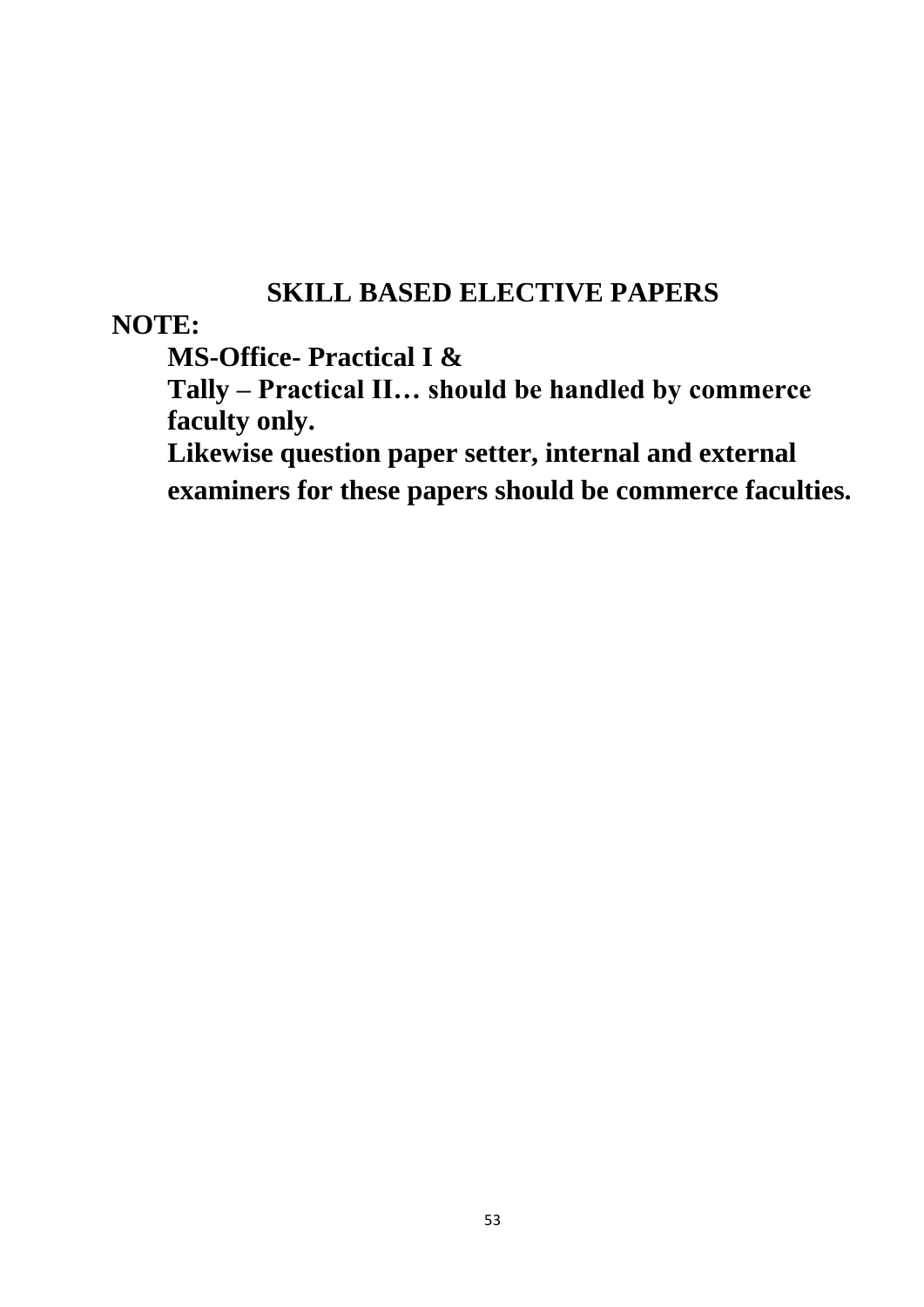## **SEMESTER – III NON MAJOR ELECTIVE PAPER – 1 MARKETING**

#### **Subject Code: XXXX**

#### **UNIT-I**

Definition and Meaning of Marketing-Modern Concept of Marketing.

#### **UNIT-II**

Marketing Functions – Buying – Selling-Assembling- Transportation – Warehousing

#### **UNIT-III**

Marketing Functions – Financing - Risk Bearing- Standardisation – Grading –Marketing Information System(MIS).

#### **UNIT-IV**

Product Planning and Development – Introduction of a new Product.

#### **UNIT-V**

Product Life Cycle – Product Diversification

#### **TEXT BOOK:**

1. **Marketing – Rajan Nair, Sultan Chand & Sons, New Delhi.**

#### **REFERENCE BOOKS:**

**1. Marketing Management – Sherlakhar S.A, Himalaya Publishing Pvt Ltd, Mumbai.**

**2. Marketing Management – V.S.Ramasamy and Namakumari Macmillan**

**3. Essential of Human Recourse Management – K. Sundar, Vijay Nicole Imprints Pvt Ltd, Chennai.**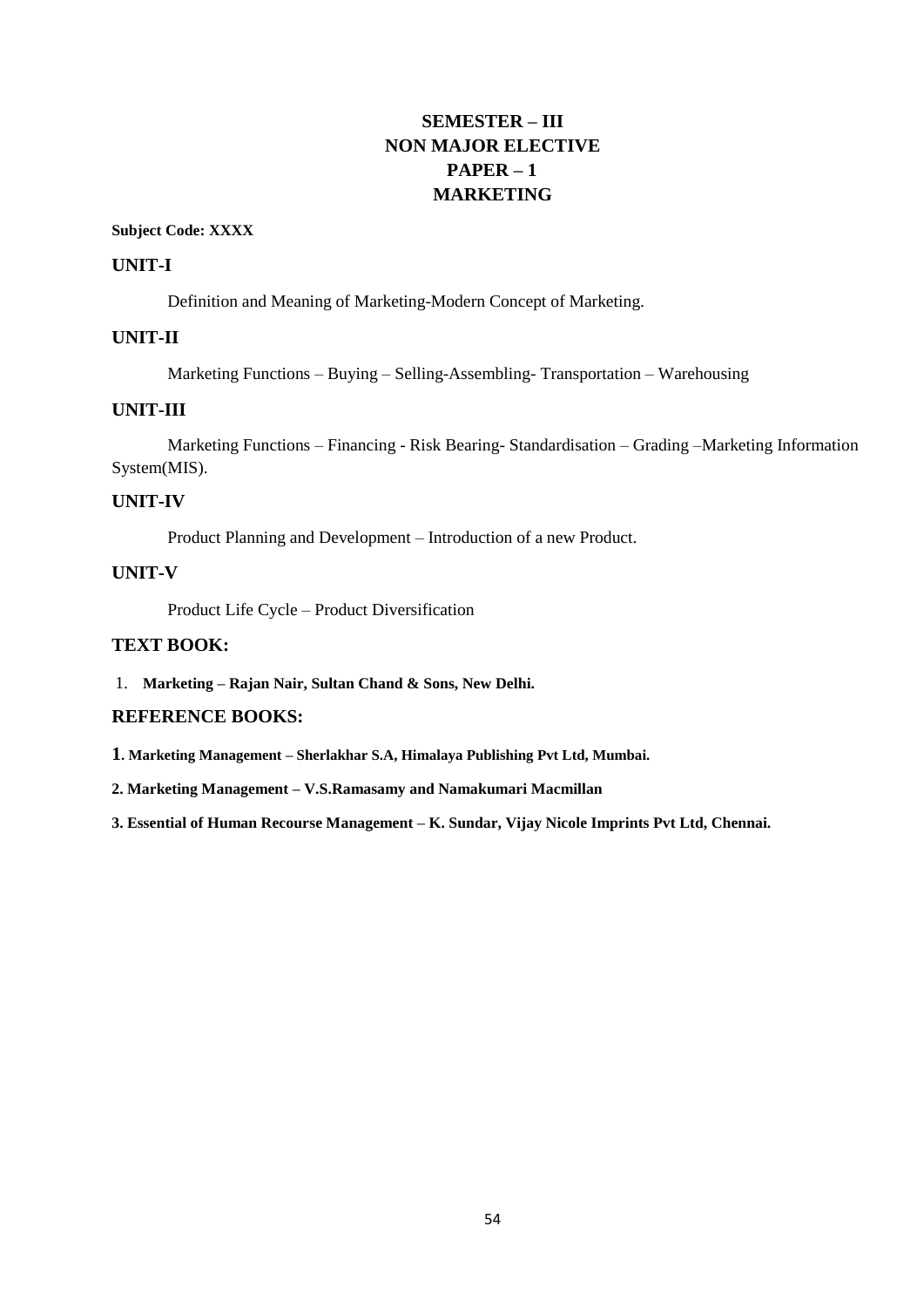### **SEMESTER – IV NON MAJOR ELECTIVE PAPER – 2 HUMAN RESOURCE MANAGEMENT**

#### **Subject Code: XXXX**

#### **UNIT-I**

HRM & HRD - Meaning, Definition.

#### **UNIT-II**

Scope and Importance of HRM and HRD.

#### **UNIT-III**

Recruitment – Sources

#### **UNIT – IV**

Selection Process – Types of Interviews

#### **UNIT-V**

Employees Training.

#### **REFERENCE BOOKS:-**

**1. Personnel Management - C.B.Mamoria & S.V.Gankar, Himalaya Publishing House, Mumbai**

**2. Human Resource Management- J.Jayasankar, Margham Publications, Chennai.**

**3. Human Resource Management - P.C.Michael, Himalaya Publications, Mumbai.**

**4. Human Resource Management- G. Murugesan, Laxmi Publications., New Delhi.**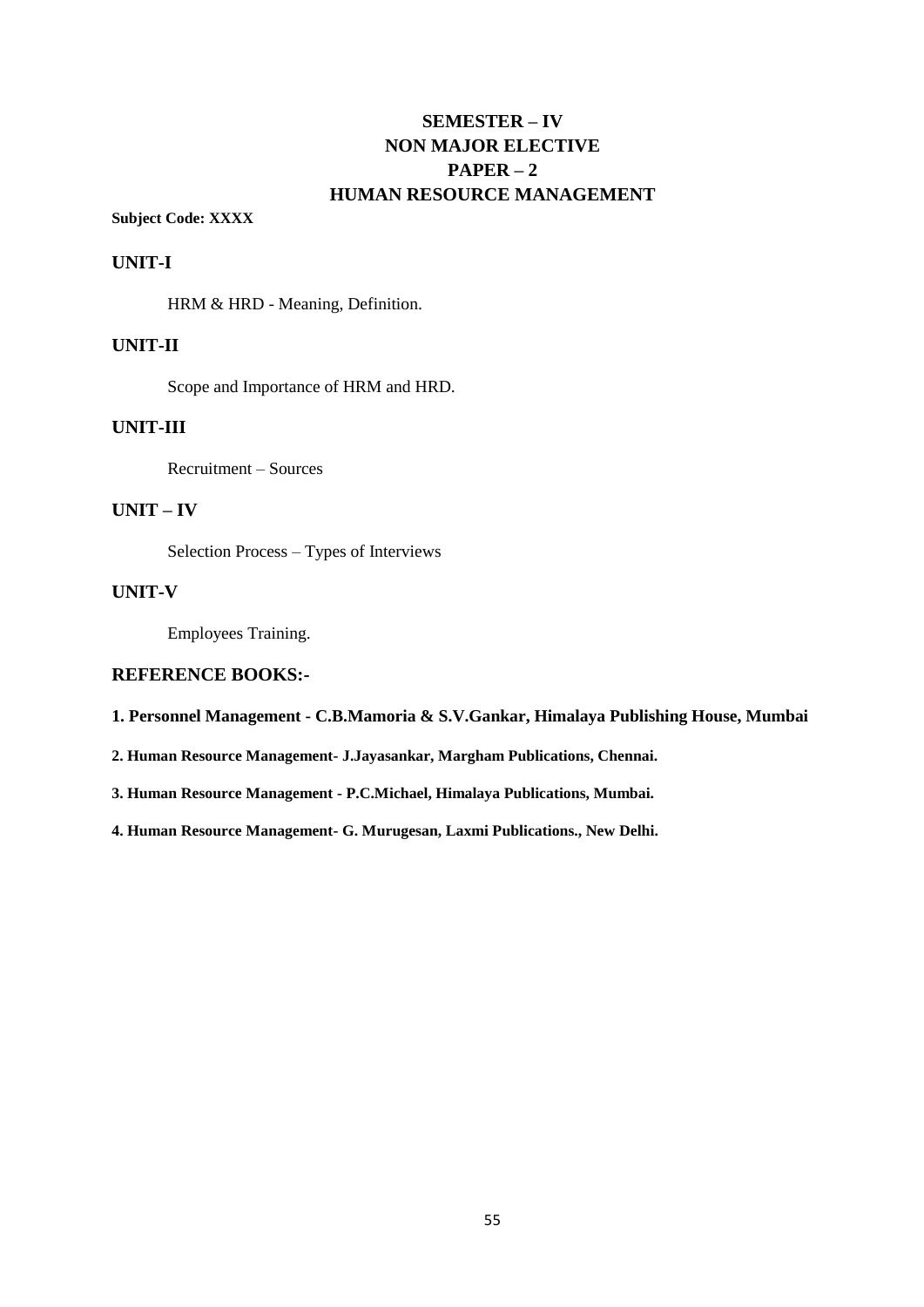# **QUESTION PAPER PATTERN**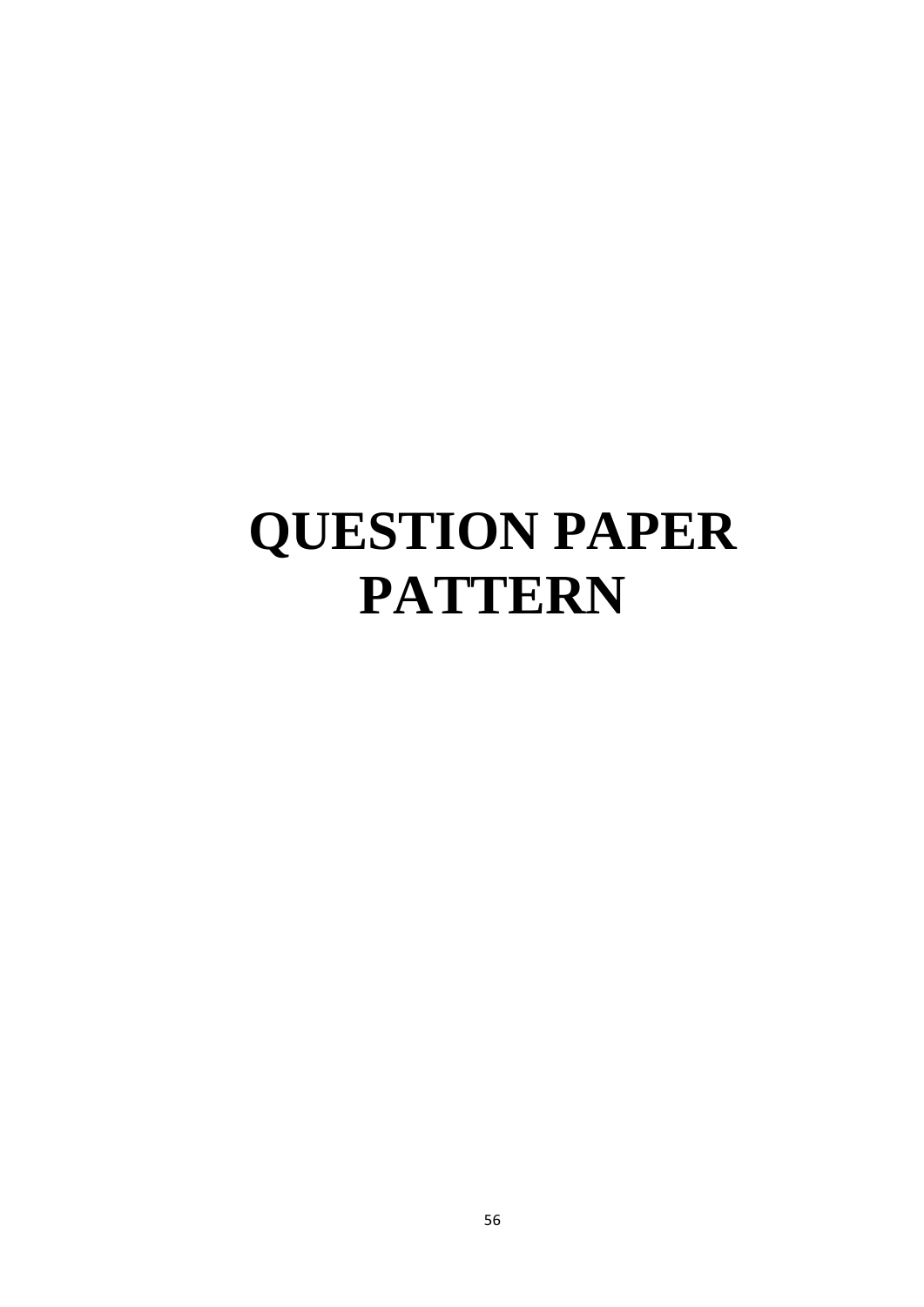#### **QUESTION PAPER PATTERN FOR**

#### **THEORY SUBJECTS**

#### **(Including skill based and non-major elective papers)**

Time: 3 Hours. Max. Marks: 75

#### **PART – A (10 x 2 = 20 Marks)**

Answer All Questions

(Two questions from each unit)

#### **PART – B (5 x 5 = 25 Marks)**

Answer All Questions

(One question from each unit with internal choice)

#### **PART – C (3 x 10 = 30 Marks)**

Answer any Three Questions

(One question from each unit)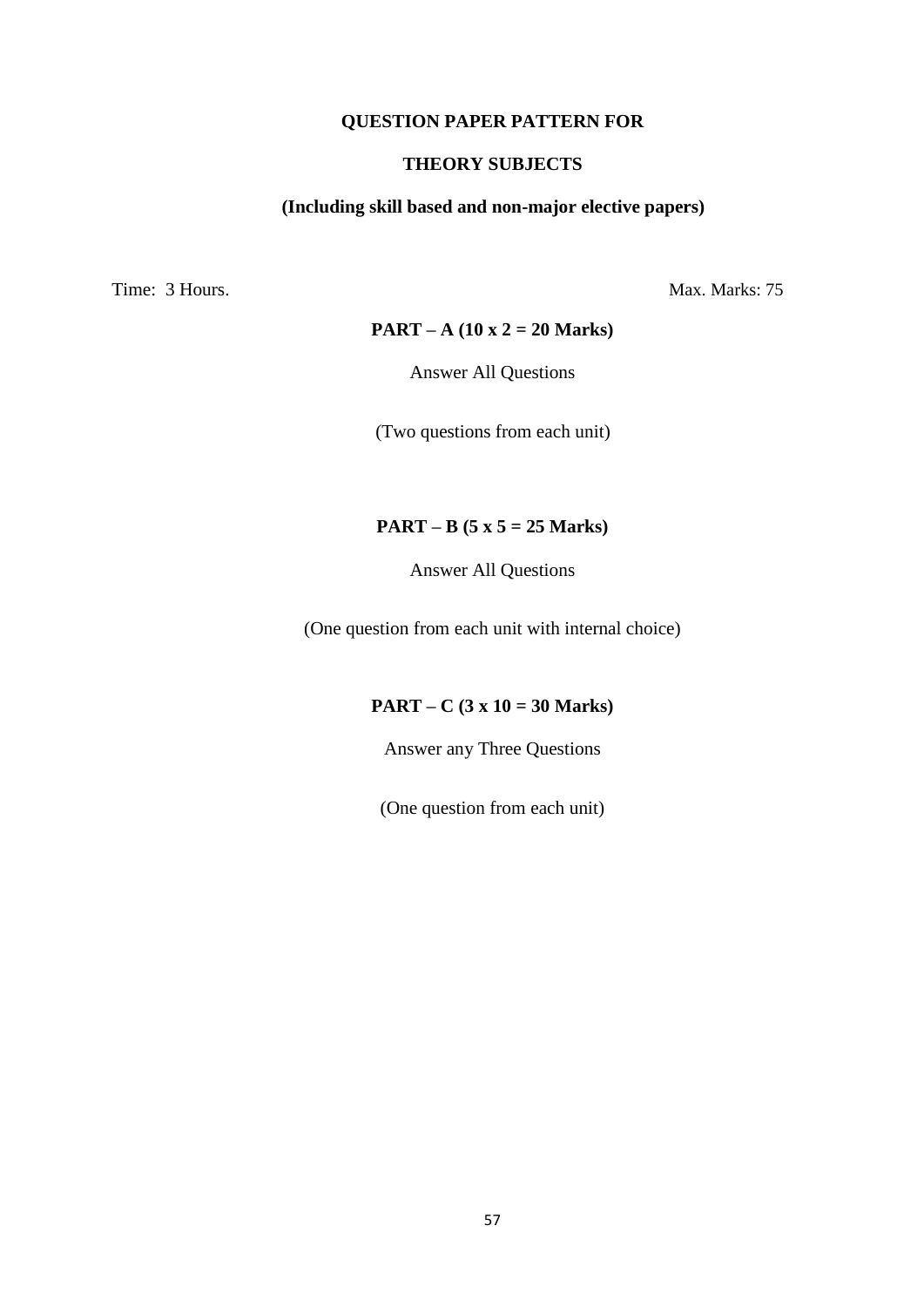#### **QUESTION PAPER PATTERN FOR**

#### **ACCOUNTANCY SUBJECTS**

Time: 3 Hours. Max. Marks: 75

#### **PART – A (10 x 2 = 20 Marks)**

Answer All Questions

(Two questions from each unit)

Out of 10 Questions – 6 Theory and 4 Problems

#### **PART – B (5 x 5 = 25 Marks)**

Answer All Questions

(One question from each unit with internal choice)

Out of 5 Questions – 1 Theory and 4 Problems

#### **PART – C (3 x 10 = 30 Marks)**

Answer any Three Questions

(One question from each unit)

Out of 5 Questions – 1 Theory and 4 Problems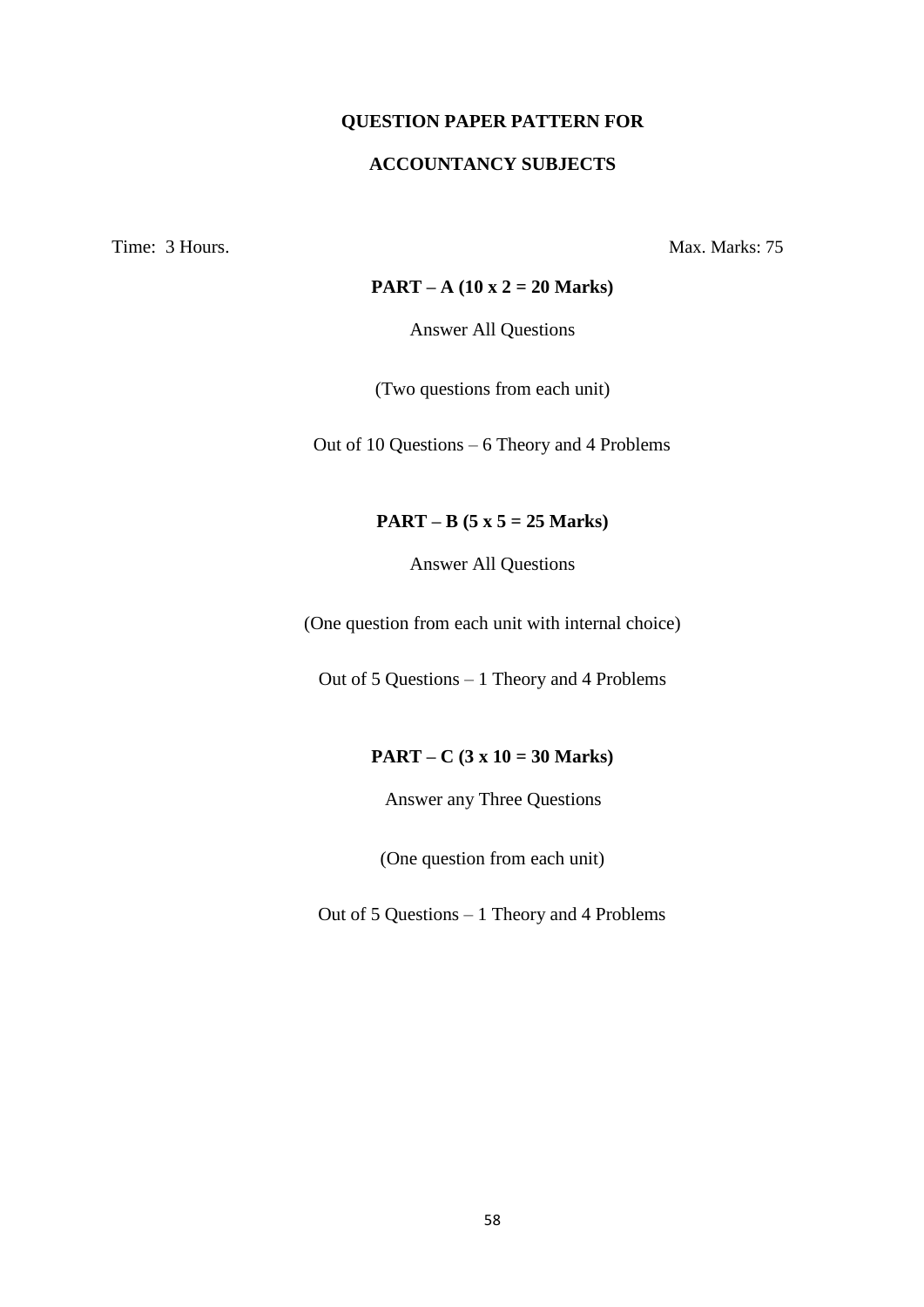## **QUESTION PAPER PATTERN FOR INCOME TAX LAW AND PRACTICE**

Time: 3 Hours. Max. Marks: 75

#### **PART – A (10 x 2 = 20 Marks)**

Answer All Questions

(Two questions from each unit)

All Theory Questions

#### **PART – B (5 x 5 = 25 Marks)**

Answer All Questions

(One question from each unit with internal choice)

Each Question contains one Theory and one Problem

#### **PART – C (3 x 10 = 30 Marks)**

Answer any Three Questions

(One question from each unit)

Out of 5 Questions – 1 Theory and 4 Problems